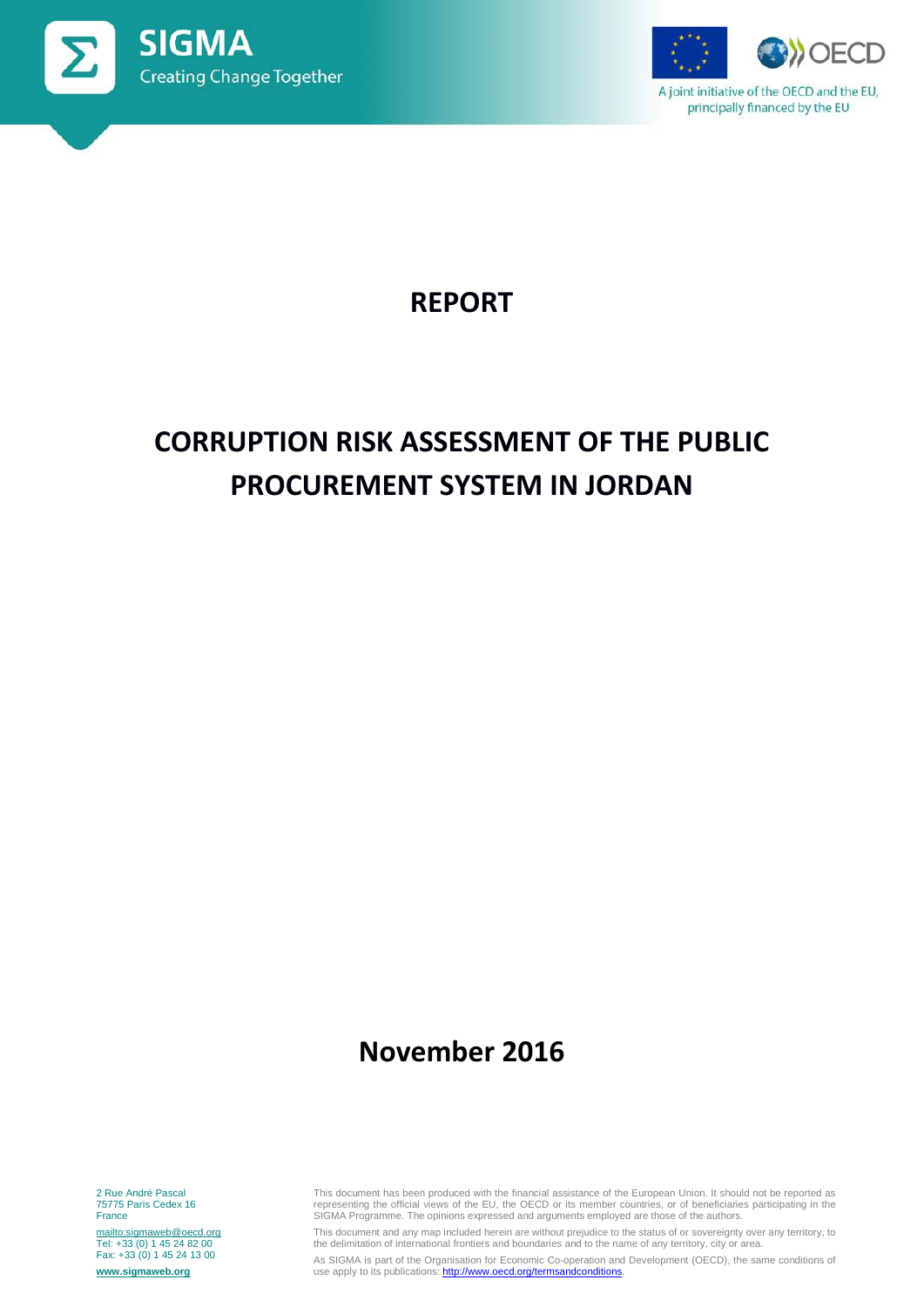# **TABLE OF CONTENTS**

| 2. INTEGRITY RISK ASSESSMENT IN PUBLIC PROCUREMENT - AN INTERNATIONAL OVERVIEW  11                   |  |
|------------------------------------------------------------------------------------------------------|--|
|                                                                                                      |  |
|                                                                                                      |  |
|                                                                                                      |  |
|                                                                                                      |  |
| 3.1 Conclusions of international inquiries on costs and other negative effects of corruption  16     |  |
|                                                                                                      |  |
|                                                                                                      |  |
| 4.1 Pillar A - The Policy, Legal and Regulatory Framework on Public Procurement  19                  |  |
|                                                                                                      |  |
|                                                                                                      |  |
|                                                                                                      |  |
|                                                                                                      |  |
|                                                                                                      |  |
|                                                                                                      |  |
|                                                                                                      |  |
|                                                                                                      |  |
|                                                                                                      |  |
|                                                                                                      |  |
|                                                                                                      |  |
|                                                                                                      |  |
|                                                                                                      |  |
|                                                                                                      |  |
|                                                                                                      |  |
|                                                                                                      |  |
|                                                                                                      |  |
| 6. INTEGRITY RISK MAPPING - A VULNERABILITY ANALYSIS OF THE PUBLIC PROCUREMENT SYSTEM  34            |  |
| 6.1 Summary of main risk factors within legislation and institutional setup (Pillars A, B and D)  34 |  |
| 6.2 Estimated impact and likelihood of the operational and market risks defined in Pillar C 35       |  |
|                                                                                                      |  |
| 7. RECOMMENDATIONS FOR ENHANCING INTEGRITY IN THE PUBLIC PROCUREMENT SYSTEM OF JORDAN  37            |  |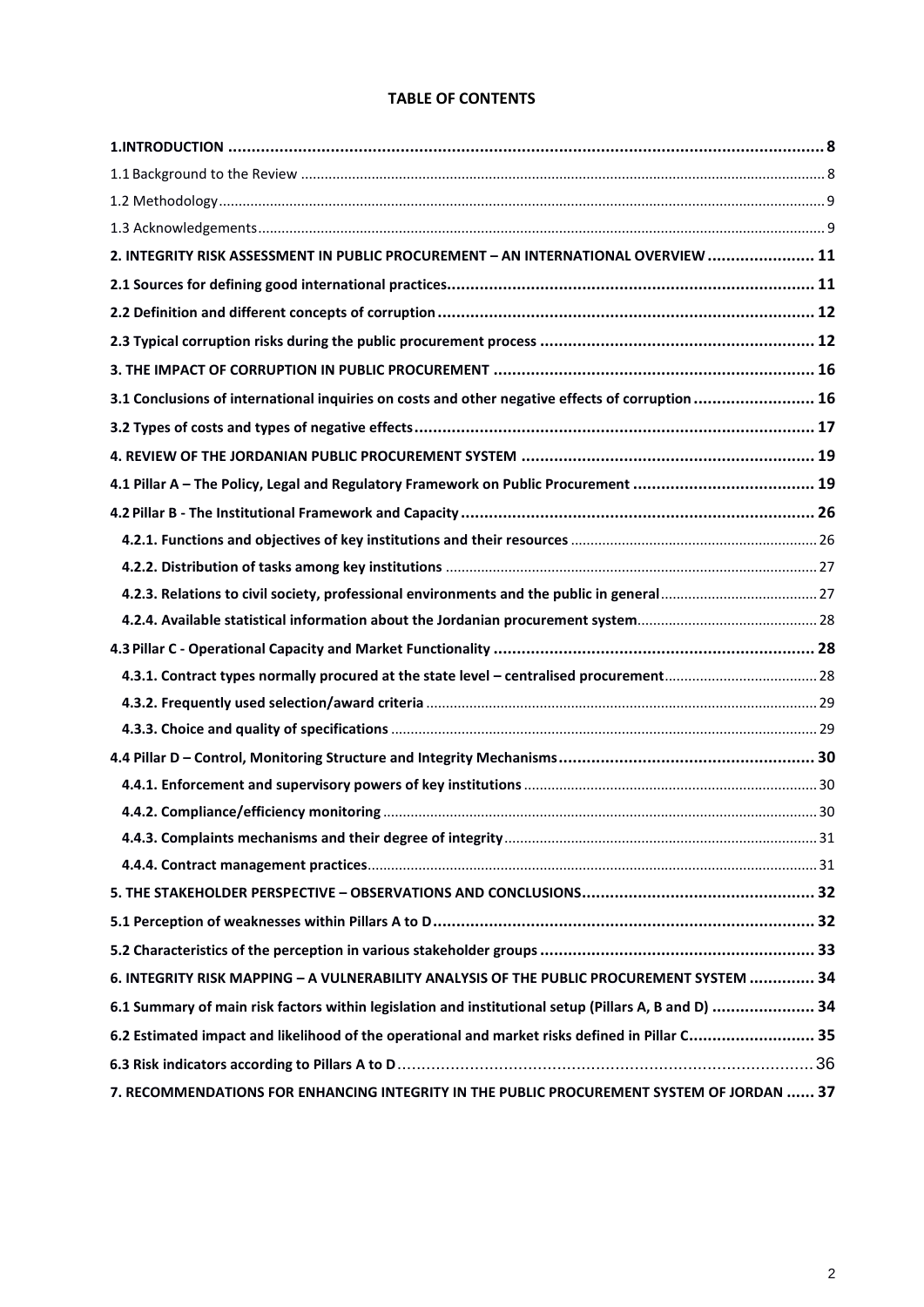# **EXECUTIVE SUMMARY**

## **I. BACKGROUND TO THE REVIEW**

Public procurement is one of the key means by which public money is spent. Public procurement refers to the purchase by governments and state-owned enterprises of goods, services and works. Public procurement is estimated to account for 12% of gross domestic product (GDP) and 29% of general government expenditure in OECD<sup>[1](#page-2-0)</sup> countries in [2](#page-2-1)013, around EUR 4.2 trillion<sup>2</sup>.

This substantial portion of taxpayers' money requires that governments carry out public procurement procedures efficiently and with high standards to ensure high-quality service delivery and to safeguard public interest. Public procurement constitutes an important market for the private sector and may influence the structure of a country's economy. Its effects are highly visible to citizens and it plays an important role in determining their level of trust in the government. However, this is an area in which risks of misspending and corruption are high.

Public procurement stakeholders should be aware of all corruption risks, and they should promote and preserve the integrity of the public procurement system in all stages of the procurement cycle, from procurement planning through awarding of the contract to contract management. Integrity, which refers to the consistent application of values, principles and norms, is a cornerstone of good governance and is critical for maintaining trust in government. Therefore, a coherent and comprehensive integrity system should form the basis for any effort to curb corruption in public procurement.

Ensuring adequate transparency in the public procurement system at all stages of the procurement cycle is also of vital importance. Transparency supports numerous good governance goals, such as ensuring fair competition, and provides a means for stakeholders to evaluate the functioning of the system as a whole.

The professionalism of the staff involved in making decisions related to public procurement procedures is also essential for good management, prevention of misconduct, compliance and monitoring. Officials need technical expertise to carry out internal evaluations. Staff training on various aspects of the public procurement cycle and recognition of procurement as a profession can help raise awareness on, and commitment to, good practices and integrity.

Additionally, the 2015 OECD "Recommendation on Public Procurement"<sup>[3](#page-2-2)</sup> emphasises that governments "should implement general public sector integrity tools and tailor them to specific risks of the procurement cycle as necessary", but also "develop risk assessment tools to identify and address threats to the proper function of the public procurement system."

<span id="page-2-0"></span><sup>&</sup>lt;sup>1</sup> Organisation for Economic Co operation and Development.

<span id="page-2-1"></span><sup>2</sup> OECD (2015), *[Government at a Glance 2015](http://dx.doi.org/10.1787/gov_glance-2015-en)*, OECD Publishing, Paris.

<span id="page-2-2"></span><sup>3</sup> OECD (2015), *[OECD recommendation of the Council on Public Procurement](http://www.oecd.org/corruption/recommendation-on-public-procurement.htm)*, OECD Publishing, Paris.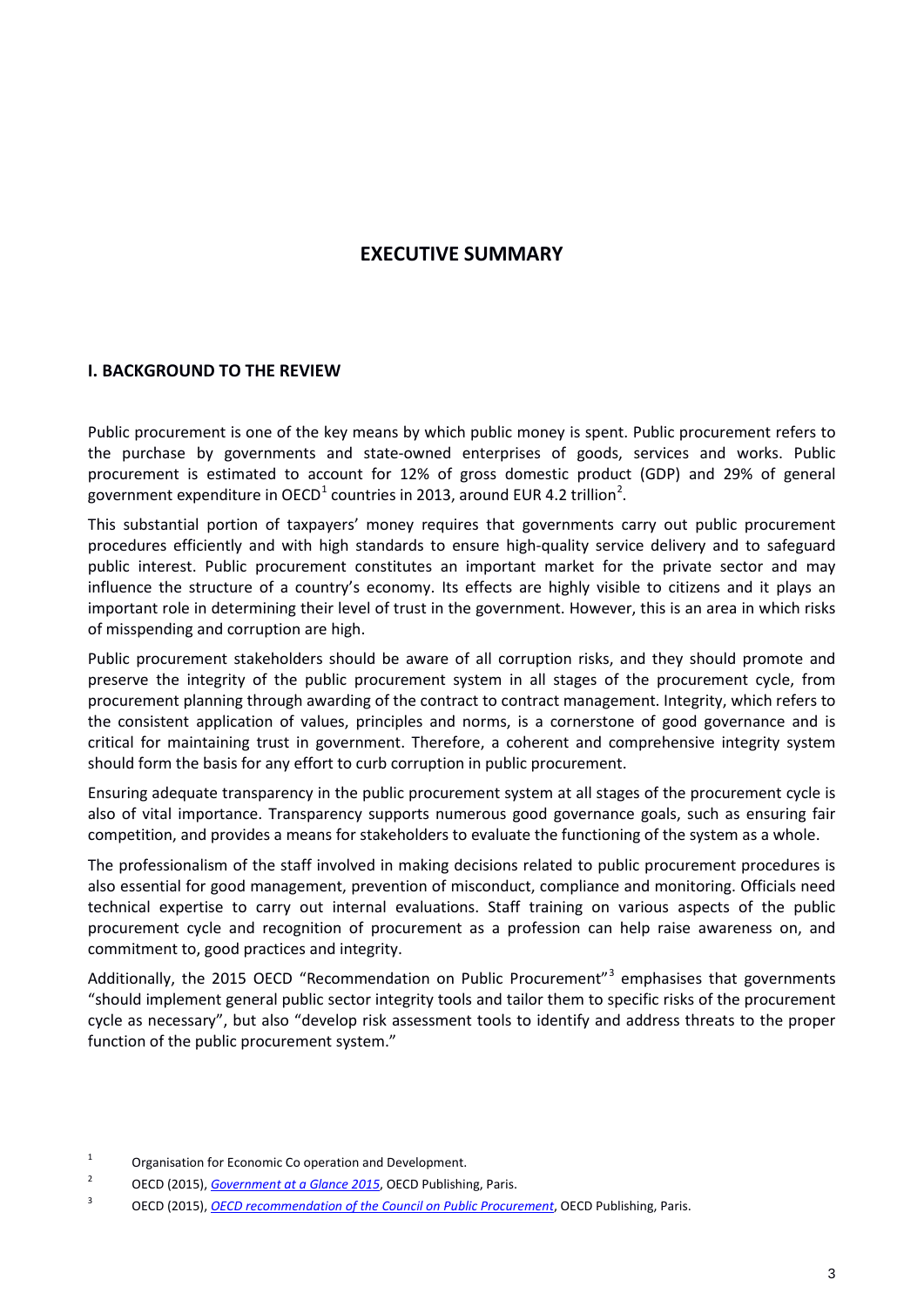Having considered the above-mentioned factors, the Jordan Integrity and Anti-Corruption Commission (JIACC) requested OECD/SIGMA to conduct a review of the public procurement system in the Hashemite Kingdom of Jordan ("Jordan" hereafter). The main objective of the review was to map the possible corruption risks in the public procurement system and to develop recommendations for improvement of the system, with special focus on enhancing transparency and integrity, and also to develop corruption risk mitigation and treatment strategies.

The review aims at the implementation of one of the envisaged actions of the Action Plan for the implementation of the National Anti-Corruption Strategy 2013-2017 of Jordan<sup>[4](#page-3-0)</sup>.

The JIACC established a project team for the corruption risk assessment exercise involving representatives of the Audit Bureau (AB), the Government Tenders Department (GTD), the Joint Procurement Department (JPD) and the General Supplies Department (GSD).

The methodology used for the review was tailored to Jordan's political, regulatory, institutional and procedural contexts, while also being in line with international standards and the experiences of other countries.

During the review exercise, the OECD/SIGMA review team, together with the JIACC project team, had several meetings with the relevant stakeholders in the Jordanian public procurement system. The first two fact-finding interviews were held on 7 December 2015, while the main fact-finding mission was organised for 7-12 February 2016. In addition, to collect more information, two surveys were prepared, one for the public sector and another for the private sector, which contained relevant requests for information on corruption risks in public procurement procedures. The findings of the report were validated during a working session with the JIACC and the project team on 15 and 16 May 2016, and on a second working session on 26 July 2016. The draft report was sent back for a final fact-checking in early September 2016. The report was finalised based on the comments received during the fact-checking exercise.

There has been close co-operation between the JIACC and the SIGMA team as well as a satisfactory level of commitment of all the parties involved. A joint effort was made by SIGMA and the JIACC project team during the fact-finding meetings, preparation of surveys, analysis of information, and drafting of this report.

However, the review team faced a lack of statistical information regarding the most important characteristics of the national public procurement system, including the size of the national public procurement market. There is no designated institution for collecting this information, or more generally for the function of policy making regarding the public procurement system in Jordan. As there is currently no institution in charge of collecting procurement-related information, substantial statistical information is almost non-existent.

This report reveals that there are many challenges ahead and much room for improvement in the various aspects of the procurement system overall. Most of them require changes to the legislative framework, but some could be implemented without legislative intervention.

Meetings and surveys conducted among the main stakeholders of the procurement system confirmed the findings of the report, namely the need for legal and institutional reform of the public procurement system.

<span id="page-3-0"></span><sup>4</sup> Action 2.2. Implement a comprehensive Risk Assessment for sectors most vulnerable to corruption under Strategic Objective 2: Strengthening the prevention of corruption.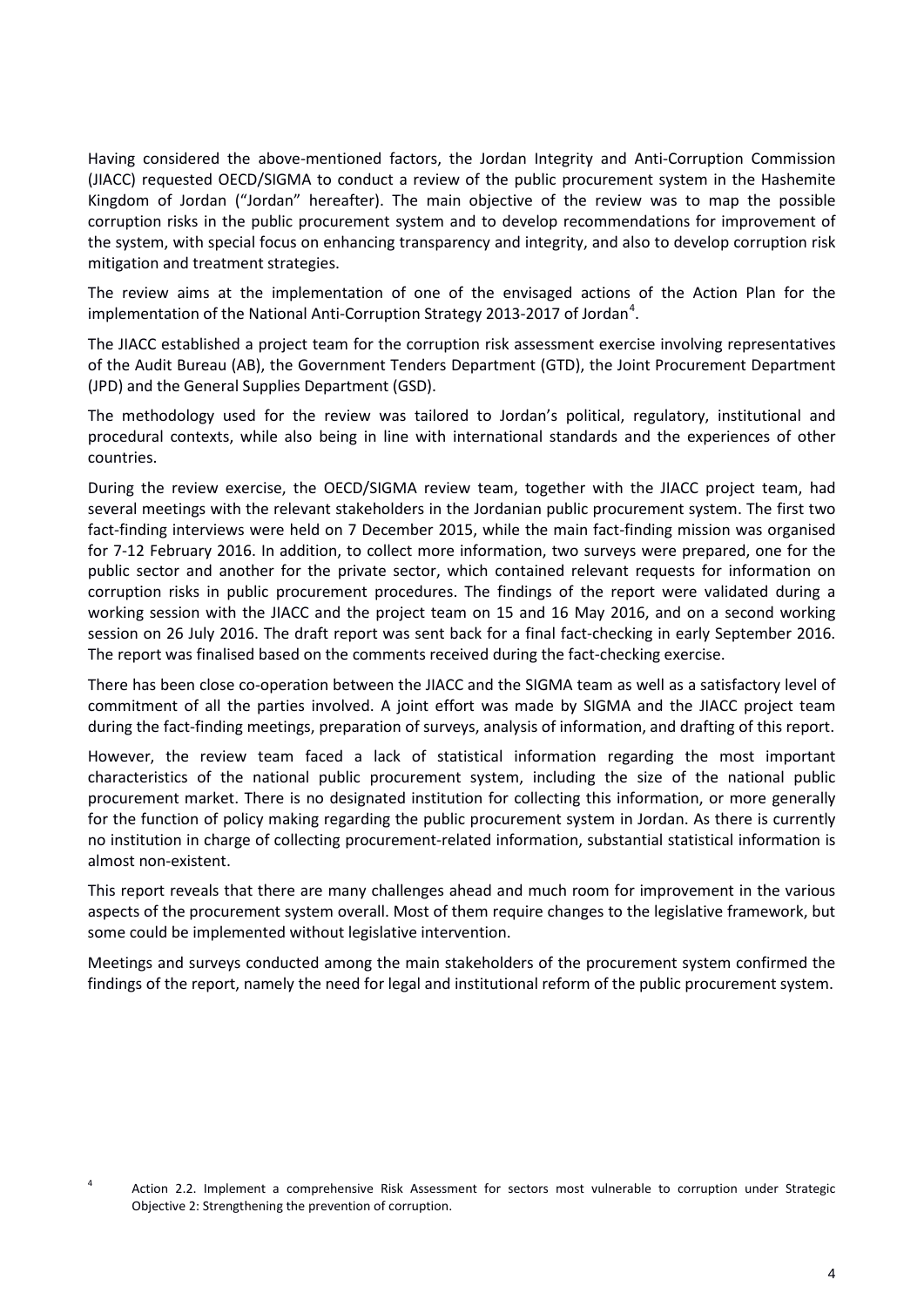# **II. KEY FINDINGS**

*The Executive Summary summarises key points and conclusions in a way that acquaints readers rapidly with the report. For further discussion, background information and analysis please refer to Chapters 4, 5 and 6.*

For a functional public procurement system, the following four elements are essential:

- legislation on public procurement (in line with international good practices and standards)
- an institutional set-up for public procurement functions, with clear distribution of roles, tasks and responsibilities among the different institutions
- operational capacity which ensures that the public bodies and representatives of the private sector understand the rationale behind public procurement and the good practice of public procurement
- control and monitoring functions, which help to rectify mistakes in the system.

Procurement systems operate within a broader set of legislative, institutional and governance arrangements in every country. Even where legislation on public procurement is present and relatively well designed, implementation often suffers from shortcomings<sup>[5](#page-4-0)</sup>. This review therefore focuses on the four pillars of the public procurement system:

- A. policy, legal and regulatory framework
- B. institutional framework and capacity
- C. operational capacity and market functionality
- D. control, monitoring structure and integrity mechanisms

The key findings in the four pillars are:

#### **A. Policy, legal and regulatory framework on public procurement**

- The legal and regulatory framework on public procurement in Jordan is fragmented and not unified. Without a coherent public procurement law, there are risks for weak enforceability and coverage, legal uncertainty for the bidders, insufficient protection for procurement staff, and opportunities for unjustified exemptions and discretion. The regulatory framework does not reflect international legislative models.
- There is vagueness in the rules on several important points, such as the choice of procedures and bid evaluation; this increases the risk of irregularities. Risks are further aggravated by, for example, the lack of sufficient requirements for the planning and preparation of procurements as well as the publication of procurement opportunities.
- Within the existing legislation, there are possibilities (and need) for improvement in all parts of the public procurement cycle, from the planning phase to contract execution. The legislation should be clearly drafted, principle-based and value-for-money oriented.

<span id="page-4-0"></span><sup>5</sup> For further details, see SIGMA (2016), *[The Principles of Public Administration: A Framework for ENP Countries](http://www.sigmaweb.org/publications/Principles%20-ENP-Eng.pdf#page=46)*, OECD Publishing, Paris, pp. 45-49.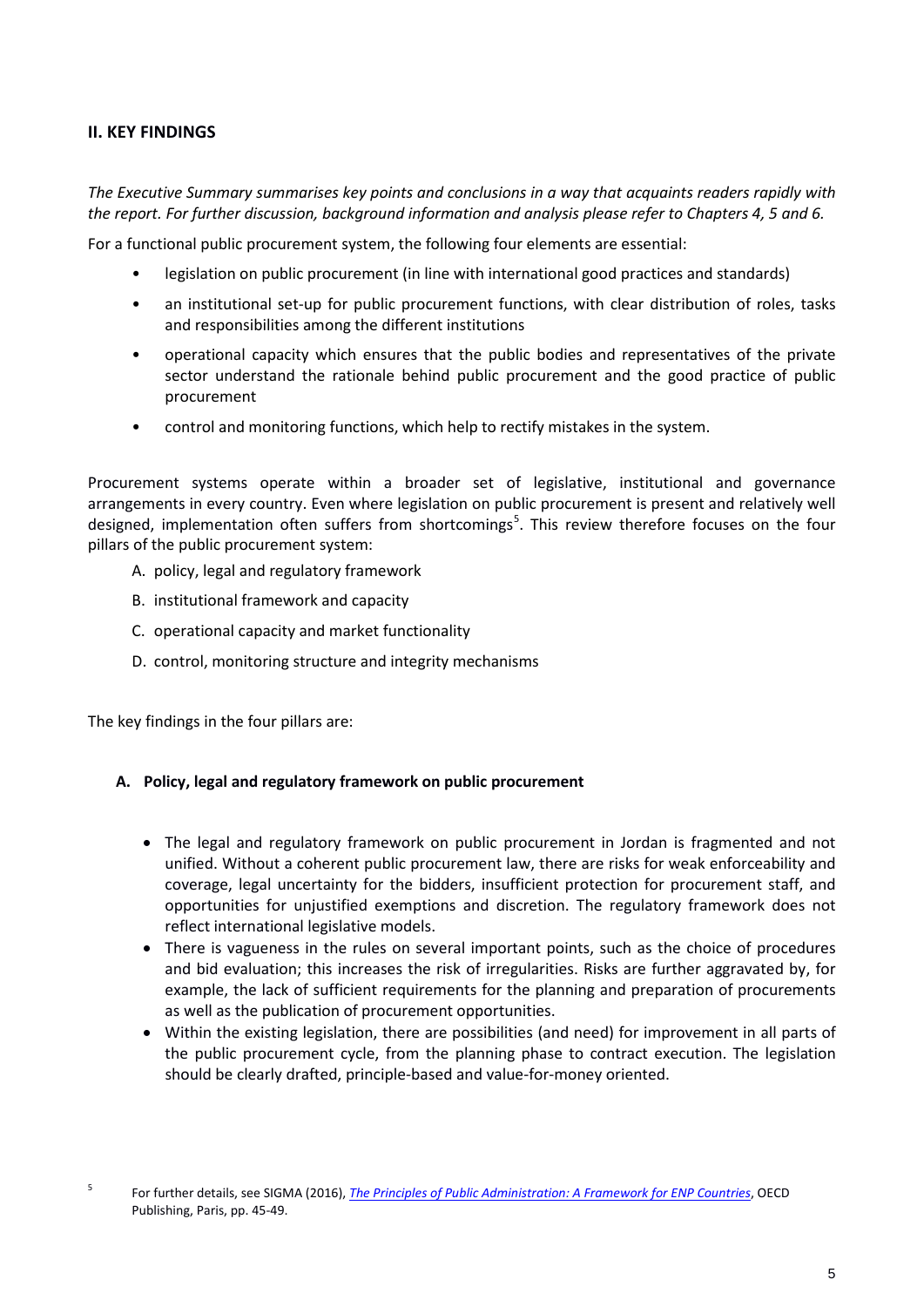# **B. Institutional framework and capacity**

- The institutional framework is characterised by unclear policy-making and co-ordination functions. An institution for policy development and legislative strategies in public procurement does not exist. A number of important functions, which are usually covered by this type of institution, are therefore missing from the procurement system. In consequence, there is a lack of valid statistical information and analyses.
- There is no strategy paper on the development of the public procurement system.
- Proper co-operation among the main stakeholders has not been established.
- Regular training of members of the various tender, technical and receiving committees does not exist.
- A strategic approach and capacity-building for the entire public procurement system is needed.

# **C. Operational capacity and market functionality**

- Without valid statistical information, it is impossible to provide appropriate analyses of the public procurement market in Jordan. Based on interviews and surveys, the public procurement system can be described as having the following main characteristics:
	- Lowest price criteria are almost exclusively used.
	- There are three state institutions in charge of different aspects of central procurement, and the main tasks within the contracting authorities are carried out by members of different committees (tender, technical, receiving and special committees).
	- There is a lack of recognition of the procurement profession and the support provided to procurement officials is unsatisfactory.
- Various institutions that are currently involved in monitoring have highlighted several issues:
	- In terms of compliance, there is an excessive division of contracts and use of variation orders<sup>[6](#page-5-0)</sup>.
	- As regards efficiency, the situation is characterised by lack of planning and the use of disproportionate requirements concerning, for example, bidder qualifications.
	- Contract management is problematic due to lack of resources for ensuring performance monitoring and technical dialogue.
	- Knowledge of the members of the committees should be increased, as well as the quality of tender documentation/technical specifications.

# **D. Control, monitoring structure and integrity mechanisms**

- The monitoring of compliance and efficiency suffers from the lack of a dedicated institution in charge of public procurement.
- An effective and independent complaint review procedure is missing from the system.
- The external audit tends to focus on compliance rather than on performance of procurement operations, and a high number of procedural deficiencies have been identified.
- <span id="page-5-0"></span><sup>6</sup> A variation order is issued during the implementation phase of the contract to amend it.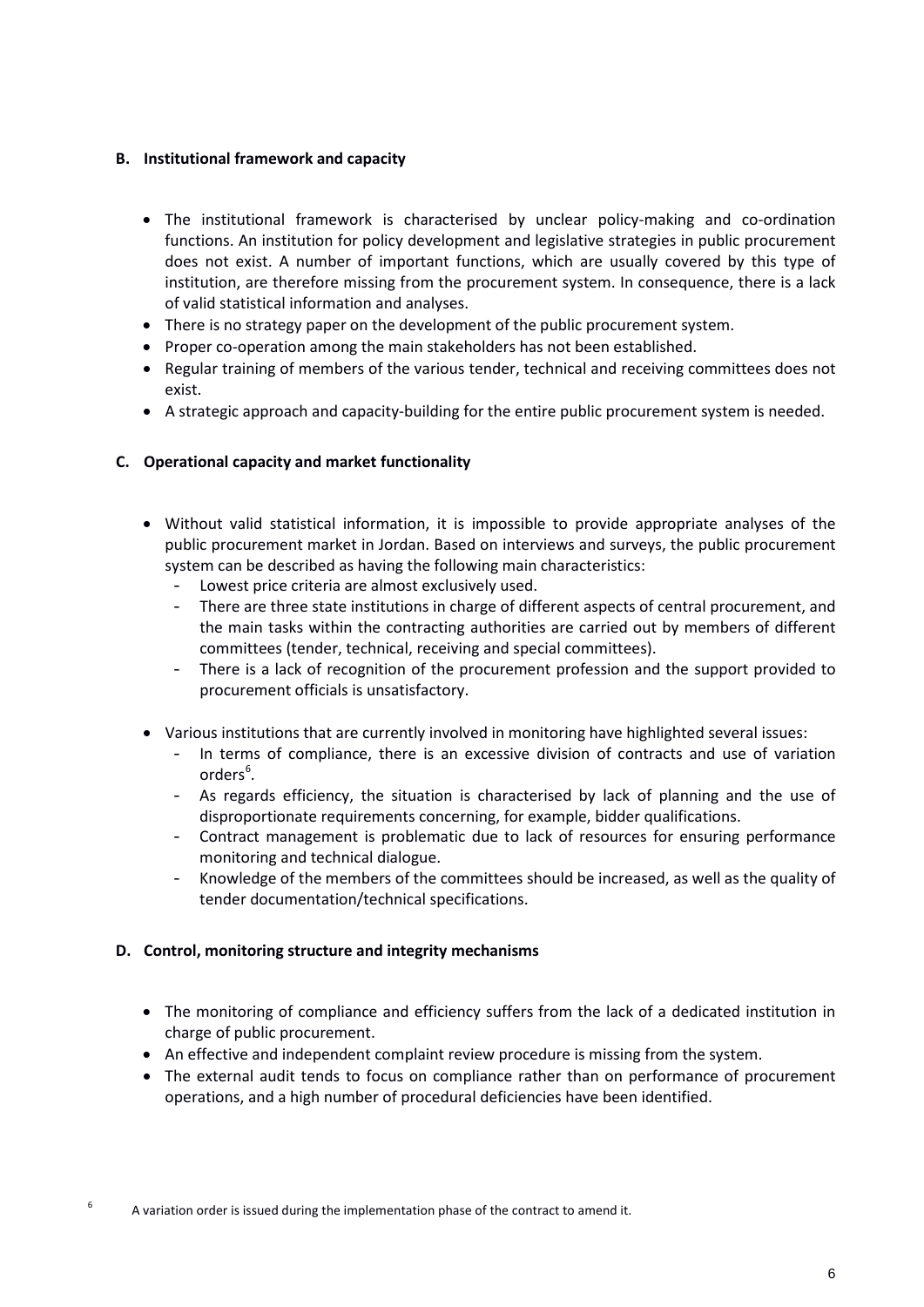#### **III. RECOMMENDATIONS**

The main integrity risk areas within the Jordanian procurement system are mapped and discussed in this report. A number of observable integrity risks stem from the lack of a coherent legal framework, insufficient operational capacity and professionalism, and deficiencies in the procurement process.

Any national strategy and action plan for mitigating integrity risks in public procurement needs to be discussed in the overall context of the public procurement system. Corruption and fraud in public procurement cannot be isolated from the other parts of the society, but act usually as a mirror of the overall situation in a country. Joint mobilisation of all the key stakeholders is necessary to reform the political, administrative and business culture and practices in a country.

Enhancing integrity in public procurement requires a systematic and coherent approach. To promote transparency and integrity in public procurement, Jordanian authorities could consider:

- **1.** The establishment of a central institution for policy-making functions in the area of public procurement (or entrusting an already existing institution with this function).
- **2.** Rationalisation of the current legislative and regulatory framework: developing and adopting a coherent, sound and modern public procurement law.
- **3.** Introducing clear policy and rules on the preparation of procurements, especially with the aim of minimising the issue of variation orders (modification of the contracts during their implementation phase).
- **4.** Strengthening the rules on conflict of interest and code of conduct both in public and private sectors.
- **5.** Supporting and investing in the professionalisation of procurement functions by developing a national training strategy in public procurement.
- **6.** Providing capacity building for the private and public sectors in public procurement.
- **7.** Introducing effective remedies (complaint mechanisms) for challenging procurement decisions to build bidder confidence in the integrity and fairness of the procurement system.

*(The Executive Summary here gives only the list of the recommendations. For further details and background information, please consult Chapter 7.)*

To ensure efficient and effective management of the identified risks and implementation of the recommendations, establishment of a follow-up committee is recommended (or the mandate of the project group established for this review should be extended for this purpose).

Designing an action plan for implementation of the above-mentioned recommendations would also be an important next step. The Action Plan should identify the concrete actions required for implementation of the recommendations, with time limits and types of necessary resources indicated.

The follow-up committee should also monitor implementation of the Action Plan and report on progress to the Prime Minister.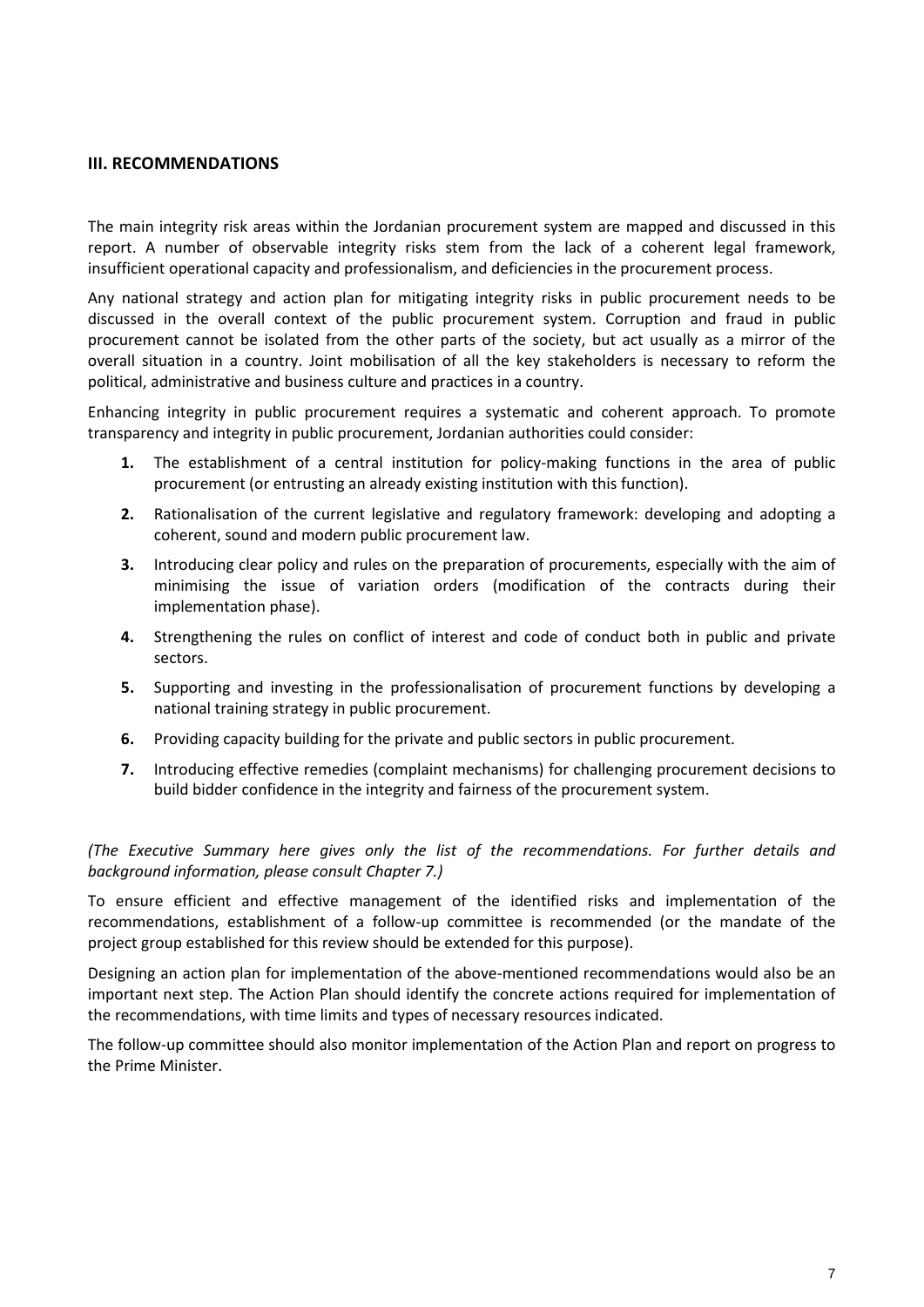# **1. INTRODUCTION**

# <span id="page-7-1"></span><span id="page-7-0"></span>**1.1 Background to the Review**

The main aim of this review is to conduct a corruption risk assessment of the public procurement system in Jordan based on a methodology tailored to the country's political, regulatory, institutional and procedural contexts, while also being in line with international standards and the experiences of other countries.

The public procurement corruption and integrity risk assessment is used as a diagnostic tool to identify governance weaknesses and/or corruption risks in Jordan's public procurement system.

The current review is aimed at the implementation of one of the envisaged actions of the Action Plan for implementation of the National Anti-Corruption Strategy 2013-201[7](#page-7-2) of Jordan<sup>7</sup>. SIGMA received a request from the JIACC to assist them in implementing the mentioned action.

SIGMA and the JIACC made a joint effort in working on the methodology, collecting information, preparing the surveys, analysing the available information in the Jordanian public procurement system and identifying the corruption risks. The work has been conducted with the active participation of the JIACC staff and other involved stakeholders. The JIACC set up a project committee, inviting representatives of the AB, the JPD, the GTD and the GSD.

For a functional public procurement system, the following four elements are essential:

- legislation on public procurement (in line with international good practices and standards),
- an institutional set-up for public procurement functions<sup>[8](#page-7-3)</sup> with clear distribution of roles, tasks and responsibilities among the different institutions,
- operational capacity which ensures that the public bodies and representatives of the private sector understand the rationale behind public procurement and the good practice of public procurement,
- control and monitoring functions<sup>[9](#page-7-4)</sup>, which help to rectify mistakes in the system.

Even where legislation on public procurement is present and the institutional set-up is relatively well designed, implementation in practice often suffers from shortcomings. This review therefore focuses on the main pillars of the public procurement system:

- policy, legal and regulatory framework
- institutional framework and capacity
- operational capacity and market functionality
- control, monitoring structure and integrity mechanisms

The review of these pillars focuses on the corruption risks in the procurement system (specifically from the perspective of transparency and the integrity of the procurement system). The aim of the review is to identify the weaknesses/gaps in the Jordanian procurement system as indicators of risks for potential corruption. The scope of the review does not cover the whole procurement system: only procurements at the central governmental level, but not the practices of local governments.

<span id="page-7-2"></span><sup>&</sup>lt;sup>7</sup> Action 2.2. Implement a comprehensive Risk Assessment for sectors most vulnerable to corruption under Strategic Objective 2: Strengthening the prevention of corruption.

<span id="page-7-3"></span>These functions would typically include a long-term policy framework, primary legislation, secondary policies and regulations, international co-operation, oversight and monitoring, advisory and operational support, publication and information, professionalisation and capacity building, operational development and capacity building. For further details, see SIGMA (2013), *[Organising central public procurement functions](http://www.sigmaweb.org/publications/Public-Procurement-Policy-Brief-26-200117.pdf)*, Public Procurement Brief No. 26, OECD Publishing, Paris.

<span id="page-7-4"></span><sup>9</sup> SIGMA (2013), *[Monitoring of public procurement](http://www.sigmaweb.org/publications/Public-Procurement-Policy-Brief-27-200117.pdf)*, Public Procurement Brief No. 27, OECD Publishing, Paris.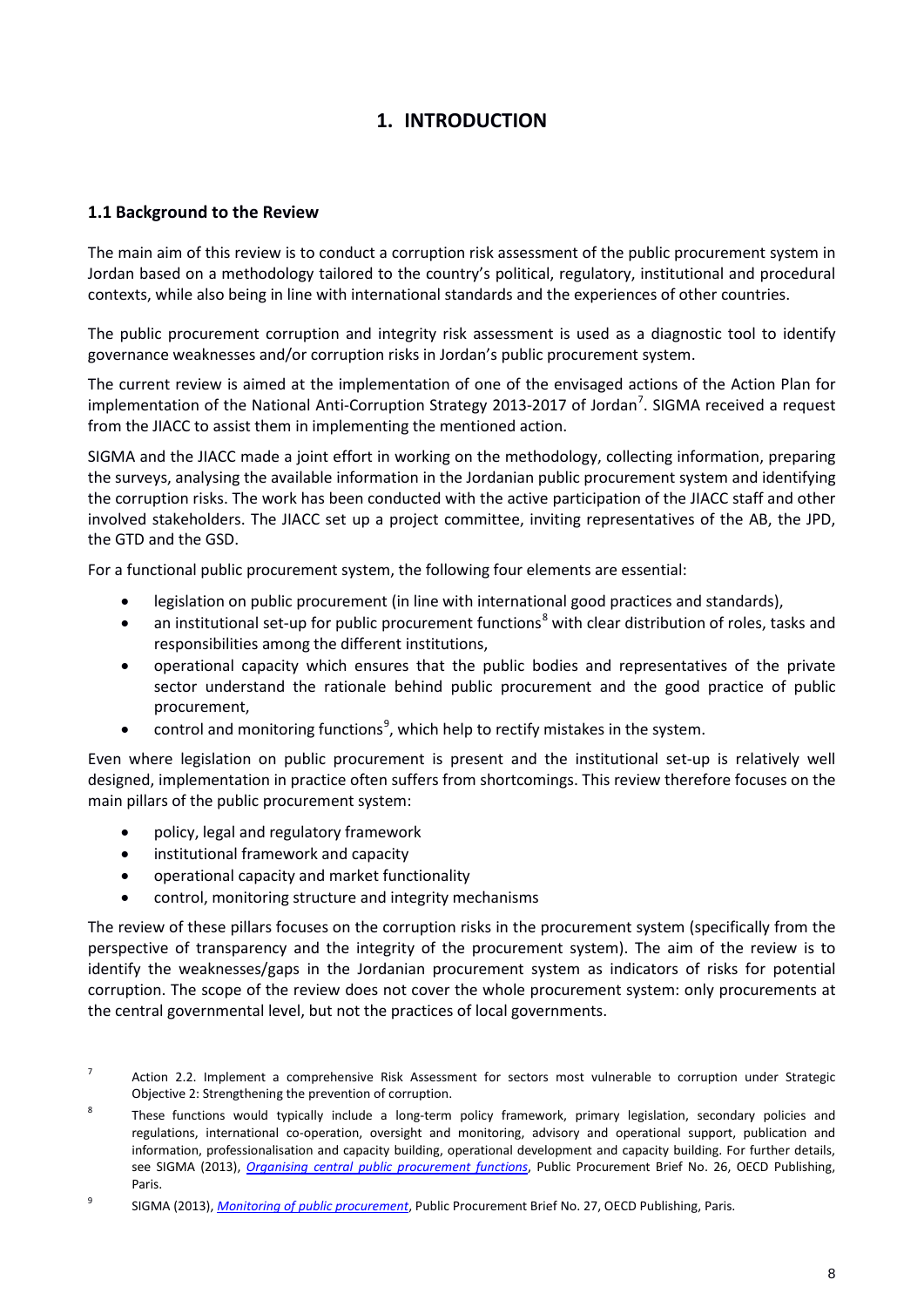The outcome of the review is this report, which presents the main corruption risks and identifies recommendations for mitigating those risks. This report also discusses the prioritised activities needed for mitigation of the main identified risks.

As underlined in this report, corruption and fraud in public procurement cannot be isolated from other parts of the society, but usually mirror the overall situation in a country. There is a need for joint mobilisation and zero-tolerance from all key stakeholders in the society to reform the political, administrative and business culture and practices related to public procurement. Enhancing integrity in public procurement requires a systematic and coherent approach to ensure that any action plan is consistent with and does not contradict the policy goals of efficiency and "value for money" in public procurement.

# <span id="page-8-0"></span>**1.2 Methodology**

The methodology was tailored to Jordan's political, regulatory, institutional and procedural contexts while also being in line with international standards and the experiences of other countries. Regarding international standards, references are made in particular to the United Nations (UN) and the OECD instruments concerning anti-corruption as well as the United Nations Commission on International Trade Law (UNCITRAL) model law on public procurement and the Directives of the European Union on public procurement.

The methodology is not based on self-assessment by the Jordanian authorities, but on a SIGMA-led review, which included mission(s) to Jordan, interviews with the members and staff of the main stakeholders, collection and analysis of relevant legislation, internal regulations, reports, sample decisions, studies and surveys. The methods used are largely qualitative and are based on an analysis of the relevant legislation supported by interviews with relevant stakeholders, circulation and processing of surveys addressed to contracting authorities and economic operators, and quantitative analysis of statistical data to assess corruption risks in public procurement procedures.

For the purposes of this review, a corruption risk assessment is defined as an exercise undertaken to identify factors associated with, contributing to, or facilitating corruption in the procurement system. Corruption is to be understood as referring primarily to any situation in which a public position is being misused for private gain. The key issue is the intention of private gain and the consequential abuse of trust inherent in a public position<sup>[10](#page-8-2)</sup>. In terms of approach, the distinction between corruption and other irregularities is not likely to make a great difference. Nearly any legislative or institutional shortcoming can be exploited for corrupt intentions.

This risk assessment therefore broadly addresses legislative and institutional shortcomings that increase the risk of irregular behaviour, and ultimately focuses on those shortcomings that particularly trigger corruption risks. The specific definition of corruption based on intent is used to establish that it would not be reasonable or helpful to characterise any irregular behaviour as corrupt.

<span id="page-8-1"></span>This Report is the outcome of the joint activities of the SIGMA and JIACC teams. The JIACC team participated in the meetings during the fact-finding mission, and provided useful comments about the content of this Report. The final report will be presented to the JIACC and the relevant Jordanian public procurement institutions in November 2016 in Amman.

<span id="page-8-2"></span>

 $10$  Many types of behaviour can be characterised as being irregular, but not corrupt because the private-gain intention is lacking. Irregularities may result from protectionism for policy reasons, without any inducement from private parties (i.e. to stimulate local employment and tax revenue). Or, they may be caused by sheer lack of knowledge or excessive caution.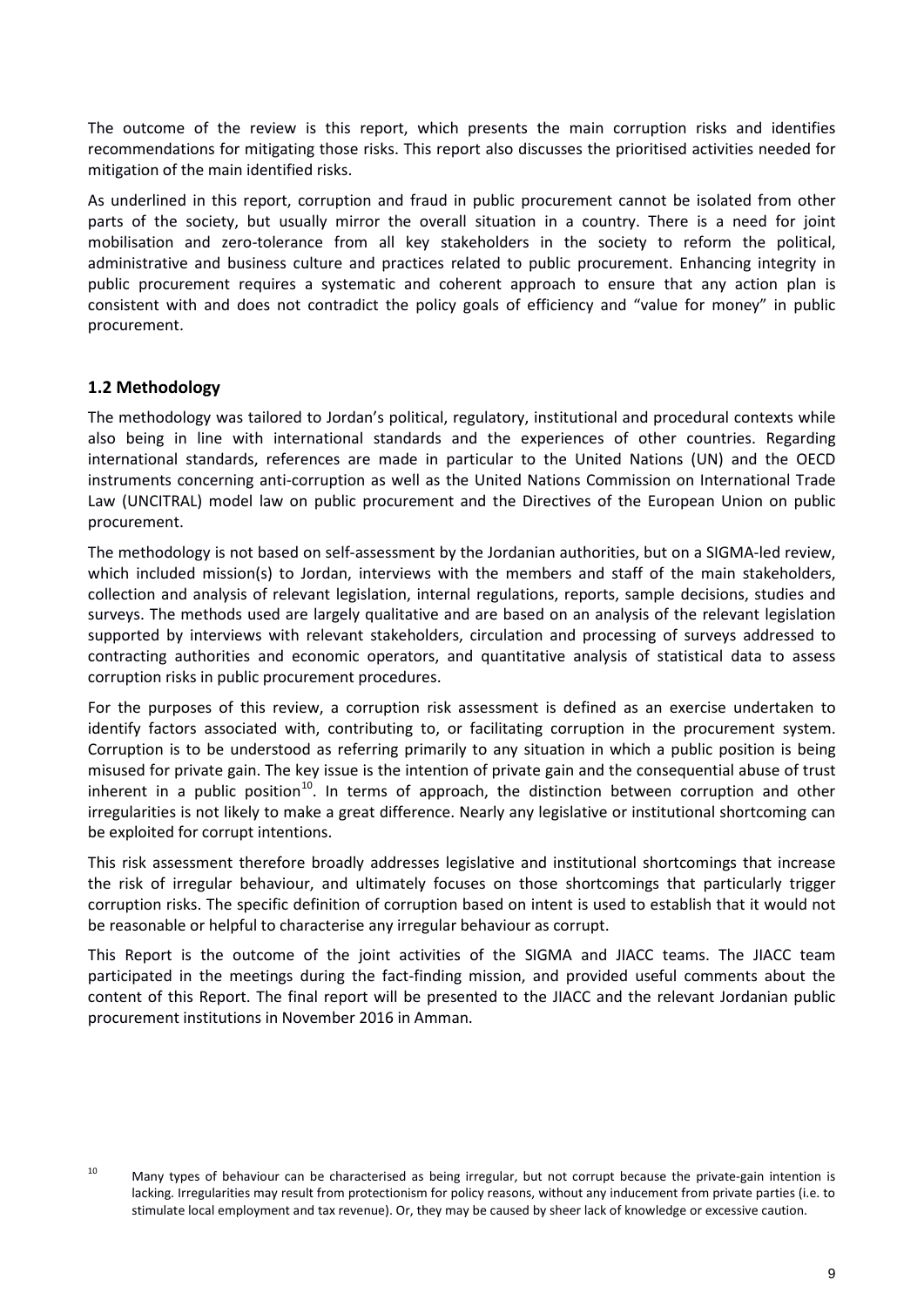# **1.3 Acknowledgements**

The OECD/SIGMA review team wishes to express its sincere thanks to all who contributed to the review process for being so generous with their time and for providing the team with the opportunity to have open and professional discussions. This report would not have been possible without the support of the JIACC. Its members and staff fully supported the review.

The team also wishes to express thanks to the staff of other institutions and organisations for their valid contributions, especially to the representatives of those institutions which were involved in the project team set up by the JIACC, such as the Audit Bureau, the Joint Procurement Department, the General Supplies Department and the Government Tenders Department.

We would like to express our special thanks to the President and to H.E Dr. Abdelhadi Alawin, Vice President of JIACC, Eng. Sultan Abzakh (JIACC), Mr.Talal Alshourbagi (JIACC), Mr.Nedal Alsoub (JIACC), Mrs. Kholoud Aloran (JIACC), Ms.Ban Karaki (JIACC), Mrs. Someya Alhwaiti (JIACC), Pharmacist Heba Almohtaseb (JPD), Eng. Mohammed Alzoubi (GTD), Dr. Yaser Khawaldeh (GSD), Eng. Omar Aldari (Audit Bureau), as well as to Ms. Sura Khuzai, a local expert, for the support and assistance provided during the fact-finding mission.

The members of the OECD/SIGMA review team were: Erika Bozzay, senior policy adviser, OECD/SIGMA (project leader); Steen Bruun-Nilsen, Public Procurement Expert, Ireland; and Zoran Blažević, Public Procurement Expert, Croatia. The SIGMA staff members who supported the review process were Maggie Redmond and Makeda Yohannes.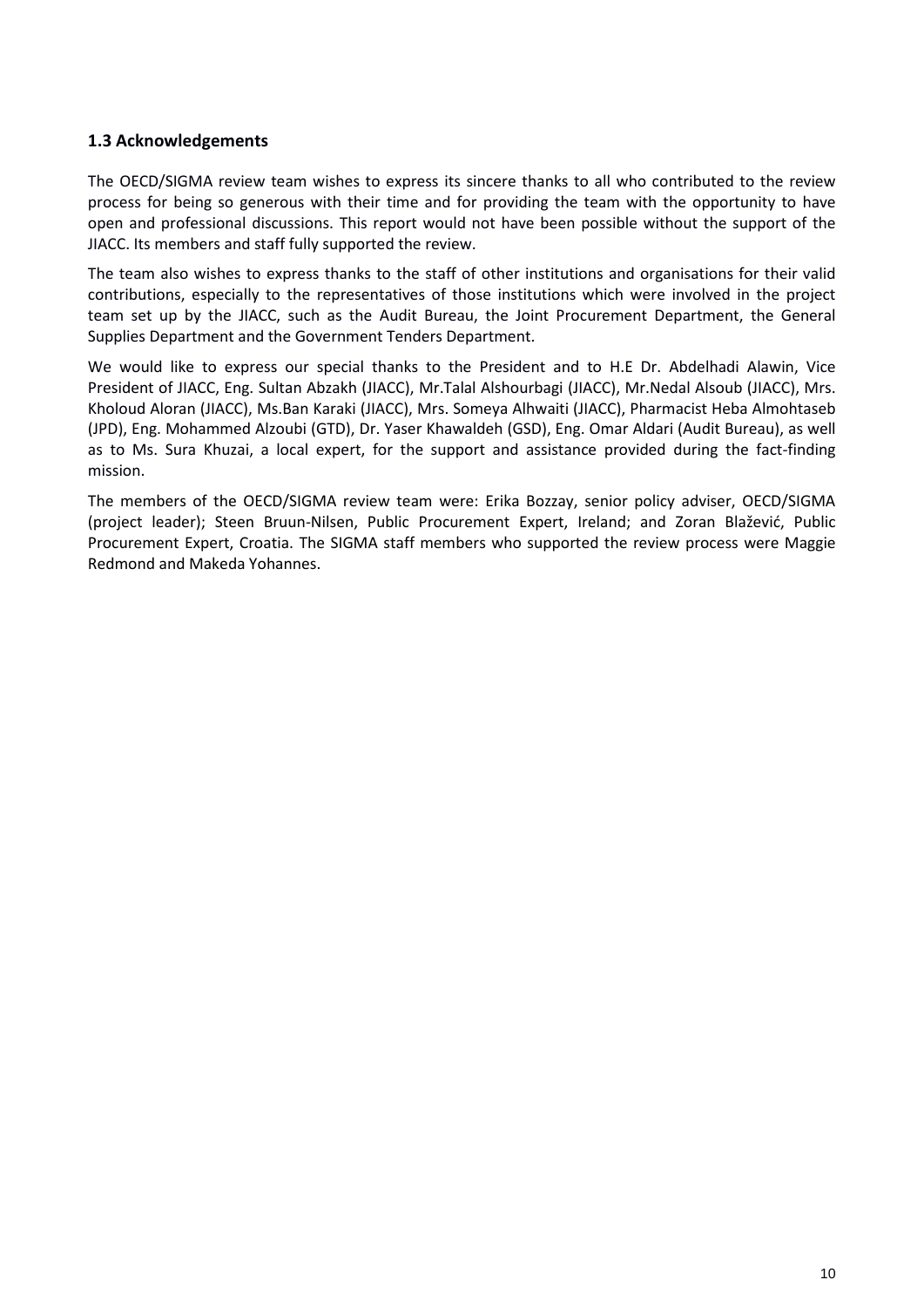# <span id="page-10-0"></span>**2. INTEGRITY RISK ASSESSMENT IN PUBLIC PROCUREMENT – AN INTERNATIONAL OVERVIEW**

# <span id="page-10-1"></span>**2.1 Sources for defining good international practices**

All governments at the central or local level need to procure supplies, services and works to satisfy the needs of citizens and to carry out their institutional functions, such as national defence, law enforcement, health protection and education. These government activities are generally referred to as public procurement (or government procurement). Procuring entities spend taxpayers' money, thereby acting as public agents representing public interests. In this context, governments are expected to acquire supplies, services and works on the basis of the best value for money.

Public procurement is a major risk area for corruption, for two main reasons. A large share of public money, paid by taxpayers, is spent through public procurement. In addition, public procurement is highly vulnerable to corruption and bribery because of the close interaction between public officials and the private sector, and due to the high potential gains from bribery.

International agreements, policies, guidelines and handbooks that set standards and address cross-border issues play a key role in anti-corruption efforts. Corruption is a wide-ranging and widespread phenomenon, at the local, national and international levels; while it is a bigger problem in some countries than in others, no country is immune to corruption or the risk of corruption. Whether on a grand or small scale, corruption poses challenges to society and to the public policies of government. Across the world, governments, businesses and civil society are addressing this problem as it becomes increasingly understood that corruption offends democratic values and threatens society. It undermines democracy and the rule of law, leads to violations of human rights, distorts markets, erodes quality of life and allows organised crime, terrorism and other threats to human security to flourish $11$ .

International anti-corruption experiences also provide a general framework for shaping national public procurement legislation. The key international instruments that are referred to in this report are:

- the EU Directives on public procurement<sup>[12](#page-10-3)</sup>;
- the OECD Recommendation on Public Procurement  $(2015)^{13}$  $(2015)^{13}$  $(2015)^{13}$ ;
- the United Nations Convention against Corruption (UNCAC)<sup>14</sup>;
- the UNCITRAL Model Law on Public Procurement<sup>15</sup>;
- the World Trade Organisation Agreement on Government Procurement (GPA)<sup>[16](#page-10-7)</sup>;
- $\bullet$  the Council of Europe's framework against corruption<sup>[17](#page-10-8)</sup>.
- 

<span id="page-10-3"></span><span id="page-10-2"></span><sup>&</sup>lt;sup>11</sup> Annan, K.A. (2004), "Foreword", in *United Nations Convention against Corruption*, UN, New York.<br><sup>12</sup> Such as Directive 2014/24/EU of the European Parliament and of the Council of 26 February 2014 on public procureme Directive 2014/25/EU of the European Parliament and of the Council of 26 February 2014 on procurement by entities operating in the water, energy, transport and postal services sectors; and Directive 2007/66/EC of the European Parliament and of the Council of 11 December 2007 amending Council Directives 89/665/EEC and 92/13/EEC with regard to improving the effectiveness of review procedures concerning the award of public contracts, [http://ec.europa.eu/growth/single](http://ec.europa.eu/growth/single-market/public-procurement/rules-implementation/index_en.htm)[market/public-procurement/rules-implementation/index\\_en.htm.](http://ec.europa.eu/growth/single-market/public-procurement/rules-implementation/index_en.htm)<br><sup>13</sup> OECD (2015), *[OECD recommendation of the Council on Public Procurement](http://www.oecd.org/corruption/recommendation-on-public-procurement.htm)*, OECD Publishing, Paris.This Recommendation

<span id="page-10-4"></span>replaced the 2008 OECD Recommendation on Enhancing Integrity in Public Procurement. 14 See UNODC (United Nations Office on Drugs and Crime) (2009), *[Technical Guide to the United Nations Convention Against](http://www.unodc.org/documents/corruption/Technical_Guide_UNCAC.pdf)* 

<span id="page-10-8"></span><span id="page-10-5"></span>*[Corruption](http://www.unodc.org/documents/corruption/Technical_Guide_UNCAC.pdf)*, UN, New York, Chapter II on preventive measures and Article 9 on public procurement and management of public finances; Jordan signed the UNCAC on 9 December 2003 and ratified it on 24 February 2005. The implementing legislation – Law No. 28 of 2004 – was adopted by the Parliament on 8 June 2004 and published in the Official Gazette on

<span id="page-10-6"></span><sup>1</sup> August 2004. 15 UNCITRAL (United Nations Commission on International Trade Law) (2014), *[UNCITRAL Model Law on Public Procurement](https://www.uncitral.org/pdf/english/texts/procurem/ml-procurement-2011/2011-Model-Law-on-Public-Procurement-e.pdf.)*,

<span id="page-10-7"></span>UN, New York. <sup>16</sup> World Trade Organization (WTO), *Revised Agreement on Government Procurement* (Annex to the Protocol Amending the Agreement on Government Procurement, adopted on 30 March 2012 [GPA/113]): [http://www.wto.org/english/tratop\\_e/gproc\\_e/gp\\_gpa\\_e.htm.](http://www.wto.org/english/tratop_e/gproc_e/gp_gpa_e.htm)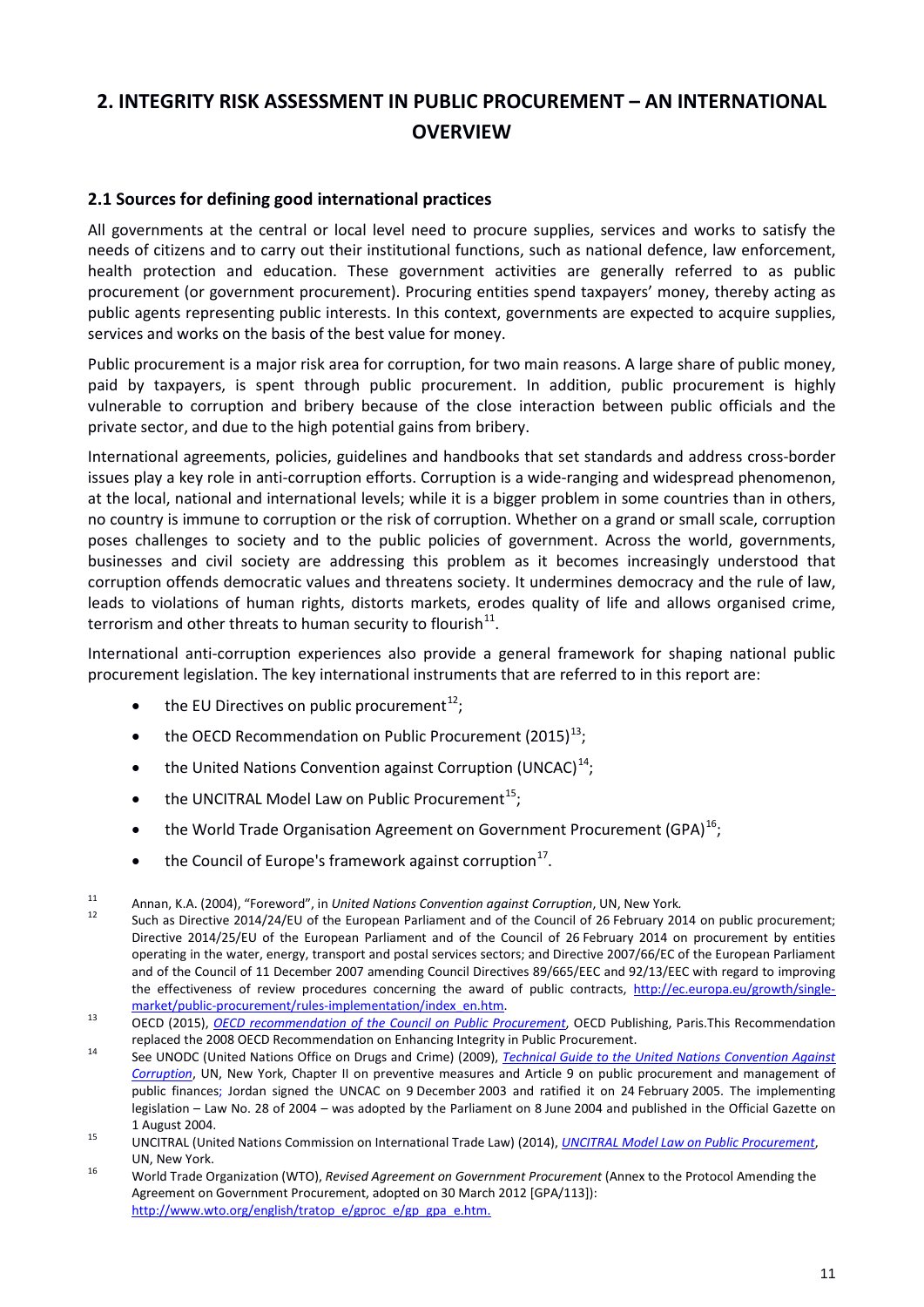*Identifying and Reducing Corruption in Public Procurement in the EU*<sup>[18](#page-11-2)</sup>, a study prepared for the European Commission is used in this report for the statistical information regarding corruption in the European Union.

# <span id="page-11-0"></span>**2.2 Definition and different concepts of corruption**

In this report, corruption refers primarily to any situation in which a public position is being misused for private gain. The key issue is the intention of "private gain" and the consequential abuse of trust that is inherent in a public position.<sup>[19](#page-11-3)</sup> In terms of the approach of this review, the distinction between corruption and other irregularities is not likely to make a great difference. Nearly any legislative or institutional shortcoming can be exploited for corruptive intentions. Corruption in public procurement includes, in addition to bribery, any other relevant misconduct in the public and private sectors (e.g. conflict of interest, favouritism, nepotism, cronyism, market rigging, etc.).

"Private gain" must be interpreted widely, to include gains accrued by an economic actor's close family members or friends, company, political party and in some cases an independent organisation or charitable institution in which the economic actor has a financial or other interest. Private gains in most instances take the form of bribes and kickbacks. A "kickback" typically occurs when a company that wins a public contract "kicks back" a bribe to the government official(s) who influenced the awarding of the contract (voluntary or under duress) to that company. Generally, the kickback is a percentage of the contract, and in a highly corrupt environment it becomes an added cost that all bidders must take into consideration when bidding for public contracts.

A corrupt case of public procurement should be considered as any case in which, at some stage in the procurement process, any power has been abused for private gain. In a non-corrupt case of public procurement, nowhere in the procurement process has any power been abused for private gain.

# <span id="page-11-1"></span>**2.3 Typical corruption risks during the public procurement process**

Corruption can take place at any stage of the procurement process. The first step to prevent it is to take the risk of corruption seriously and to understand the potential risks at every step, from the early needs assessment to completion of the contract's tasks. Risks of corruption are often linked to the lack of transparency, in particular the inconsistent distribution of information to bidders, unclear reasons for the choice of a procurement procedure, unjustified use of a non-competitive procedure, unclear evidence of suitability and evaluation criteria, or an unjustified award decision.

Another problem is that the staff and management involved in the procurement are not always adequately trained, and may thus lack the necessary professionalism to carry out adequate planning, budgeting and risk management. Insufficient accountability and control mechanisms may also result in mismanagement. It might be unclear what the procurement officer is accountable for, or the officer's supervision of a firm's performance may be unsatisfactory.

<sup>17</sup> Council of Europe anti-corruption instruments: Criminal Law Convention on Corruption (ETS 173), Civil Law Convention on Corruption (ETS 174), Additional Protocol to the Criminal Law Convention on Corruption (ETS 191), Resolution (97) 24 Concerning Twenty Guiding Principles on the fight against Corruption, Rec(2000)10E of 11 May 2000 on Codes of Conduct for Public Officials, Rec(2003)4 of the Committee of Ministers to member states on Common Rules against Corruption in the Funding of Political parties and electoral campaigns, and Rec(2014)7 of the Committee of Ministers to member States on the protection of whistle-blowers.

<span id="page-11-2"></span><sup>18</sup> PwC and Ecorys (2013), *[Identifying and Reducing Corruption in Public Procurement in the EU](https://ec.europa.eu/anti-fraud/sites/antifraud/files/docs/body/identifying_reducing_corruption_in_public_procurement_en.pdf)*, study prepared for the European Commission, PwC EU Services, Brussels.

<span id="page-11-3"></span><sup>&</sup>lt;sup>19</sup> The relatively broad definition ("abuse of public office for personal gain") is applied by, for example, the UNDP and covers, not least, various situations involving bribery; see UNDP (2008), *[Corruption and Development](http://www.pogar.org/publications/finances/anticor/Corruption-and-Development-Primer-08e.pdf)*.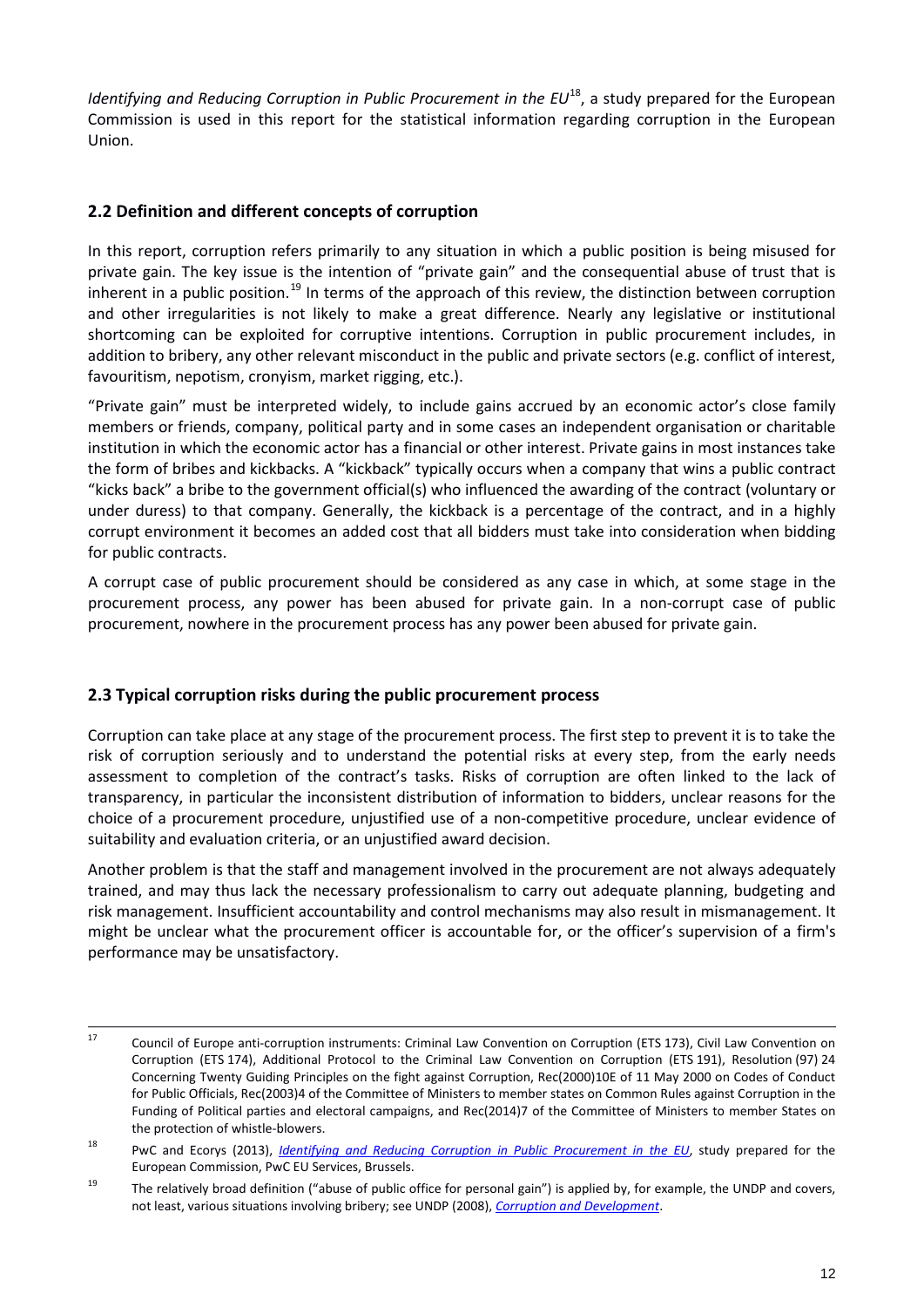Unfortunately, there are number of other negative connotations related to public procurement, which makes public procurement stand out as an extremely corruptive area of public administration. This reputation, founded on experiences in various countries and regions of the world, proves that actions and initiatives to help other institutions fight this problem are needed.

A wide variety of factors can increase the level of corruption risk in public procurement, including the size of a contract, complexity of the related technology, its connection with a corruption-prone sector, the presence of excessive administrative discretion, a lack of review and remedies procedures, lack of financial controls, restricted access to information, time pressures, lack of knowledge and experience, and conflicts of interest.

Basic corruption risks in this report are divided into three main categories<sup>[20](#page-12-0)</sup>:

- pre-tender stage risks,
- tender stage risks, and
- post-tender stage risks.

**The pre-tender stage** includes decisions about the scope of governmental needs, i.e. which supplies, services or works are to be purchased. To this end, procurement officials need to identify the relevant technical requirements to determine what exactly will be sought from the private sector and when. The pre-tender stage also includes structuring the contracting process; the most basic question is whether to establish a tender competition or award the contract on a non-competitive basis. Procurement personnel generally follow a pre-existing regulatory structure to determine how the process will work, including the time frames for bidding, the stages in the process, the number of eligible bidders, any applicable restrictions or exceptions from the normally applicable procedures, and what communications systems are available between the procuring entity and the potential bidders.

The pre-tender stage also involves budgeting. In general, a competitive process mitigates many of the integrity risks connected with non-competitive procedures, such as the favouring of friends and family or the bribing of decision-makers. Competitive bidding is not an absolute guarantee against mismanagement and corruption, but competition may increase the openness and transparency of the process and, thus, create pressure to explain irregularities such as low-quality results, changes in the contract and abnormally high prices.

Corruption risks during this stage are particularly linked to the approval of unnecessary items (under- or overestimated); low-quality or overly luxurious purchases; purchases that are not truly needed in the near future; or supplies that would be delivered only once they are no longer required.

Further corruption risks at this stage are linked with cost estimates of the supplies, services or works to be purchased. Costs can be estimated on the basis of past procurements or on other relevant forecasting methods. Cost estimates must be realistic and should already take into account possible variations in the contract over time. Procuring entities must approve the required budget in a timely manner and verify that the needed funds are available.

Complex projects such as large-scale infrastructure or complex information technology projects have to be prepared with particular attention.

<span id="page-12-0"></span><sup>20</sup> OECD (2008), *[Enhancing Integrity in Public Procurement: A Checklist](http://www.oecd.org/gov/41760991.pdf)*, OECD Publishing, Paris.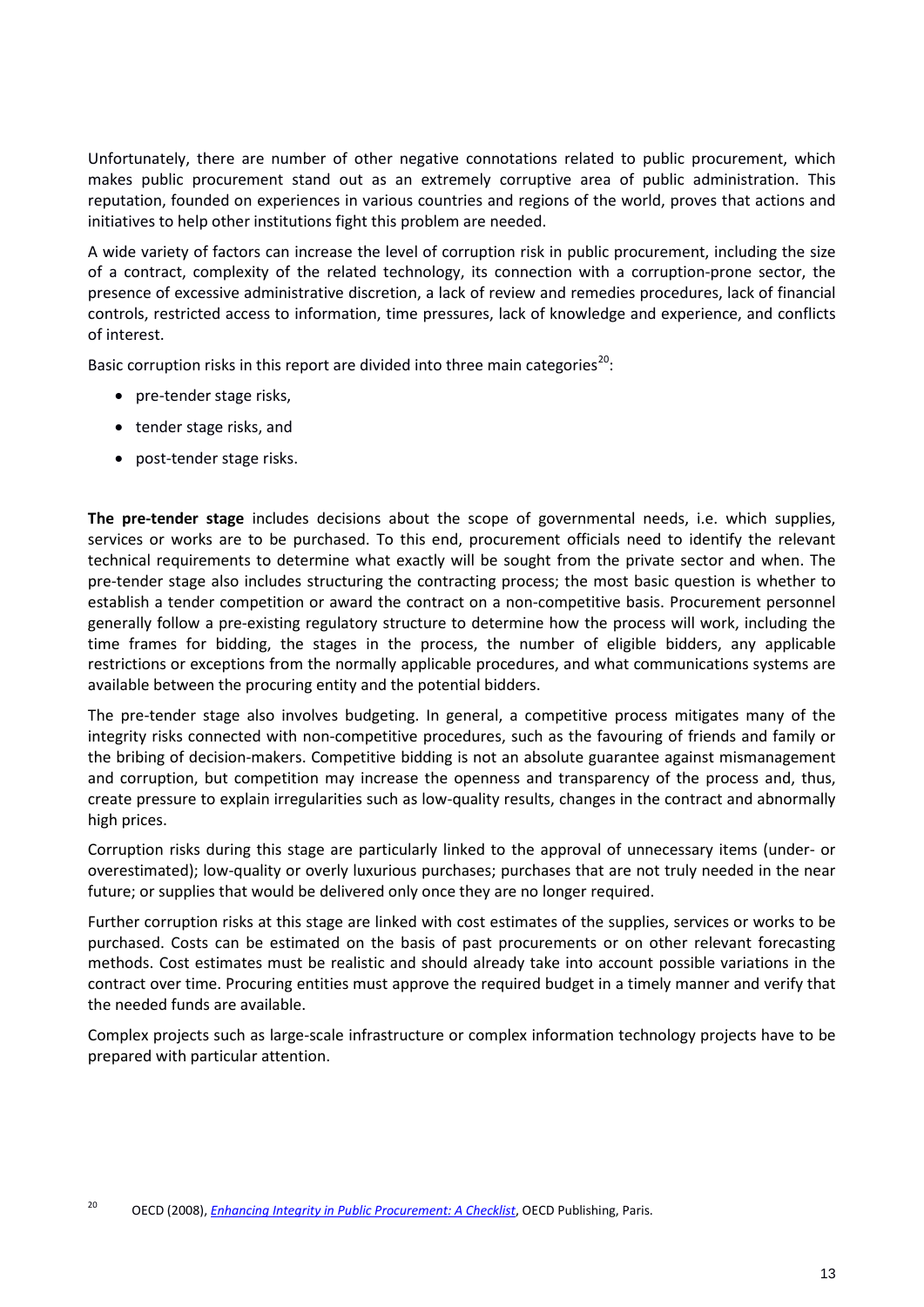The typical corruption risks in the pre-tender stage are:

- Using non-competitive procedures without adequate justification or in breach of the requirements.
- Using non-competitive procedures due to legal loopholes, such as splitting a contract into smaller lower-value pieces so that competitive bidding is not required, declaring an unwarranted emergency, or prolonging existing contracts without sufficient justification.
- Evaluating suppliers without a prior tender process, possibly because decision-makers have a private agenda for choosing a particular firm (the risk is that the best potential bidder is overlooked).
- Tailoring bidding documents, technical specifications or terms of reference to fit one company, so that competition is either restricted or not possible.
- Making bidding documents or terms of reference unnecessarily complex to hide corrupt actions and complicate effective monitoring.
- Failing to define selection and award criteria objectively.
- Failing to establish selection and award criteria in advance.
- Pre-qualifying or shortlisting certain firms because they have offered bribes and not because of their qualifications and experience.

**The tender stage** includes the invitation to tender, which means choosing which bidder will become the contract partner by evaluating the actual tender and the tenderer, and awarding a contract based on established terms and conditions for how the supplies, services or works are to be provided. It includes all conditions or limitations that relate to the award. Some steps are common to both competitive and noncompetitive processes. In both cases, potential providers must be evaluated and a justified award decision has to be made. However, in a competitive tender process, a pre-qualification round for bidders may also be used and the way tendering parties are invited should be carefully planned.

Tenders may be evaluated on only the pre-disclosed requirements and criteria. The evaluation of bids should be carried out, as a rule, not by a single individual but by a committee with the relevant technical and economic experience. If the evaluation is done by one individual only, the resulting decisions should be reviewed and approved by that individual's superior.

#### The typical corruption risks in the tendering stage are:

- Decision-makers being biased due to corruption in the evaluation process.
- A lack of standard methodology for the content of tender notices.
- Unclear definitions of the selection criteria, making the selection process subjective instead of objective.
- A lack of a review and remedies system.
- Rights and obligations of the employees in the contracting authorities not being defined.
- The procedure for changing technical specifications or tender documentation not being specified.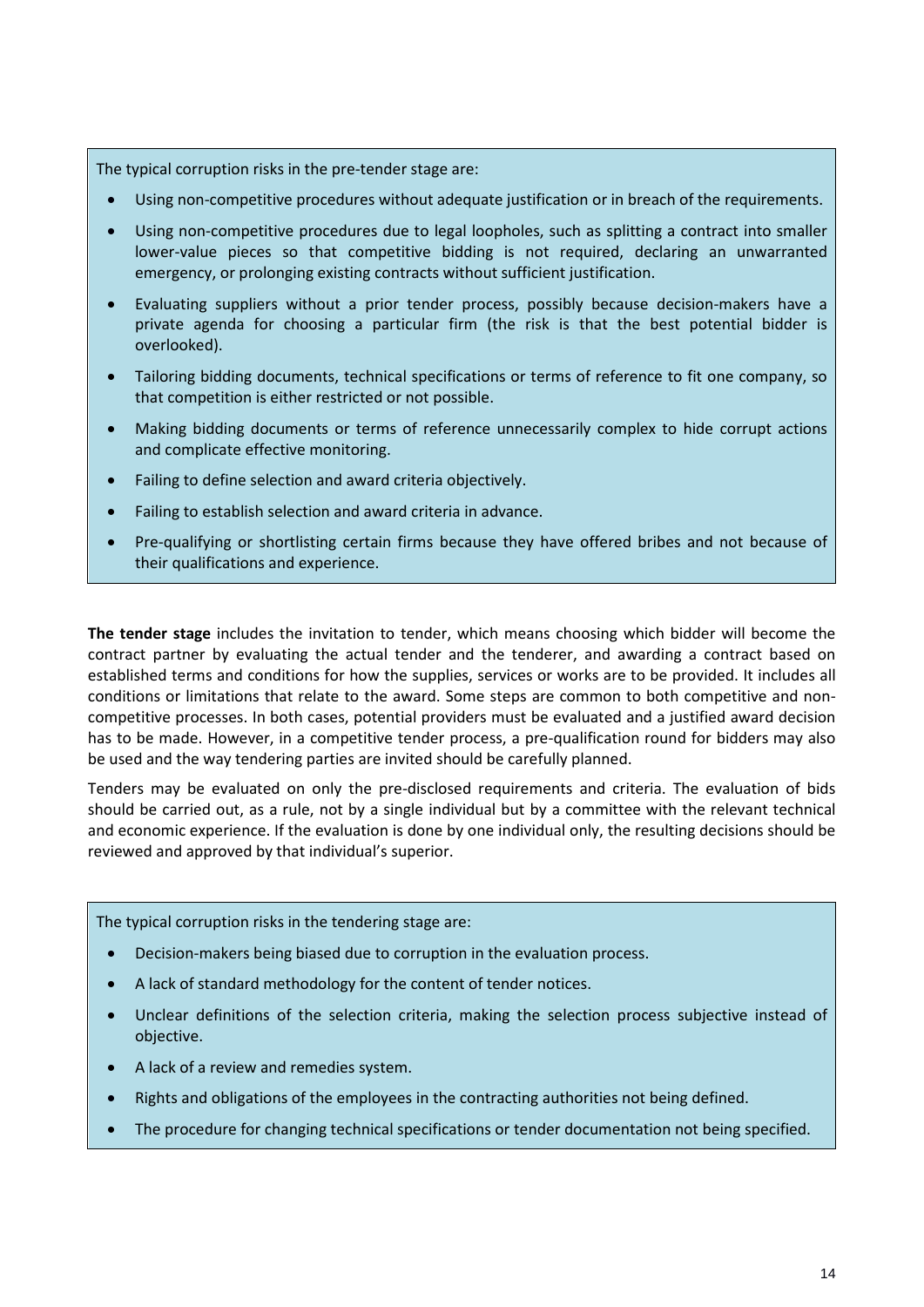**The post-tender stage** (often referred to as contract management) refers to the administration of the contract to ensure effective performance. Further interactions of many kinds between the successful bidder and government authorities continue during the course of contract performance, e.g. regarding benchmarks, changing orders, payment schedules, licensing and permits. In other words, this stage entails the highly important job of monitoring, managing and finally auditing the level of contract fulfilment. Especially in negotiations on large and complex projects, a change in the contract conditions may be requested after the contract has been awarded. Alerting management of the procurement project in the post-award phase is necessary to ensure that such changes (for example, conditions, schedule or prices) do not open the door to corruption.

To reduce the risk of unauthorised "quality" or price changes, frequent and unannounced controls and external monitoring should be carried out until the project is finalised. There should be a threshold for how much change in price or quality is allowed. If the threshold is exceeded, the project should automatically be put under monitoring by the highest level of authority involved. The rules for contract change orders should be clear and established in the original contract, and should be part of national legislation.

Typical corruption risks in the post-tendering stage include:

- Attempts to re-negotiate the contract after the contract has been awarded, but before it has been signed. For example, the contractor may press for significant revisions to the contract to allow a longer time frame for delivery and/or higher prices for products or services. Such a renegotiation can make the whole tender process useless and non-transparent.
- Delivery by the winning contractor of a product of lower quality or different specifications than stated in the contract. The products, services or works agreed upon in the contract may be replaced with inferior substitutes, perhaps in an effort to compensate for bribery expenses.
- Public officials intentionally not providing supervision; as a result, sub-standard supplies, services and works are not detected.
- Annexes to the signed public procurement contract being drawn up, in which the price, quality, quantity or time of delivery are changed, usually to benefit a private company and not the public.
- Collusion between a corrupt company and a corrupt supervising official, leading to price increases, often through the above-mentioned changes in the contract.

\* \* \*

The above-mentioned corruption risks are typical for public procurement procedures in any country, but every country has its own specificities which have to be recognised and highlighted. Specific corruption risks for the Jordanian public procurement system are explained and highlighted in Chapters 5 and 6.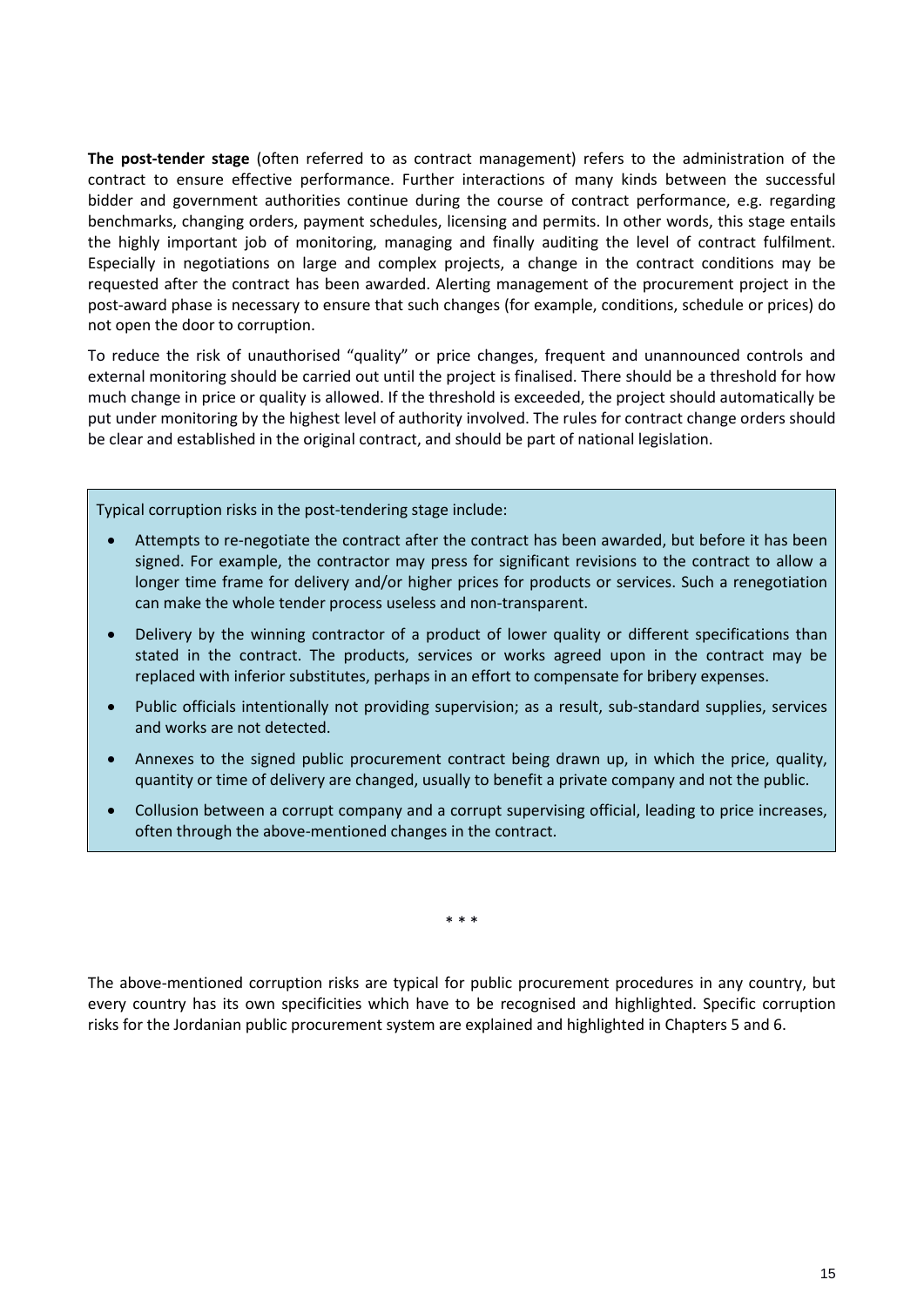# <span id="page-15-0"></span>**3. THE IMPACT OF CORRUPTION IN PUBLIC PROCUREMENT**

# <span id="page-15-1"></span>**3.1 Conclusions of international inquiries on costs and other negative effects of corruption**

Public procurement is estimated to account for 12% of GDP and 29% of general government expenditure in OECD countries in 2013, or around EUR 4.2 trillion<sup>21</sup>. This means that billions of euros are spent every year for the purposes of public procurement. How much value is lost due to corruption is difficult to measure because of its clandestine nature. However, it is obvious that corruption has an enormous negative impact on the quality of public governance and public spending. Losses are incurred particularly because corruption undermines market competition and impedes economic development. Where corruption is widespread, governments pay artificially high prices for supplies, services and works because of the market distortion. The European Union estimates that corruption costs its Member States EUR 120 billion every year<sup>22</sup>. At an anti-corruption seminar in Göteborg on 5 March 2013, the then EU Commissioner, Ms. Malmstrom, indicated that "in public procurement, studies suggest that up to 20% to 25% of the public contracts' value may be lost to corruption".

A sound and transparent public procurement system is based on rules, encourages competition, promotes transparency, strengthens accountability, and is economic and efficient. The underlying assumption behind these principles governing public procurement is that the process should be free from acts and behaviours that negatively affect the functionality of the public procurement system. Any compromise in integrity will result in excess costs and other negative effects on the functionality of the system. Non-integrity acts in public procurement include bid collusion, kickbacks and conflicts of interest. The main problem and challenge is that corrupt and fraudulent practices are a hidden phenomenon, difficult to identify and even more difficult to measure and cost-calculate.

A recent study prepared for the European Commission<sup>[23](#page-15-4)</sup> provides a methodology that could be valuable for the purpose of this report. The study attempts to measure the direct costs of corruption in certain sectors and for specific product and service areas while omitting the indirect costs and effects, such as on public institutions and the environment, psychological costs, and costs to civil society. The public loss as a result of corrupt acts is analysed on the basis of two components:

- *Ineffectiveness,* which means that the project does not (or not fully) reach its objectives. The procurement generates lower value than intended or even negative public value (waste).
- *Inefficiency,* which means that the outputs of the project are not in line with the inputs. Supplies and services are procured at excessive prices or at inferior quality at similar prices.

The econometric methodology is formed around the assumption that public procurements which are corrupt differ in character from procurements that are "clean". A set of red flag indicators (27) was produced and used in the study. The red flag indicators provide information on the chance of corruption being present, with more red flags indicating a higher chance of corruption. A number of clear, grey and corrupt cases were identified by applying these red flag indicators. A corrupt case was defined as a case with a final legal ruling or with strong indications of being corrupt. A grey case was defined as a case with weaker indications of being corrupt – for which no explicit evidence was presented by the opposing side. Cases with no (reliable) indications of being corrupt were treated as clean cases.

<span id="page-15-2"></span><sup>21</sup> OECD (2015), *[Government at a Glance 2015](http://dx.doi.org/10.1787/gov_glance-2015-en)*, OECD Publishing, Paris.

<span id="page-15-3"></span><sup>&</sup>lt;sup>22</sup> EC (European Commission) (2014), *[Report from the Commission to the Council and the European Parliament: EU anti](https://ec.europa.eu/home-affairs/sites/homeaffairs/files/e-library/documents/policies/organized-crime-and-human-trafficking/corruption/docs/acr_2014_en.pdf)[corruption report](https://ec.europa.eu/home-affairs/sites/homeaffairs/files/e-library/documents/policies/organized-crime-and-human-trafficking/corruption/docs/acr_2014_en.pdf)*, EC, Brussels.

<span id="page-15-4"></span><sup>23</sup> PwC and Ecorys (2013), *[Identifying and Reducing Corruption in Public Procurement in the EU](https://ec.europa.eu/anti-fraud/sites/antifraud/files/docs/body/identifying_reducing_corruption_in_public_procurement_en.pdf)*, study prepared for the European Commission, PwC EU Services, Brussels.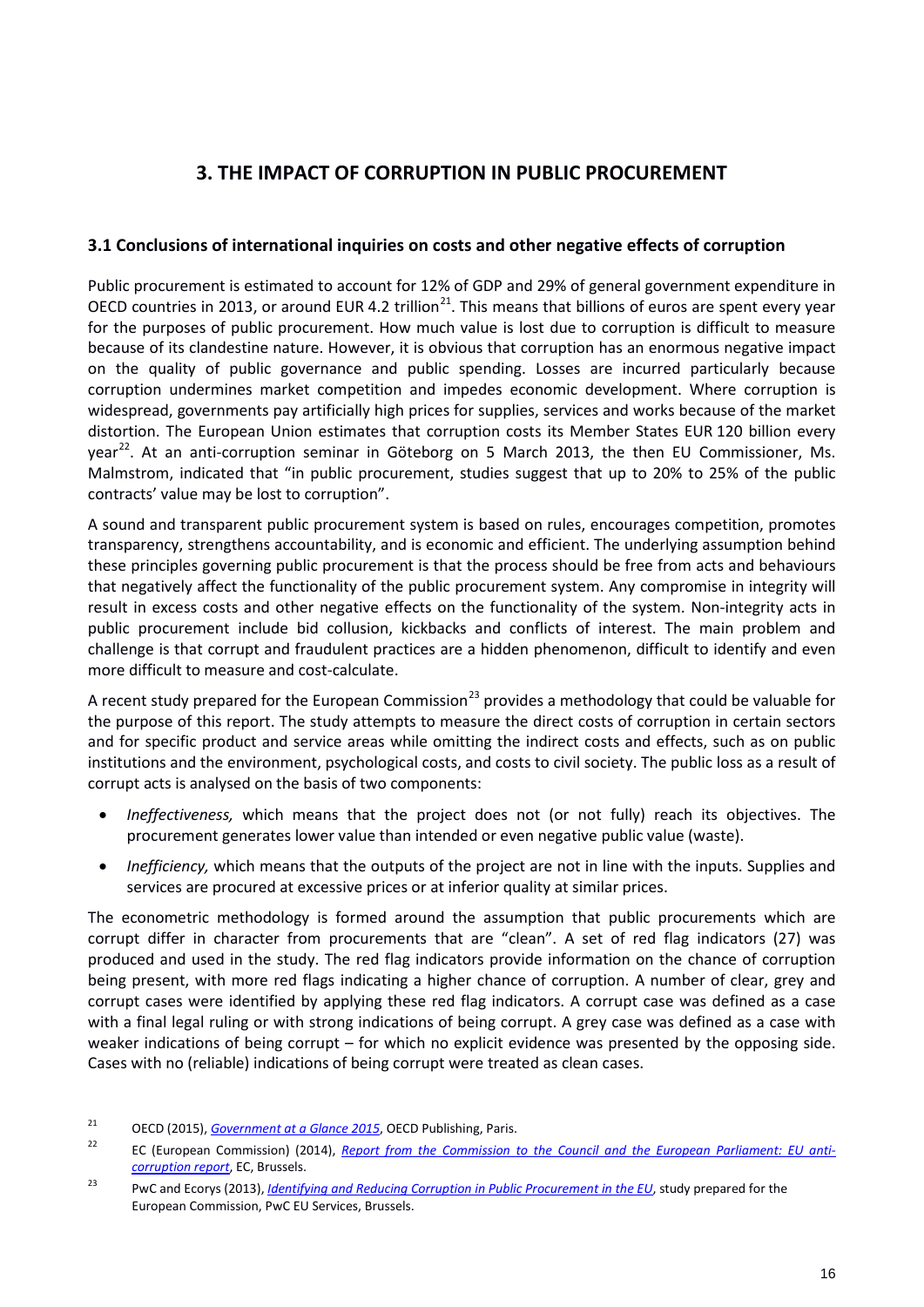The conclusion of the study is that corrupt and grey cases turned out to have very similar characteristics, and differed markedly from the clean cases. On the basis of the review, it was determined which combination of red flags proved to be the strongest predictors for a high probability of corruption in a procurement case. It further confirmed that corrupt/grey procurement cases perform less efficiently than clean procurement, although clean procurement may also suffer from efficiency concerns. More than twothirds of the performance problems in corrupt/grey cases can be attributed to corruption. The overall direct costs of corruption in the five sectors studied constituted 2.9% to 4.4% of the overall procurement value of the sectors included. The sectors with the most integrity risks included construction work for motorways, railway track equipment, waste water treatment projects, airport runway construction and urban/utility construction.

The conclusion of the study "Identifying and Reducing Corruption in Public Procurement in the EU*"* was that effective detection and prevention of corruption is possible if administrative data on tenders, bidders, projects and contractors are collected and stored in a structured way and are accessible for controls, investigations and analyses. The lack of procurement statistical data is a problem in most countries. Relevant and reliable procurement data and statistics are necessary for the use of red flag indicators as well as for measuring the performance of public procurement, both from macro and micro perspectives.

The risk of corruption largely depends on the volume and complexity of particular procurements. Larger procurements are often most vulnerable, as bribes are frequently demanded and paid as a percentage of the relevant public contract's value. It is also a fact that certain sectors are more vulnerable to corruption than others. Many corruption scandals in recent years have occurred in connection with public works contracts, infrastructure projects, defence procurements, contracts in the oil and gas sectors, and contracts in the health care sector (especially contracts for pharmaceuticals and medical devices).

# <span id="page-16-0"></span>**3.2 Types of costs and types of negative effects**

The relevant study on the cost of corruption in public procurement estimated that the direct public loss encountered in the corrupt/grey cases that were analysed amounts to 13% of the overall budgets concerned. The overall share of budget losses tends to be higher in smaller projects than in larger ones; however, overall amounts lost are obviously greater in large projects. Such direct public losses are due to the inadequate performance of projects and can be caused by cost overruns, implementation delays and/or loss of effectiveness (including inferior quality and questionable usefulness)<sup>[24](#page-16-1)</sup>. In other types of corruption costs, the cost of overruns and delays in implementation are usually the highest.

Cost overruns (either at the time of the contract award or through additions to the initial contract) occurred in 53% of the corrupt/grey cases, amounting to 22% of the total average budget volume concerned.

Implementation delays affected 30% of the corrupt/grey cases, and the related loss is estimated to be 6% of the total budgets concerned. The average cost of delay per project affected represents 9% of the total budget of an average project.

An overall 47% of the corrupt/grey cases that were analysed encountered some form of effectiveness issues, e.g. they did not meet their original objectives or were no longer considered useful. A total of 32% of the cases experienced issues of effectiveness and an estimated 3% of the total analysed budget is considered lost. Not all of the above losses are necessarily due to corruption; however, it is highly problematic to isolate corruption from other causes. Corruption is a root problem that influences other problems, including those of a technical, economic, institutional and project management nature.

<span id="page-16-1"></span><sup>&</sup>lt;sup>24</sup> PwC and Ecorys (2013), *[Identifying and Reducing Corruption in Public Procurement in the EU](https://ec.europa.eu/anti-fraud/sites/antifraud/files/docs/body/identifying_reducing_corruption_in_public_procurement_en.pdf)*, study prepared for the European Commission, PwC EU Services, Brussels.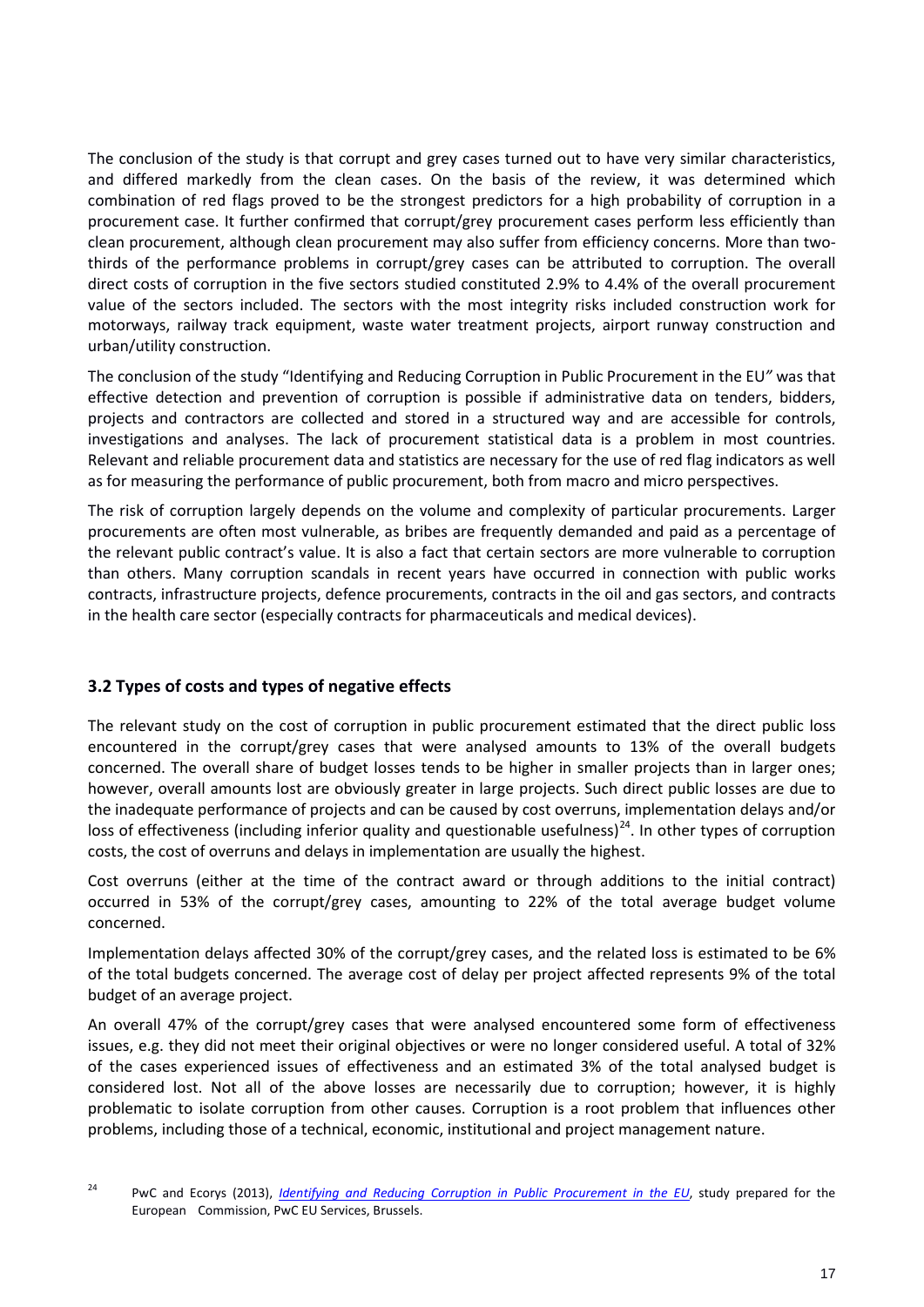Corruption has a number of negative effects which are not financial but could be even more dangerous for society in general. The most common negative effect is the lack of respect for national legislation. When corruption is present, national legislation is usually not clear and transparent, so people will respect the provisions of legislation on paper but not in real business situations. A number of other negative effects are linked with corruption: decrease in foreign investment that affects the quantity, quality, cost and profitability of the investments; delays in economic growth of the national economy; undermining of a country's tax structure and its revenue collection capacity; negative effects for firms' growth, productivity, investment patterns and efficiency; negative effects on human development and wealth distribution; and long-term detrimental impact on the governance environment.

One of the consequences of corruption is increased distrust among different state institutions and between the public and private sectors. Distrust among parties is the most difficult obstacle to avoid for an efficient public procurement system. Distrust implies the confident expectation that another individual's motives, intentions and behaviours are sinister and harmful to one's own interests. It may arise due to differences in group membership: individuals identify with and are positively attached to their in-groups, yet assign negative stereotypes to out-group members and may view them with suspicion and hostility (public administration versus private sector in public procurement). Distrust can also arise as the direct result of personal experiences between individuals: in public procurement, for example, from the poor execution of contracts and the cancellation of signed agreements. Moreover, there is a propensity for some stakeholders to retain information as leverage for power and influence, rather than considering it a common wealth that should be functionally shared. In the interdependent relationships between the private sector and public administration, this distrust often engenders a sense of fear and the anticipation of discomfort or danger. Distrust has also been linked to lower job satisfaction, commitment and motivation, and overall poor execution of agreed activities. Once entrenched, distrust forms a powerful frame for subsequent events in the relationship, so that even good-faith efforts by any party to restore a positive business relationship are met with scepticism and suspicion. The result is a business environment in which every move of the other person is interpreted as additional evidence to justify the initial decision to distrust him/her. This distrust not only inhibits co-operation in the business relationship, but may also result in retaliation that causes the conflict to escalate and the situation to become even worse.

The negative consequences of corruption have to be exposed to society so that all participants of corrupt activities are aware of the effects that these activities have on society and the state administration in general. A procurement system should be a point of public- and private-interest synergy, ensuring that procurement is functioning on the principle of best value for money*.* Being responsible for spending taxpayers' money, public sector representatives, through transparent work in public procurement, should be a guarantee of legal certainty – not the opposite.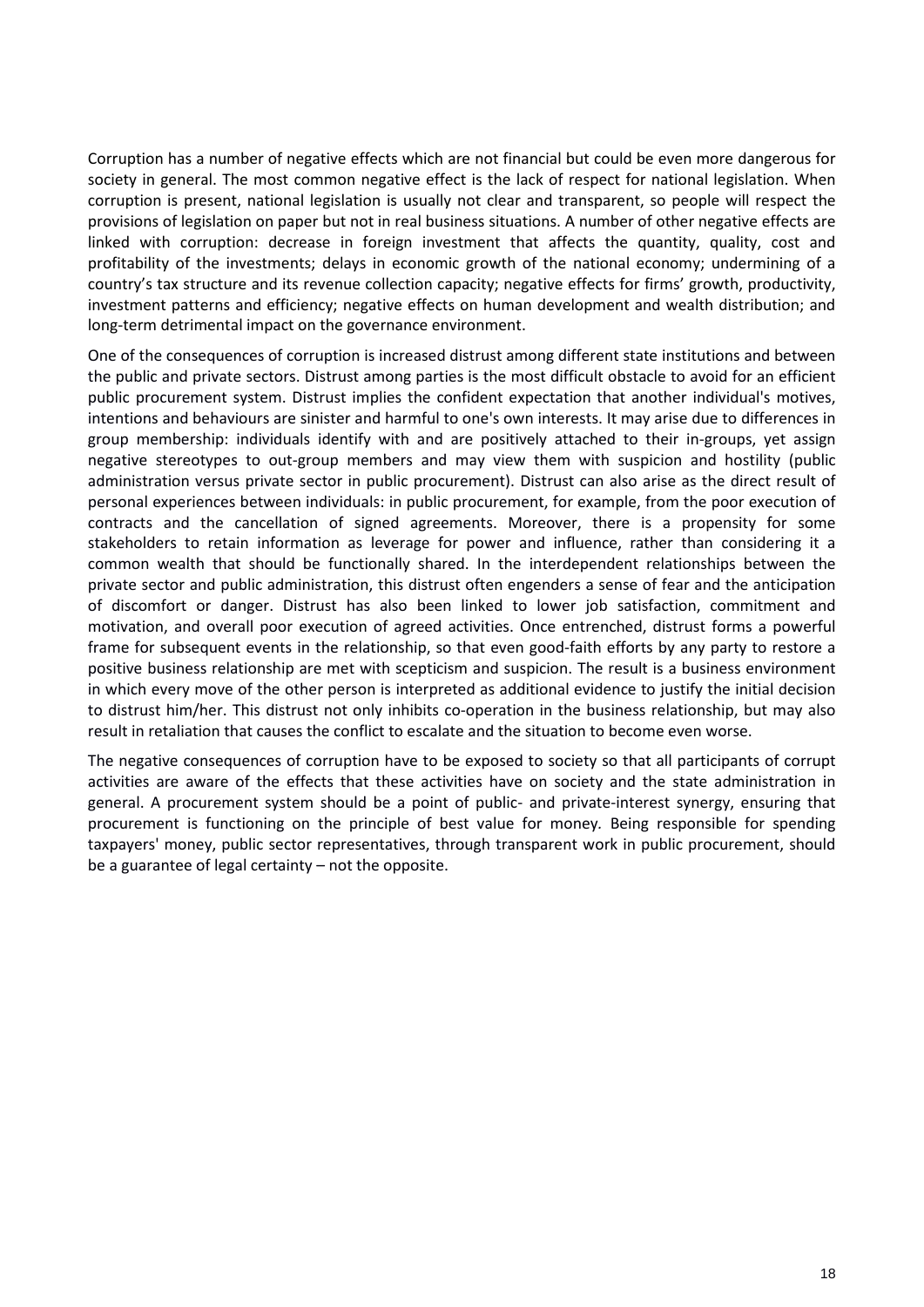# <span id="page-18-0"></span>**4. REVIEW OF THE JORDANIAN PUBLIC PROCUREMENT SYSTEM**

The following review is based on the approach described under Section 1.1. It focuses on the four pillars of the public procurement system:

- Pillar A: The Policy, Legal and Regulatory Framework
- Pillar B: The Institutional Framework and Capacity
- Pillar C: Operational Capacity and Market Functionality
- Pillar D: Control, Monitoring Structure and Integrity Mechanisms

The review under Pillar A includes the various phases of the public procurement process outlined in Section 2.3. Risks are typically created when procedures or requirements are too vague, or when such procedures and requirements are completely missing.

# <span id="page-18-1"></span>**4.1 Pillar A – The Policy, Legal and Regulatory Framework on Public Procurement**

## **4.1.1. General overview of the legal background**

Jordan has a long tradition of regulating public procurement: the first legislation was introduced in the 1920s. Legislation on public procurement is divided into separate by-laws for supplies and works and for the supply of medicine and medical equipment to the health sector. Institutionally, this is reflected in the three different Government entities – the GTD, the GSD and the Joint Procurement Department (JPD) – in charge of applying the by-laws.

Coverage of services that are not accessory to works or supplies contracts appears to be lacking. Current procurement legislation typically draws a distinction between goods/supplies, works/construction and services for the purpose of applying different thresholds as well as other variations in the way these different subject matters are regulated. There is no global definition applicable; however, according to good practices, goods/supplies may involve certain services required in connection with installation. The concept of works will inevitably involve a number of services concerning design and construction. Services as a separate category may be defined in a residual way as any other subject matter which is not goods/supplies of works, and may include various advisory services and physical services, such as cleaning or transport. The point has been made that services in general are normally considered covered by Jordanian legislation. This is, however, difficult to deduce from the existing legislation which is explicitly limited to supplies and works-related services.

The system in Jordan is otherwise centralised concerning contracts of higher value, for which the three entities (GTD, GSD and JPD) manage the required tenders. There are several threshold levels, and at the lower thresholds the possibility for contracting to be done at lower administrative levels is greater. As contract value is important for application of the rules, having no requirements for calculating the value of contracts is definitely a basic weakness.

A further general observation is that the management of tenders is built around a system of evaluation committees that are fairly closely regulated in terms of composition and mandate. In such cases, it is important legislatively to make clear that the ultimate responsibility lies nevertheless with the procuring entity, so as to avoid situations in which liability for incorrect procedures is left solely with the individual officials involved.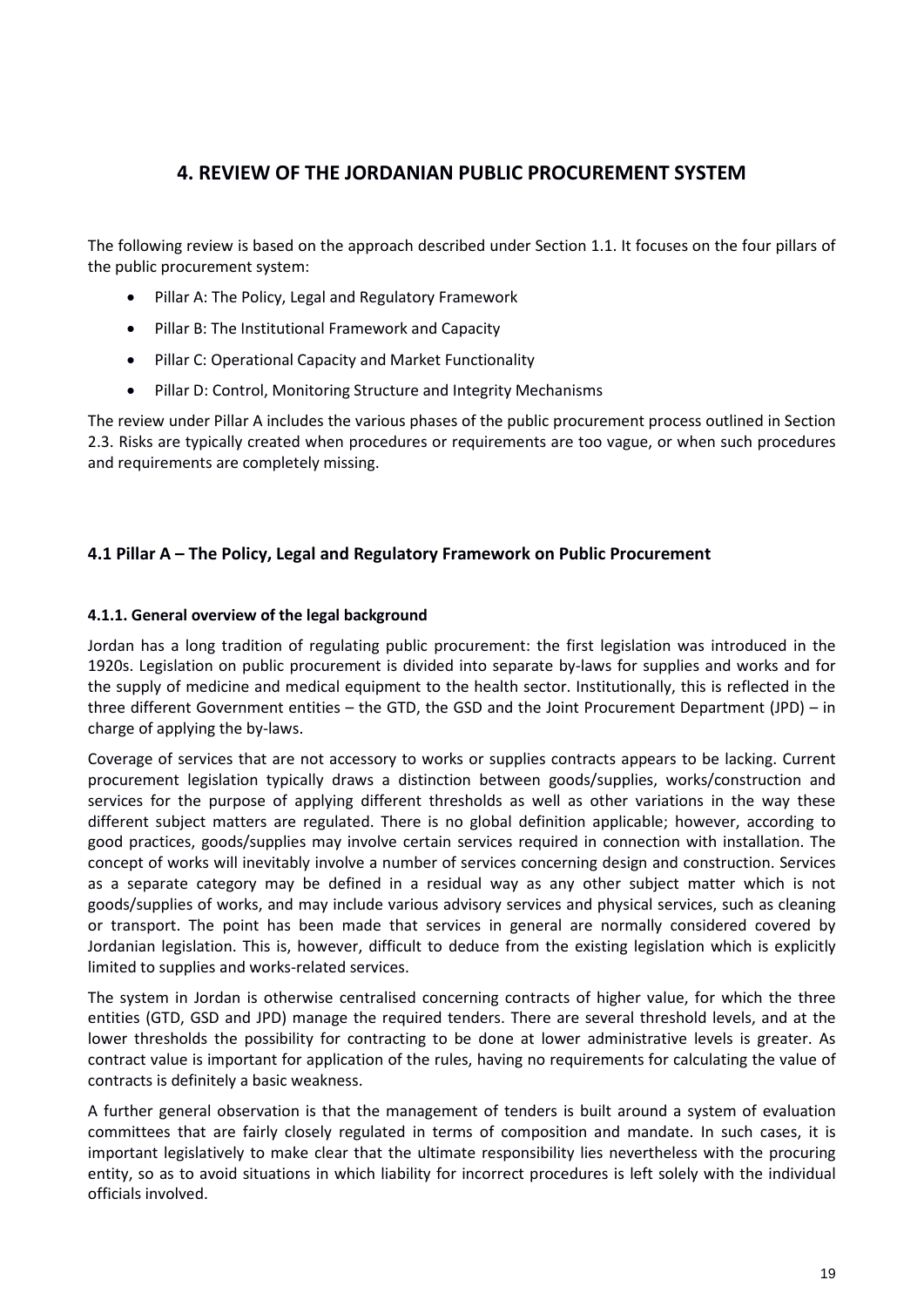The three sets of laws and accompanying regulations provide a quite detailed framework for many aspects of the procurement procedure. This is definitely the case for tender opening, for which a number of standard forms have been developed for use throughout the process. This obviously strengthens overall transparency.

Another positive aspect is a draft law that is being considered for the purpose of unifying the abovementioned public procurement laws, and introducing e-procurement is also being considered. However, it was not possible for the purpose of the review to analyse this draft. It is also clear that while e-procurement may entail various advantages in terms of transparency and integrity of the procurement process, this depends very much on the concrete design of the system.

The three sets of laws are reviewed from the point of view of integrity: lack of integrity is assumed to represent a corruption risk. Where appropriate, references to solutions identified in various international good practices will be provided. One result of the review is identification of a number of cases in which the essential problem is that vague rules leave a lot of discretion to the various committees. It could be argued that such discretion poses less of a problem in a centralised environment with greater potential for control. However, a tightening-up of the rules is a preferable solution in the long term to promote integrity on all levels regardless of the size of contracts.

An initial general point is that the three by-laws should be unified under one law. This would ensure common rules in cases for which there is no reason to have differences in the by-laws concerning supplies and works. Except for the possible need to react in cases of urgency, there is presumably no reason to have a separate law for medical supplies. Common rules would facilitate application and monitoring, and minimise the risk of irregularities.

The following analysis shows that certain issues which should be regulated in the same manner are nevertheless subject to different rules. A notable example is the different rules applied to objections to the procuring entity. The Supplies rules specify detailed obligations and procedures concerning, for example, bid opening, evaluation and contractual issues. These are areas for which the Works rules should be equivalent.

# **4.1.2. Works by-law**

For the Works by-law No. 71 of 1986 and the associated regulation (Works Tender Instruction of 01 March 1987), the following shortcomings have been identified:

- The by-law allows the use of negotiated and single-source procedures (direct award) in a number of cases, including urgency. The use of direct award is according to good international practices, always limited to avoid abuse of the wide discretion that the procedure by its nature allows. The cases allowed by the by-law are reasonably limited in most respects, although the urgency situation, for example, could be qualified to exclude cases in which the urgency is due to circumstances within the control of the procuring entity. However, the possibility according to Article 19 to reissue a tender as a direct award procedure seems too broad and would, for example, allow direct award in cases in which an open procedure did not produce "reasonable" prices or in which a "proper" number of bidders did not participate.
- The by-law takes point of departure in a prohibition against changing the scope of the work (Article 22). Nevertheless, the provision allows wide scope for issuing variation orders, provided that approval has been obtained at the Government or lower (GTD) level, or even by the supervising engineer depending on the value of the additional works. For the sake of transparency, the normal solution is to allow variation orders within a global limit that cannot be transgressed even by the Government. The wide use of variation orders in practice, and the uncertainties that this creates on the market for construction, confirms that this deserves to be examined further. The problem is accentuated by the fact that neither the Works by-law nor tender instruction includes any rules preventing a complete change of the tender documents, including for award criteria.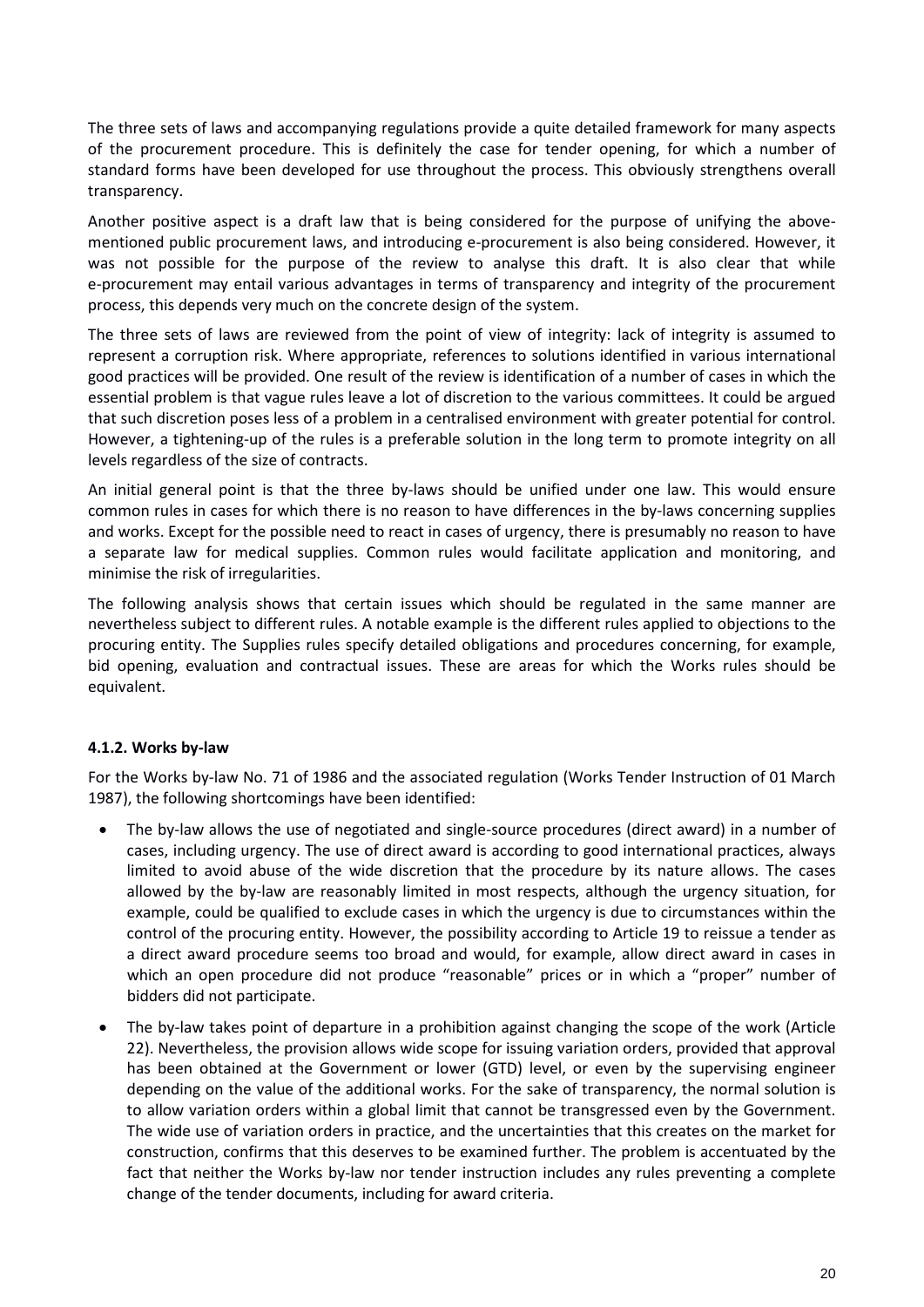- The Works by-law leaves the detailed tender procedures to be regulated in the above-mentioned Works Tender Instructions issued by the Minister (see Article 32 of the by-law).
- A striking feature is the absence of an official gazette for publication of procurement notices. According to Article 8 of the Instructions, there is merely an obligation to publicise in at least two local daily newspapers. In most jurisdictions, it has been found appropriate for the convenience of bidders and for the sake of efficient monitoring to have publication done via an official gazette. This reduces the risk of tenders being "hidden" to give advantage to a certain bidder. In recent years the official gazette has effectively been replaced by an official web portal. Several countries allow all stakeholders free access to the tender notices through an online portal. Furthermore, there would normally be requirements regarding the content of publicised notices for the sake of transparency. In many cases, such measures have had the effect of reducing costs and delays for procuring entities.
- Article 15 concerning criteria for award mentions no specific criteria (such as lowest-price, most economically advantageous tender [MEAT]). In addition, there is no requirement that such criteria be set in advance or publicised. These are important requirements according to good international practices. In most jurisdictions, the requirements go so far as to prohibit any change in award criteria during the tender process. The requirements thereby preserve the identity of the contract and prevent undue adjustments in the interests of individual bidders.
- International sources concerning public procurement highlight the importance of minimum time limits for the various phases of the tender process, especially the time allotted for expressing interest or submitting bids. Such minimum time limits measured from verifiable points in time – for example the day of publication of a tender notice – contribute to ensuring equal access for bidders and preventing favouritism. Minimum time limits should normally be of a reasonable length, and the rule in Article 8 (C) does not make entirely clear what the minimum is. The provision operates with two seven-day limits for bid submission to be calculated from different points in time. Time limits require clear and precise rules.
- In the case of the restricted procedure, Article 8 (E) allows the tender invitation to be amended and requires in such cases that this be done at least one week before the date for bid submission. As mentioned earlier, with neither the Works by-law nor regulation preventing a complete change of the tender documents, even for award criteria, this opportunity to amend the scope of the tender allows room for undue favouritism of individual bidders.
- Article 14 (4) explicitly prohibits bidders from influencing the Technical Committee. It may not be a problem in practice, but an anti-corruption rule of this kind should be more general to cover not just the competitive phase but should apply to anyone involved in the procurement process on the public side. Otherwise, the provision could be understood as allowing influencing during the planning phase, as well as of any stakeholders other than members of the Technical Committee.

#### **4.1.3. Supplies Act and Supplies Tender Instruction**

The rules concerning supplies (except medical supplies) consist of the Supplies Act No. 32 of 1993 and Tenders Instruction No. 1/2008 issued on the basis of the Act and including detailed procedural rules in the same manner as for works. The Supplies Act also allows the use of less competitive procedures (request for proposals and direct purchasing) under fairly vague conditions (Article 15 of the Act). Most of the cases justifying these procedures do not differ from international good practices (urgency, only non-compliant bids, low-value contracts), but the risk of irregularities increases because of the vague formulations and the absence of valuation rules. Other cases in which direct purchasing can be used are less typical. Examples are the purchasing of spare parts and scientific material when there is not necessarily only one possible supplier, as well as maintenance and repair services when the needs are not known in advance. The additional following comments can be made regarding other provisions of the Act: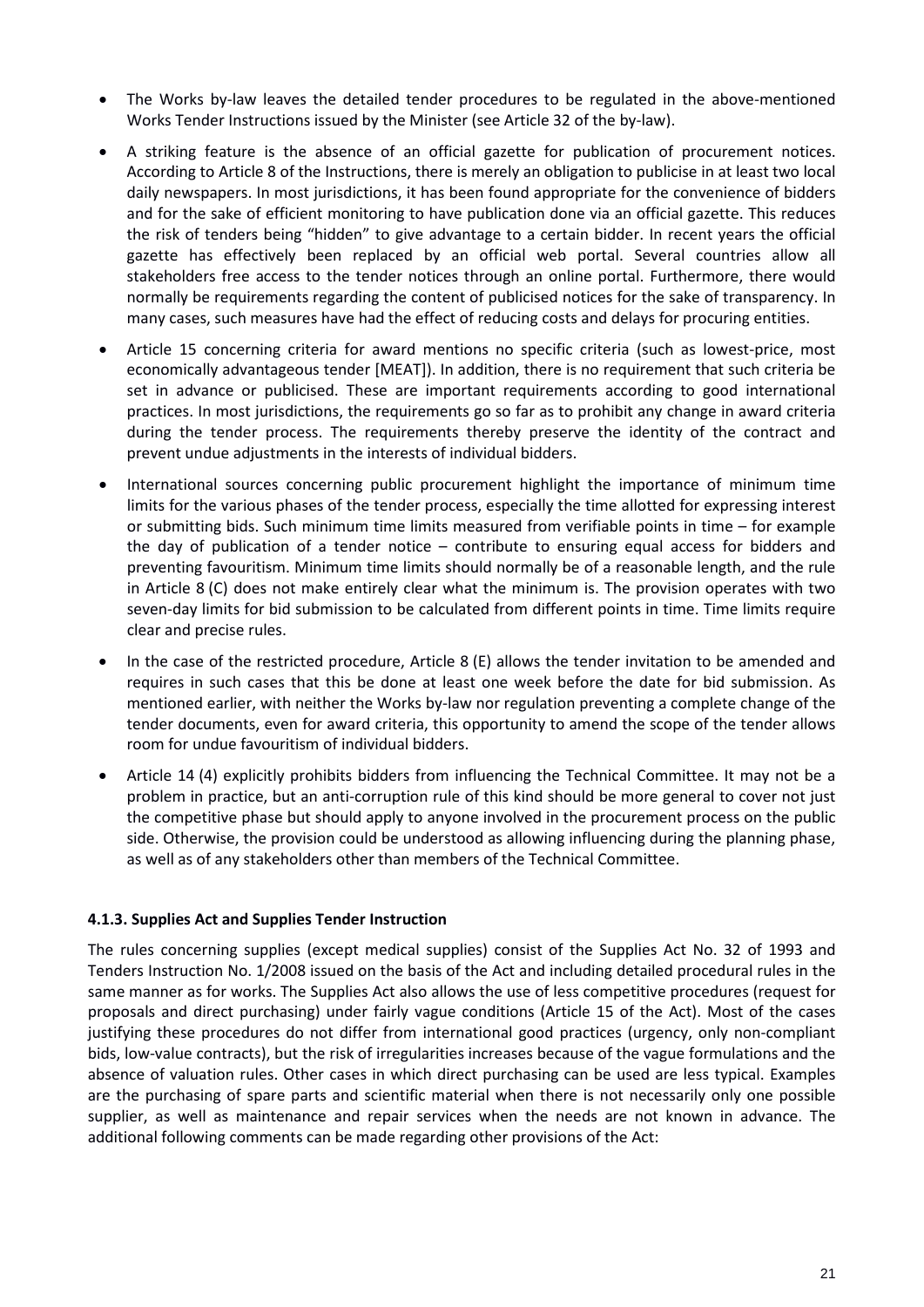- Article 9 is intended to establish general principles concerning competition and value for money. However, the formulations are so vague and conditional that the provision has no value as a tool for interpreting the more detailed rules of the Act. This again compromises the capacity of Act to prevent irregularities.
- Article 14 limits the opportunities to include products from abroad. This problem of national discrimination raises questions in relation to the WTO Government Procurement Agreement. In any case, it is clear that protectionism leads to market situations in which it is easier to get away with corruption.

The Supplies Tender Instruction regulates the tender procedures in more detail. The Instruction gives rise to the following comments from the perspective of integrity and risk of irregularities :

- Articles 5, 22 and 48 provide a vague and quite discretionary set of rules concerning prequalification. Article 22 presupposes that certain pre-qualification criteria concerning economic and technical capacity must be laid down in the tender documents. It is not clear, however, whether the procuring entity is obliged to strictly follow these criteria – and in any case, Article 48 does allow the procuring entity to re-evaluate and reject the winner if necessary. The intention of the provision may be to allow for flexibility in case the volume of the tender is changed during the process; however, the risk of abuse seems to outweigh any administrative advantages.
- Article 21 allows the tender committee to decide whether to rectify the error of bidders (by making a copy of the bid) in case the bidder has only submitted the original bid and omitted to enclose a copy. There seems to be no valid reason for treating bidders differently in such cases, and there is clearly scope for abuse.
- Article 36 allows the bidder to replace a product with another model "equal or better". This provision may be abused in the many cases lacking award criteria for quality aspects (i.e. functionality, energy efficiency, etc.), for which the factors determining quality are the minimum requirements of the tender specifications. Opportunities for checking whether a product has been replaced with one of lower quality are limited, creating risk of abuse.
- Article 44 establishes a method for evaluation. The procedure seems to include evaluation of a bidder's qualifications and bid, and the main rule appears to be that the lowest price wins, provided the bid is complaint. If not, the second-lowest bid wins, etc. If there are only non-compliant bids, it is then possible to select one "optimal" bid as the winner. The technical committee is on the other hand obliged in the technical evaluation to go beyond compliance to evaluate the availability of spare parts and maintenance services, as well as quality aspects in general. In this context, the preferential price for local products must also be factored in. The evaluation process is therefore in reality a process that examines not only price and compliance but quality aspects. This invites abuse because requirements for advance formulation of award criteria are completely lacking – i.e. bidders will not know on what basis their bids are being evaluated regarding quality, and there is wide scope for picking a preferred winner.
- In cases in which all bids are evaluated as being equally good, Article 46 allows for the winner to be the bid with "additional advantages", which appears to include (but is not limited to) the use of national products, residence in Jordan or shortest delivery time. The role of Article 46 in relation to the already quite open-ended possibility for award criteria is not clear, but the provision confirms the intention of allowing optimal discretion.
- Article 49, on the basis of Article 44, sets out various reasons for award evaluation (lowest conformity, lower conformity, non-conformity but optimal). Especially the last option – being able to pick a non-conforming bid as winner – can give rise to abuse. However, it is also possible to award for any other reason that is compliant with the Supplies Act; what this means exactly is not clear. Since Article 49 does not in principle exclude award of a lowest-conformity bid, the scope for abuse is increasingly wide.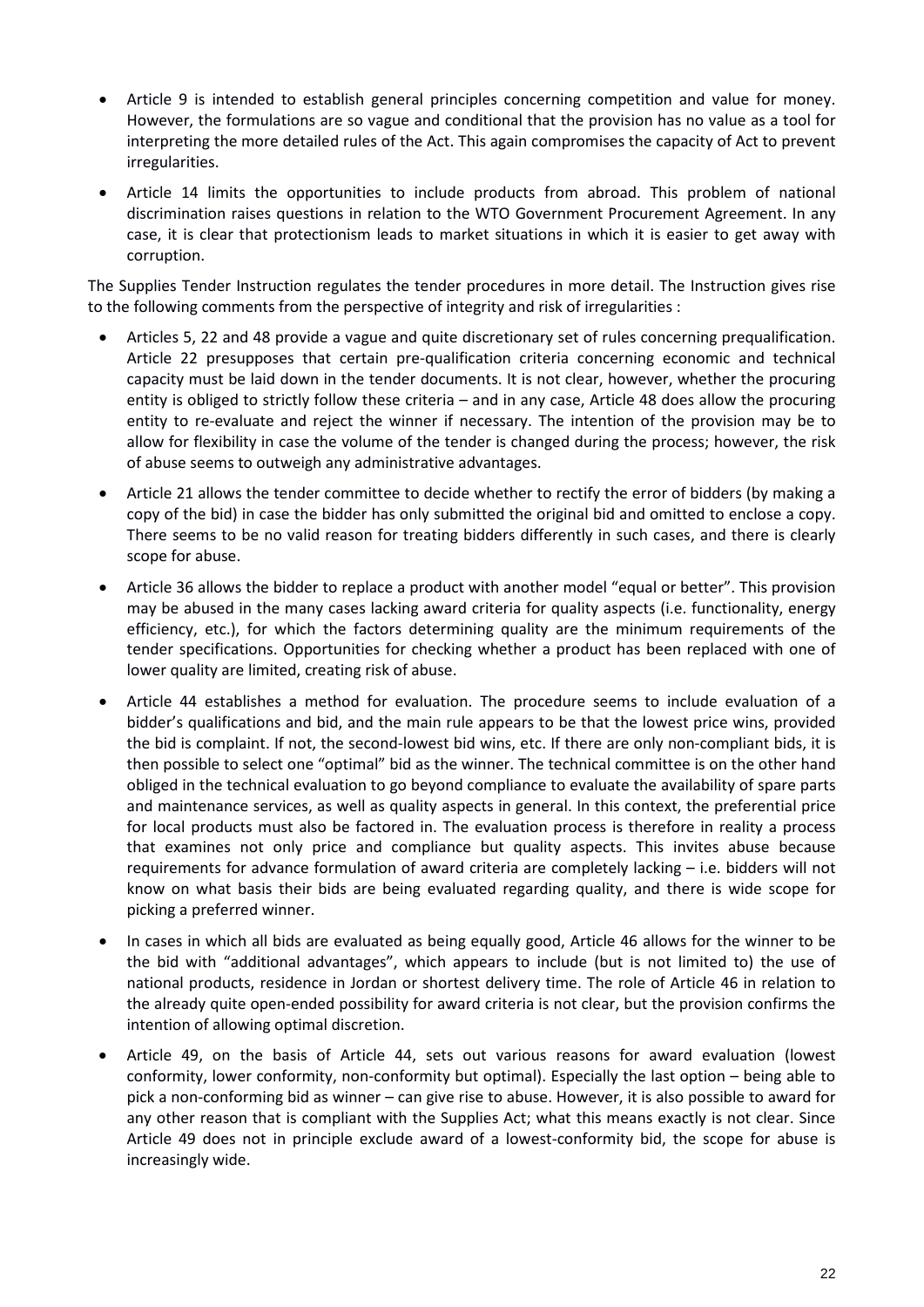- Articles 47 (1) (d), 50 and 55 essentially concern the handling of non-compliant bids and allow the tender committee to decide whether the bid should be rejected. This even includes the case mentioned in Article 47 (1) (d) of an ambiguity or omission in the bid that "hinders awarding", which must be understood as a non-compliance of a significant kind. Without the requirement of equal treatment, understood as use of the same "yardstick" on all bids, there is a risk that discretion can be unduly lenient with some bids and unduly strict with others.
- In cases in which all bids are either non-compliant or prices are considered too high, Article 58 (see also Article 62) allows – in addition to cancellation of the procedure – that bidders be "re-invited" or that direct purchasing be used. It is not clear whether direct purchasing can involve others than the bidders involved in the initial tender. In any case, the apparent possibility to proceed from one procedure to the other without obligatory cancellation of the first makes the entire process less transparent and raises the chance of irregularities. It has been mentioned during discussions with stakeholders that in these cases the initial tender is in fact cancelled, which reduces the problem to a matter of clarifying the provision.
- The possibility for registering complaints against procurement decisions, including decisions taken in the course of the tender process, is an important factor in reducing corruption risks. In this regard, it is an important shortcoming of the legislation that no such possibility exists. Articles 59-60 allow objections concerning only the initial award decision to be made to the tender committee within the very short deadline of two to four days. International practices include such a preliminary opportunity to essentially ask the procuring entity to reconsider its decision, but only as a complement to a formal system for complaints to an independent complaints body. Such a framework also includes procedural rules and clear requirements concerning where and how the decision concerning the complaint should be published.
- Article 80 concerns the right of the receiving committee to reject supplies that do not correspond to contract requirements. Unlike under the Law on Medical Supplies (see below), there are no requirements to ensure the integrity of such committees in relation to other persons involved in the procurement. Furthermore, the tender committee appears to be given the conflicting competence to nevertheless accept such supplies "against a fair reduction of the price". Certain procedural safeguards are included, but in practice this competence opens up for negotiations after the fact and thus risk of abuse.

The Instructions are supplemented by Documents which outline the procedures between the GSD/GTD and the beneficiary department, and the establishment of technical committees under the tender committee, etc. None of the Documents include any aspects that cannot already be largely derived from the acts, bylaws and instructions reviewed above. One exception is Regulation 3/93, which establishes a certain approach for needs assessment (primary studies) in the case of computer supplies.

Also, the so-called Regulations specifically for supplies simply rephrase the various obligations of bidders and beneficiary ministries, etc., that already follow from the Supplies Act and Tender Instructions. Regulation 4/93 especially, concerning the methodology to be employed by technical committees, merely serves to confirm the wide discretion in the use of award criteria.

# **4.1.4. Law on Medicines and Medical Supplies**

The third and final set of rules, Law No. 91 of 2002 on Medicines and Medical Supplies, establishes a centralised system for procurement of medicines and medical equipment managed by the JPD. The Law includes relatively less procedural requirements than the other sets of rules (see especially Article 13 concerning tender procedures).

In fact, the Law does not itself set any requirements for the content of the tender documents, for technical obligations, or even for the criteria to be used for selection of bidders and bids. Some of these aspects are subject to the various procedural details in Regulation 1/2006 and its amendments issued by the Board of JPD in accordance with a mandate provided by the Law. The Regulation will be subject to specific review below.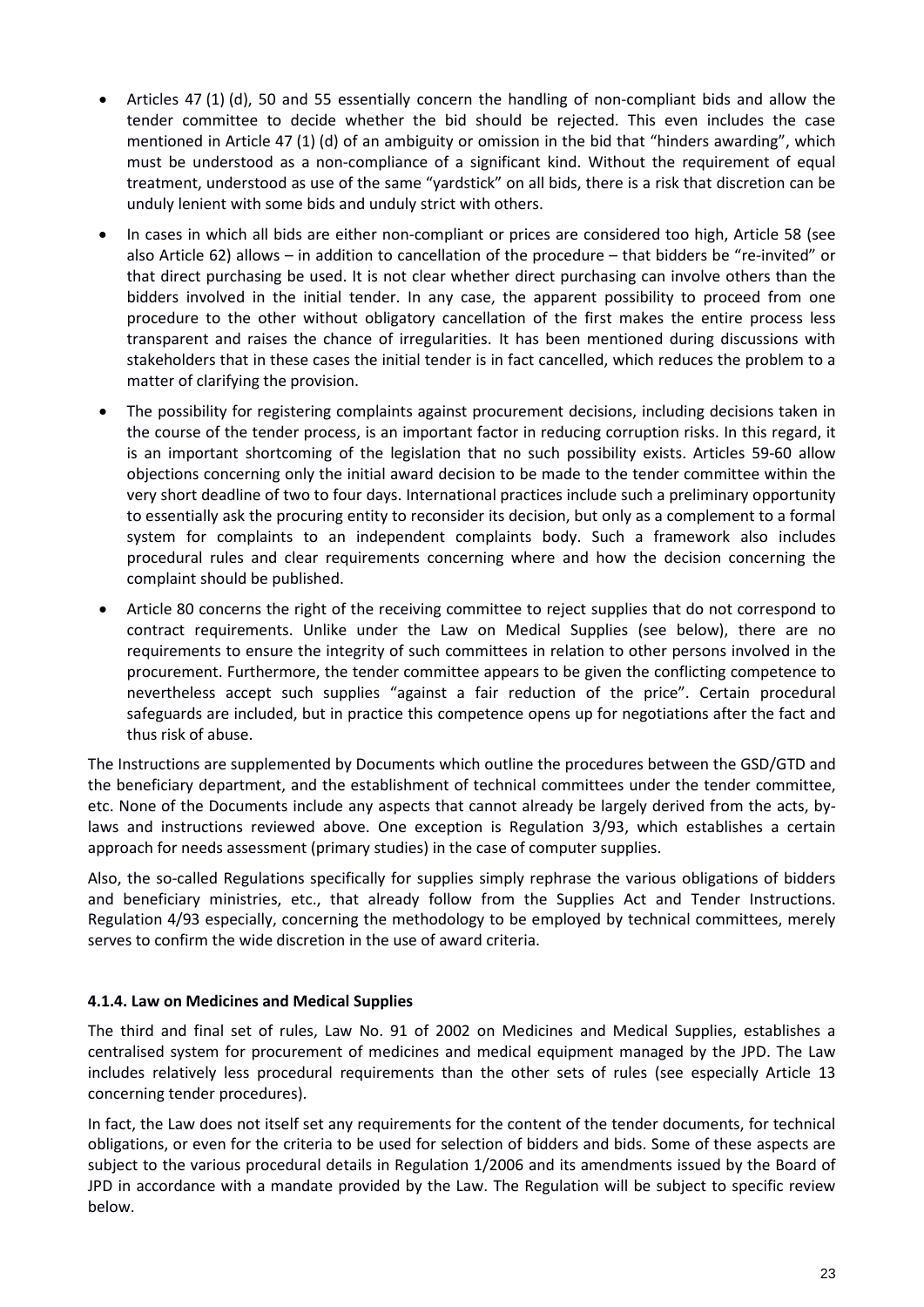The Law does not require the invitation to bidders to be publicised. The invitation can, according to Article 17, be circulated at the discretion of the JPD. Only consulting Article 7 and 8 of the Regulation 1/2006 with amendments makes clear that publication must take place. However, publication is such an essential obligation for bidders that it should be stated in the Law itself. Regarding downstream contract management and payment procedures, Article 21 of the Law requires a recipient committee to have been appointed. A reasonable level of integrity by separation of functions is ensured by prohibiting persons from the procurement committees (tender and technical committees) to be members of the recipient committee. The integrity of the recipient committee is somewhat weakened, however, by the tender committee having the final word in cases in which the recipient has rejected delivered supplies because they do not correspond to contract requirements; see Article 23 (C).

The following comments regarding the procedural rules of Regulation 1/2006 with amendments are relevant from the point of view of integrity:

- Article 4 requires tender specifications to be "general, accurate and clear". The term "general" is possibly intended to establish the requirement of objectivity, which according to good practices is important for ensuring integrity and non-discrimination. It would be important to clarify the requirements of this point for tender specifications. According to JPD, the medical specifications are laid down by a National Committee under the JFDA and the intention is to reach levels of objectivity. The clarification would therefore merely serve to consolidate current practice.
- Articles 5 and 25 concern a similar issue of drafting qualification criteria. The provision requires that these criteria be "necessary", but it is questionable whether this also means that the criteria should not go further than required (i.e. the other aspect of proportionality). This principle is used to varying degrees in national legislation, but is normally considered a useful means for ensuring integrity in the application of qualification criteria as well as for award criteria.
- Due to the formulation of the Article 8, it is unclear whether the obligation to publicise bid invitations represents a right for bidders, meaning that the tender must be cancelled or re-tendered if the time limit is violated.
- Article 27 permits bids that have been received too late to be opened in order to find the address of the bidder in cases where the return address is not indicated on the bid envelope. The purpose is to allow the bid to be returned to the bidder. The question is whether such a possibility creates the risk that bids that should have been rejected are nevertheless being taken into consideration.
- Articles 28 and 29 concerning rejection of bids are quite vague and seem to allow too much discretion. It is even possible to accept non-compliant bids in cases in which errors are repairable and in the interest of the JPD. Article 52 also apparently allows a non-compliant bid to be chosen as the winning bid.
- Article 30 prevents bidders in certain cases to object to decisions/actions during the tender procedure. The bidders' right to complain is normally considered important for ensuring integrity and reducing the risk of unlawful activity, including corruption. Any limitation on this right is therefore a serious shortcoming.
- Article 40 (c) allows for the substituting of deliveries initially envisaged in the winning bid for alternatives, provided that they are equivalent or better. For the same reasons as described above for Article 36 of the Supplies Tender Regulation, this provision will easily result in a lack of transparency and opportunities for abuse, even if the application of the Article is conditional on various requirements, such as the change should be based on the catalogue of the manufacturer, on the technical report of the technical committee formed for this purpose, and on the approval of the tenders committee.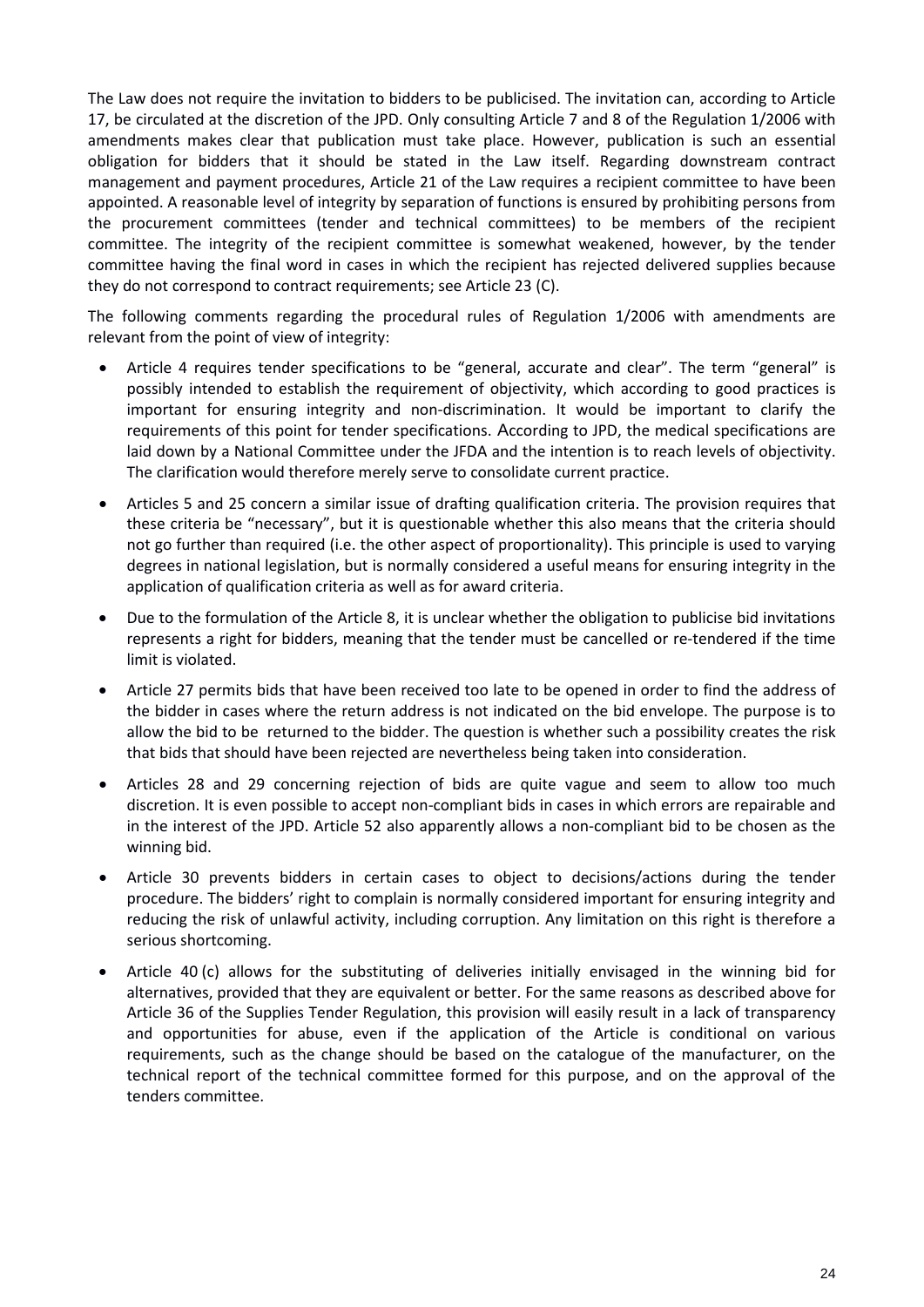- Similar to Articles 58 and 62 of the Supplies Tender Regulation, Articles 45 and 65 allow for re-invitation of bids or changing to a different, presumably less formal procedure if the number of bidders is considered insufficient, or if the received bids are otherwise considered inadequate. Due to the excessive degree of discretion allowed, especially to decide a change of procedure, there is a risk of abuse.
- In the same manner as the Supplies Tender Regulation, Articles 54 to 58 concerning awarding of contracts allow excessive discretion in choice of criteria and permit new criteria to be included in the course of the process. It also appears that bidders can be excluded at this stage of the process due to alleged previous insufficient contract performance or due to ambiguity of their bids.
- Articles 64 and 90 provide different ways to overrule tender specifications in cases in which noncompliant bids are considered "superior". This allows bids that are fundamentally different from what was initially planned to be accepted, cutting short any competition between comparable bids. It is similarly possible to accept non-compliant deliveries following award. In both cases, this obviously leaves room for abuse.
- Article 67 allows a very short time limit for submission of objections, which leaves bidders in a very weak position and limits their opportunity to criticise undue behaviour that could in some cases be a result of corruption.

The JPD have issued other documents, including a by-law concerning organisational aspects which essentially reiterates points from the above Regulation 1/2004 concerning bid submission, rejection, etc. The documents include standard general tender instructions as well as a number of standard forms to be used during the tender process.

# **4.1.5. Areas of regulation that should be developed**

The foregoing review of existing rules has highlighted various risks for irregularities. In addition, there are various elements of the procurement cycle that are not currently covered by the legislative framework but which are important in any public procurement system.

- Regulation 3/93 on computer supplies essentially requires that certain steps be taken to identify and justify procurement needs. Needs assessment, together with market analysis, is considered a key element in public procurement preparation, which again is considered a precondition for drawing up suitable tender specifications. A similar approach should be taken in other areas to avoid basing tenders on frail specifications from the outset, with the risk of irregularities resulting from the use of variation orders or excessive use of direct purchases when normal tenders fail. Better preparation would also increase the possibilities for designing specifications that focus on essential needs and allow more enterprises to participate.
- The rules limit the use of brand names in tender specifications but do not otherwise set any requirements. Since there seems to be a problem regarding tender specifications, introducing requirements for objectivity and verifiability could be considered, and possibly the use of performance-oriented specifications and international standards. As Jordan has been involved for many years in the process of alignment with various international product requirement, certification and standardisation schemes, it is in an ideal position to take action on this point.
- An important element in public procurement regulation is to have a set of requirements on publication of notices concerning not just the call for tender or expressions of interests, but the outcome of the tender, be it cancellation or award of the contract. In fact, publication of tender results is considered a condition for allowing effective possibilities for complaint. For this reason, some international regulations go further and require procuring entities to provide award justifications on request. It appears that award notices are published occasionally, but it is obviously important to have uniform behaviour on this point.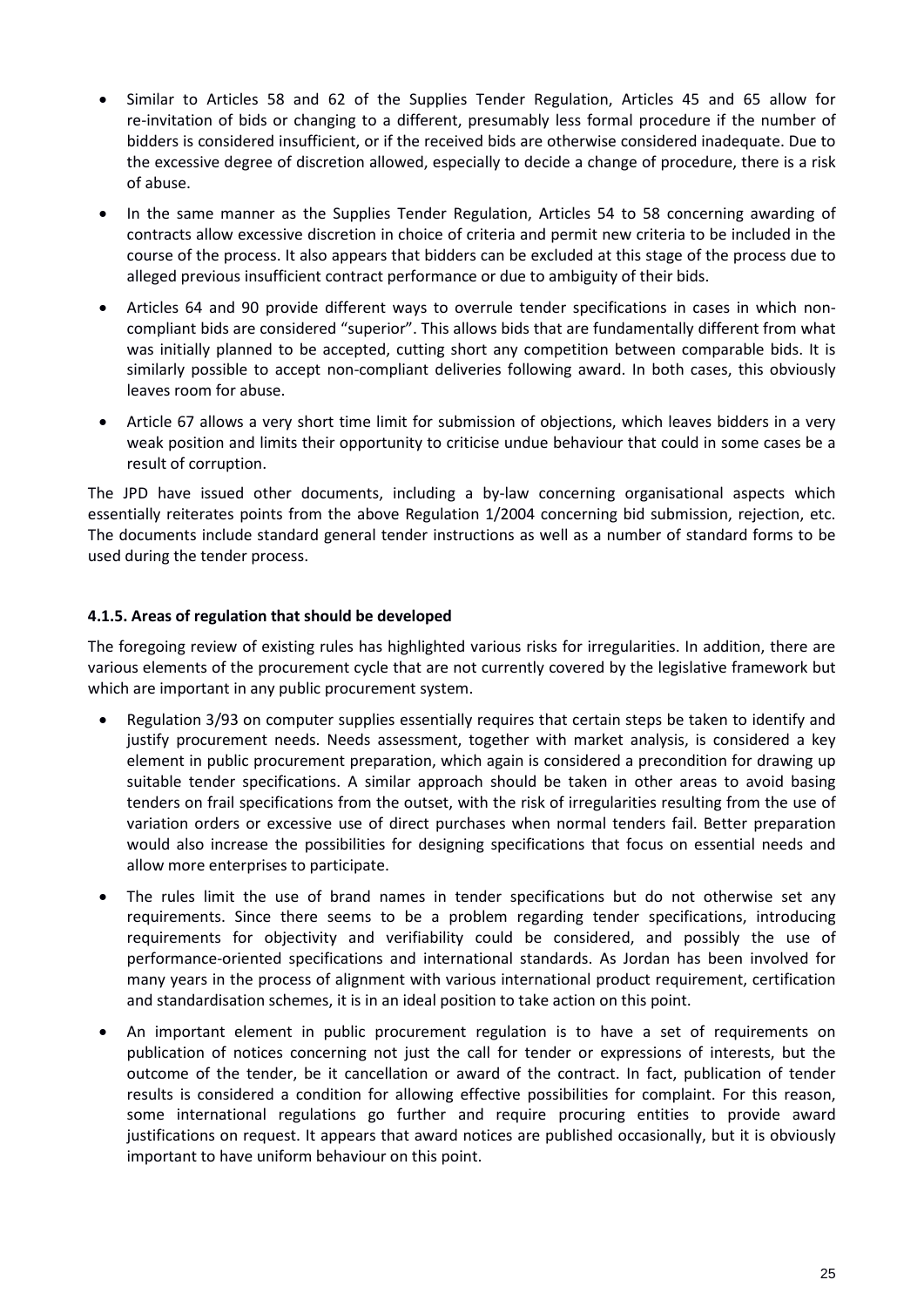• The rules do not specifically regulate opportunities for and limits to dialogue between the procuring entity and bidders. Most public procurement regulation assumes that such dialogue should be limited in procedures that do not involve negotiations. The intention is to promote equal treatment and, by implication, prevent undue favouritism. Typically, provisions on dialogue allow for parties to request clarification in case of ambiguities in tender material or bids. Such a possibility is useful for remedying lack of clarity in tender material and for avoiding rejection of bids.

## **Key findings for Pillar A**

In summary, the legal and regulatory framework on public procurement is fragmented and not unified. The regulatory framework does not reflect international legislative models. Without a coherent public procurement law there are risks of weak enforceability and coverage, lack of legal certainty for the bidders, insufficient protection for procurement staff, and opportunities for unjustified exemptions and discretion.

The rules are vague on several important points, such as the choice of procedures and bid evaluation; this increases the risk of irregularities. The risks are further aggravated by, for example, the lack of sufficient requirements regarding the planning/preparation and publication of procurements. Within the existing legislation, there are possibilities for improvement in all stages of the public procurement cycle, from the planning phase to contract execution.

Overall, the legislation should be clearly drafted, principle-based and value-for-money oriented.

# <span id="page-25-0"></span>**4.2 Pillar B - The Institutional Framework and Capacity**

## <span id="page-25-1"></span>**4.2.1. Functions and objectives of key institutions and their resources**

There are three central procurement bodies in charge of procuring different items at the central governmental level: one for the procurement of works and associated services, one for supplies and one for medicine and medical supplies. Special committees established by the members of different state institutions also act as contracting authorities, but a list of all contracting authorities does not exist. The three main procurement institutions are:

- The **GTD** at the Ministry of Public Works and Housing. The scope of work of the GTD includes the procurement of works and consulting services for works. All contracting authorities have to use the services of the GTD for purchasing works of a value higher than JOD 500 000. The GTD uses a special bylaw called the Government Works By-law. The GDT was established in 1982 and currently has 104 employees, 35 of which hold degrees in engineering, and has four departments: (i) the Tender Department, (ii) the Price Change Department, (iii) the Engineering Contracts Department and (iv) the Audit Department. It also has four permanent committees for public buildings, roads, water supplies and electro-mechanic work.
- The **GSD** at the Ministry of Finance. The responsibilities of the GSD are prescribed by the Supplies Act No. 32, and it is responsible for procurement for 50 institutions. It has two departments, one for e-procurement and one for supplies and services, with total staff of around 100. The GSD's annual procurement activities have been valued at JOD 100 million. Its employees also participate in the tendering procedures of other contracting authorities as members of committees, and the value of those procedures was also around JOD 100 million.
- The **JPD** working directly under the leadership of the Minister of Health. The JPD was established in 2002 to provide medications and medical supplies to the public sector (the Ministry of Health, Royal Medical Services, Jordan University Hospital, King Abdullah University Hospital, Prince Hamzah Hospital and the King Hussein Cancer Centre). In 2014, it had 16 procurement groups valued at JOD 107 million in total. The JPD currently has 60 employees.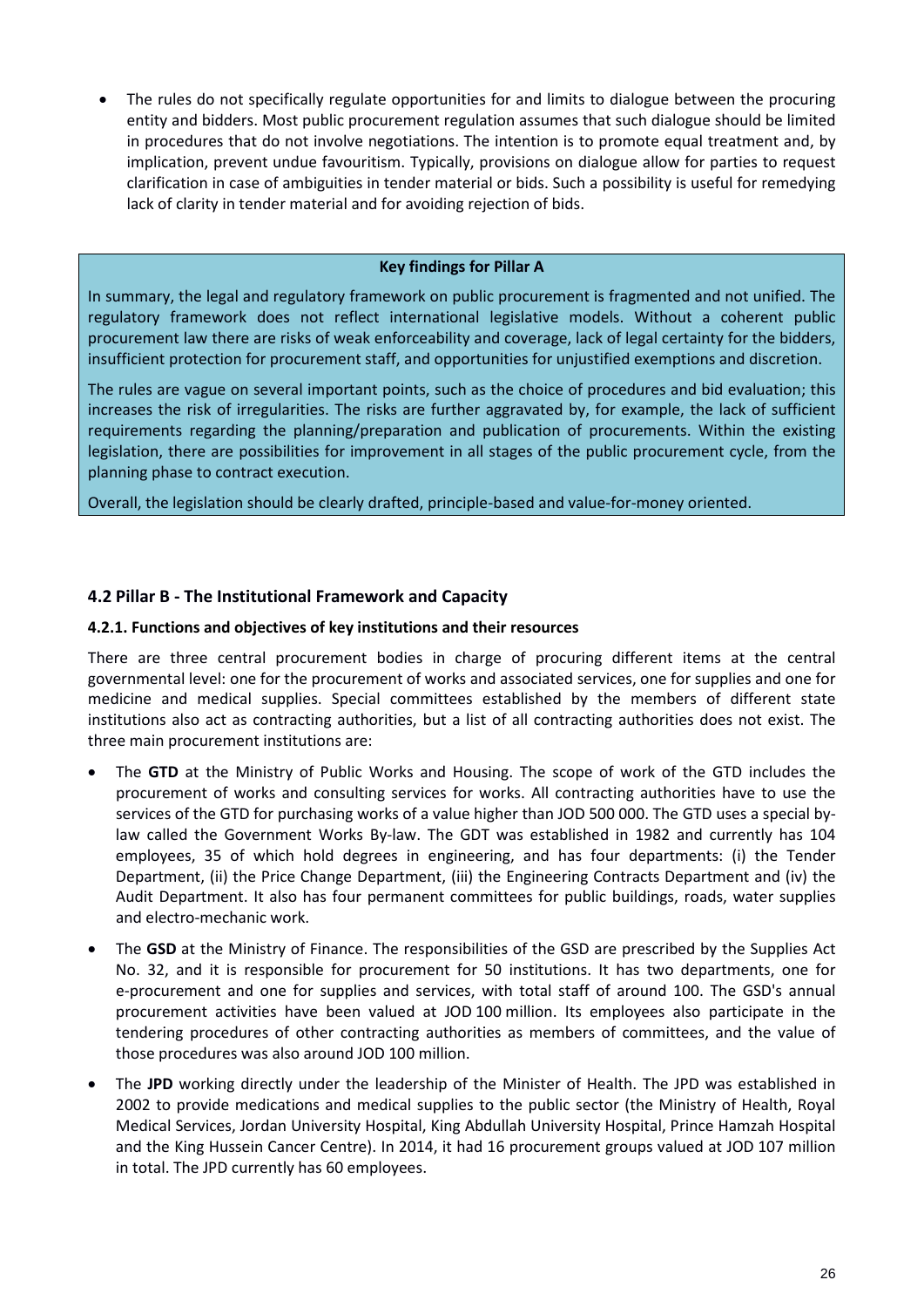In addition to these main actors in procurement, large parts of the public procurement market are dominated by other entities. These are the special committees established ad hoc by the Government for specific projects, including tenders involving international financing. In addition, there are many contracts that – due to their low value or subject matter – fall beyond existing legislation, or for which individual contracting authorities are otherwise allowed to use their own procedures. It has not been possible during this review to get a clear picture of the total number of procuring entities in Jordan, or of the total annual value of public procurements.

However, many of these procurements are in fact conducted according to rules identical to the general legislation. This likely applies to procurement procedures conducted by the special committees, but in the case of very low-value contracts it would be improbable and not very practical.

The **AB** has representatives on many tender committees, technical committees and receiving committees and receives various requests for consulting services and opinions concerning tenders; it monitors the most important projects through its special department charged with public procurement monitoring. The AB is entitled to issue non-binding recommendations to contracting entities regarding procedures, etc., that ought to be rectified, and it reports to the Parliament and issues annual reports concerning its activities. Many times, the AB has brought up cases that the JIACC then has the power to pursue, so the two authorities co-operate in this and other ways.

There are several authorities responsible for the public procurement system, but no central authority for overall co-ordination and policy development. Moreover, other than co-ordination between the AB and the JIACC, there seems to be little co-operation among key institutions. This shortcoming makes it difficult to identify irregularities and weaknesses in the system, and especially in the legislation.

# <span id="page-26-0"></span>**4.2.2. Distribution of tasks among key institutions**

Section 4.1 shows that legislation is fragmented in the three areas of works, supplies and medical supplies. The GTD, GSD and JPD therefore clearly manage their own sets of rules with no established distribution of tasks. Furthermore, appointing special committees for larger projects typically creates an overlap of the three institutions.

Contrary to common practice in many countries, there is no entity with a clearly mandated policy-making function to initiate, implement and monitor public procurement development strategies<sup>[25](#page-26-2)</sup>. This lack of central co-ordination cannot be compensated for by co-ordination among stakeholders. This review shows that such co-ordination is generally lacking in the Jordanian system and there is no single authority responsible for the public procurement system as a whole. This is also the reason there is no overall strategy for the development of the Jordanian pubic procurement system. There appears to be draft legislation pending at the Government level which addresses unification of legislation, but the draft was not shared with the review team for the purpose of this review. During the interviews, the plan to introduce e-procurement was mentioned several times; this is seen by some stakeholders as a means to reduce the subjective/human element of the tender process, and in this manner effectively combat irregularities including corruption.

# <span id="page-26-1"></span>**4.2.3. Relations to civil society, professional environments and the public in general**

The interviews with professional associations and civil society indicate an absence of any structured advisory or information facilities. It was specifically pointed out that any dialogue among the parties is characterised by a sense of mutual mistrust. Public procurement is not subject to extensive debate in the media, and this may be the reason non-governmental organisations (NGOs) do not seem to get involved in the issue. Meaningful interaction with the public and its concrete involvement in public procurement decisions requires that information be available. Both contribute in turn to tackling corruption and lie at the heart of integrity in public procurement: the oversight of the public can deter wrongdoing.

<span id="page-26-2"></span><sup>25</sup> SIGMA (2013), *[Organising Central Public Procurement Functions](http://dx.doi.org/10.1787/5js4vmn5s5kd-en)*, Public Procurement Brief No. 26, OECD Publishing, Paris.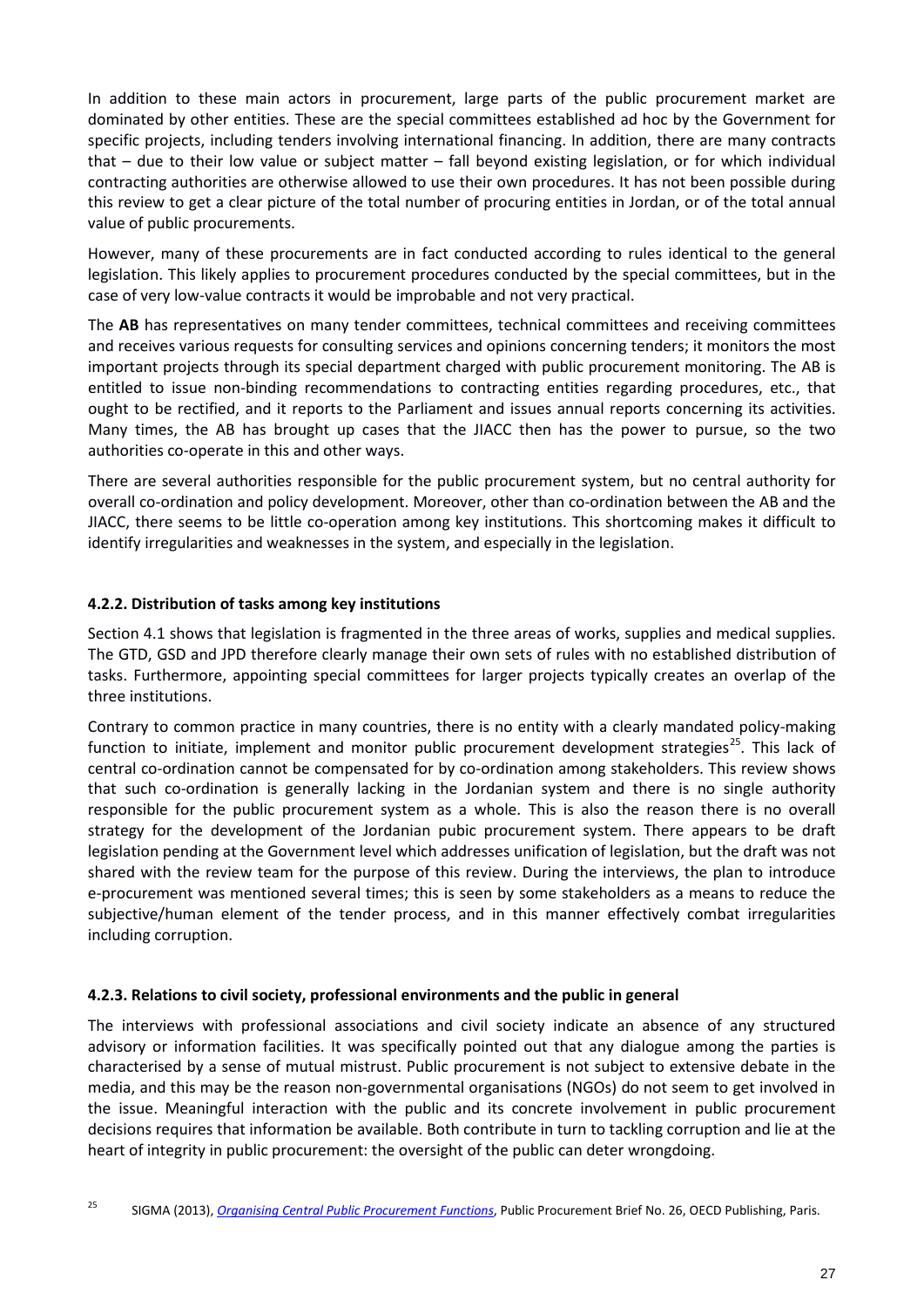#### <span id="page-27-0"></span>**4.2.4. Available statistical information about the Jordanian procurement system**

Statistical information is necessary for the proper governance and monitoring of the public procurement system by the state administration, and the lack of available statistical information about public procurement in Jordan is evident in many areas. The government should have detailed records of the number of contracting authorities, the number of tender notices, the value of the different procurement procedures and average bidder participation within different sectors.

Without correct statistical information, it is hard to track the results of any activity and impossible to prepare valid strategies for developing and improving the public procurement system. One of the roles of the policy-maker institution in the public procurement system is to collect the necessary statistical information.

### **Key findings for Pillar B**

In summary, the institutional framework is characterised by unclear policy-making and co-ordination functions.

An institution for policy development and legislative strategies in public procurement does not exist. Without this institution, a number of important functions are missing from the procurement system. In consequence, there is a lack of valid statistical information and analyses.

There is no strategy paper on the development of the public procurement system, proper co-operation among the main stakeholders has not been established, and the regular training of the members of the committees does not exist.

A strategic approach and capacity building for the entire public procurement system is also needed.

# <span id="page-27-2"></span><span id="page-27-1"></span>**4.3 Pillar C - Operational Capacity and Market Functionality**

#### **4.3.1. Contract types normally procured at the state level – centralised procurement**

The lack of statistics makes it difficult to estimate the distribution of procurements between the state and regional levels<sup>[26](#page-27-3)</sup>. However, the lack of rules on how to calculate the value of the contacts, combined with various statements during the interviews, makes it relevant to focus on the risk of many contracts being artificially split up to avoid reaching any procurement thresholds. This again means that such procurements are subject to less control although are at greater risk for irregularities.

Regarding the use of centralised procurement, it could be argued that in fact the core intention of the Jordanian procurement system is to have most major contracts subject to centralised procurement with the main procedures undertaken by the GTD, GSD and JPD.<sup>[27](#page-27-4)</sup> This is confirmed by the fact that the rules in some cases limit the possibilities of public entities to initiate separate procurements.

<span id="page-27-3"></span><sup>&</sup>lt;sup>26</sup> The only estimated total was put forward during the interviews as part of fact finding for the Report. The estimate is 145 entities, with 60 outside the central Government administration, but it has not been possible to validate these figures. More statistical information was provided regarding medicines by the JPD.

<span id="page-27-4"></span><sup>&</sup>lt;sup>27</sup> According to the Jordan: PEFA assessment report (draft) the value of procurement in 2015 by GSD was 81m JD, by GTD was 192m JD and by JPD was 113 mJD, in total 386m JD.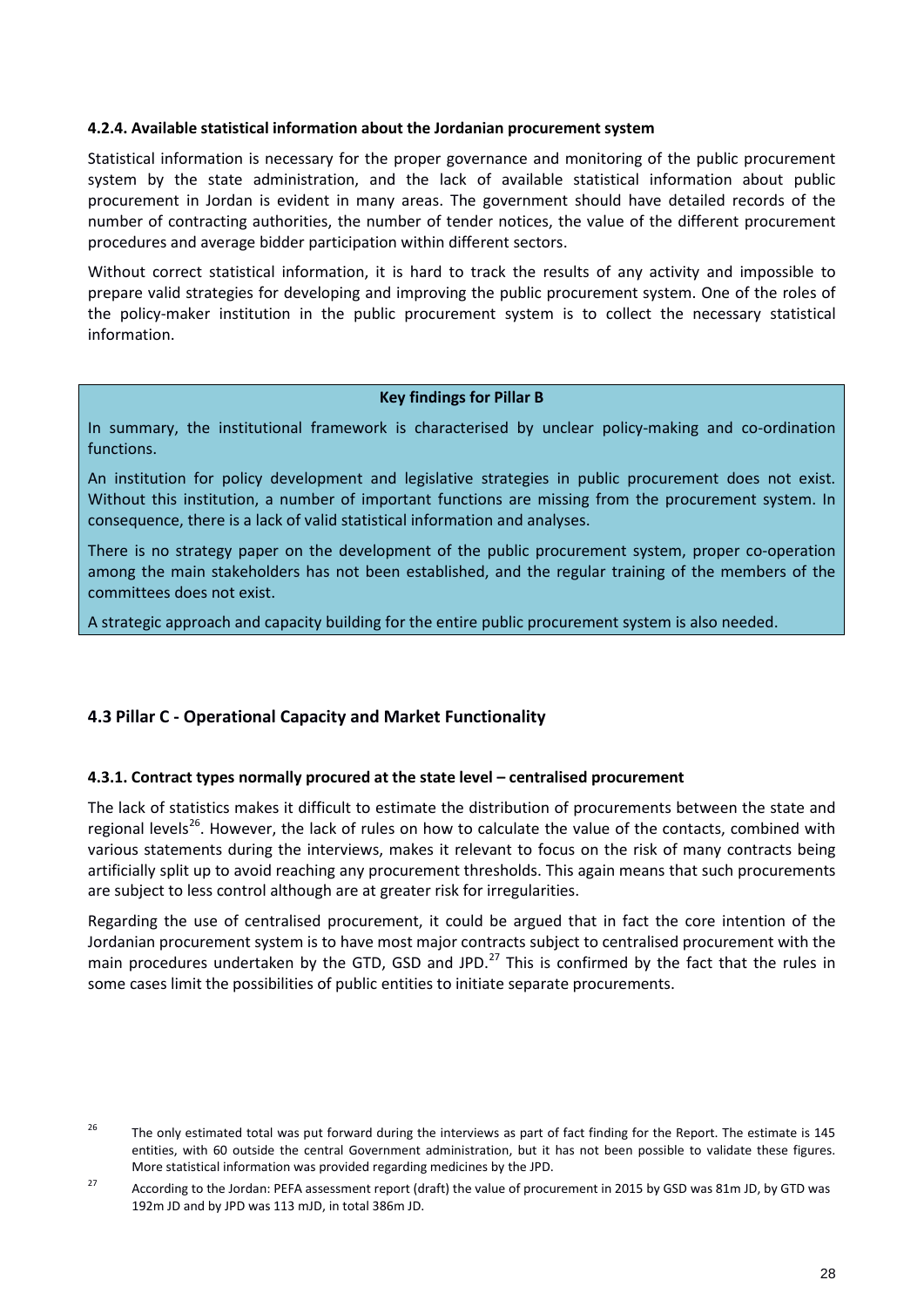## <span id="page-28-0"></span>**4.3.2. Frequently used selection/award criteria**

The review in Section 4.1 reveals a lack of legislative clarity in the use of award criteria. Interviews with various groups uniformly confirmed that lowest price is the criterion mostly used.

This was pointed out as being a problem in cases for which competition should have been used to decide on quality aspects as well to get best value for money. This issue is even more pertinent given the general dissatisfaction with the standard of tender specifications. Low standards mean that quality aspects are not being safeguarded even as minimum requirements. The problems of tender specifications are further discussed in Section 4.3.3.

Regarding qualification criteria, the point has been made during interviews that requirements for the financial and technical capacities of the bidder are often not proportionate with the size and character of the contract in question. It was also mentioned during the interviews that the criteria are putting too much emphasis on resources (such as number of staff and office size) and financial capacity rather than on technical capacity, i.e. skills and experience (including references from previous contracts).

## <span id="page-28-1"></span>**4.3.3. Choice and quality of specifications**

The interviews showed that the tender specifications are generally perceived as being of low quality. In this respect, the failures are ascribed to the consultants charged with assisting the procuring/beneficiary entity in drawing up the specifications. Others see the problem as a failure of the entities to describe the procurement needs sufficiently, so that the specifications may be technically acceptable but useless for the purpose of the procurement at issue. The point has been made that the problem is less important for procurement of medicines and drugs, since specifications are based on international standards. However, this does not affect the overall impression of procurement in general.

#### **4.3.4. Capacities of/support to the tender committees, technical committees and receiving committees**

During the interviews, it was mentioned several times that the various committees involved in the procurement processes lack the necessary technical capacities, for example for the purpose of evaluating tender specifications proposed by consultants. Concretely, this is demonstrated by an apparent inability to provide clarifications to bidders during the tender process. What has also been mentioned as a problem is that the committees sometimes lack the ability to evaluate the bids. Lack of sufficient expertise increases the risk of undue influence on the decisions of the committees, and it is clear that schemes or facilities for systematic training and updating of committee members are absent.

#### **Key findings for Pillar C**

In summary, it is impossible without valid statistical information to provide appropriate analyses of the public procurement market.

The public procurement system in Jordan has the following main characteristics: lowest-price criteria is mostly used; there are three state institutions in charge of different aspects of central procurement; and the main tasks of the contracting authorities are prepared by the members of different committees (tender, technical, receiving and special committees). Knowledge of committee members and public procurement officials in general should be increased, as well as the quality of tender documentation/technical specifications.

Various institutions that are currently involved in monitoring have highlighted various issues. In terms of compliance there is an excessive division of contracts and use of variation orders<sup>28</sup>. Regarding efficiency, there is a lack of planning and the use of disproportionate requirements concerning, for example, bidder qualifications. Contract management is problematic due to the lack of resources for ensuring performance monitoring and technical dialogue.

<span id="page-28-2"></span><sup>&</sup>lt;sup>28</sup> A variation order is issued during the implementation phase of the contract to amend it.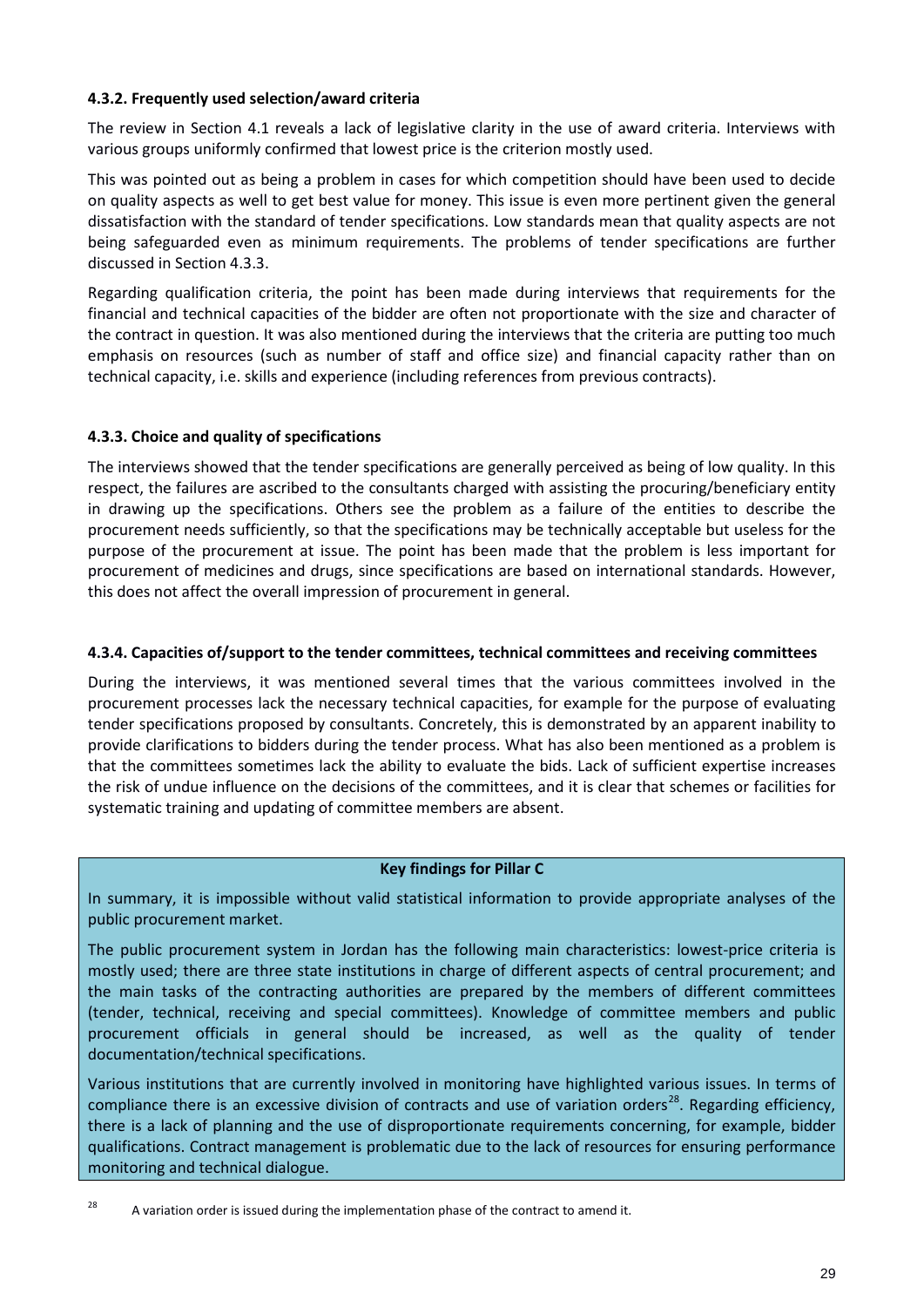# <span id="page-29-0"></span>**4.4 Pillar D – Control, Monitoring Structure and Integrity Mechanisms**

#### <span id="page-29-1"></span>**4.4.1. Enforcement and supervisory powers of key institutions**

Without one authority in charge of overall public procurement matters, there is no dedicated centralised supervision of public procurement activities. As part of its general audit functions, the AB has the right to monitor all stages of the procurement process and involve all relevant stakeholders. Thus, during the tendering phase, for example, focus would be on the GTD and GSD, whereas implementation of works projects would be controlled at the level of the Ministry of Public Works and payment procedures at the level of the Ministry of Finance.

Unlike the JIACC, the AB has no power to stop procurement procedures or order procuring entities to undertake certain actions, take certain decisions, or set aside certain decisions or desist from certain actions. JIACC investigations have in some cases led to procedures being stopped. Co-operation between the AB and JIACC should be strengthened.

The extent to which corruption cases have been prosecuted is not entirely clear, not least because prosecution in such cases is based primarily on other types of crime, such as fraud and bribery. As part of preliminary investigations in cases of corruption and other crimes, the General Prosecutor can take steps to track e-mails and tap phone lines. Criminal liability in public procurement cases is not limited to the executive level; ministers, for example, would have their immunity removed by parliament decision.

The Integrity Committee of the Parliament (ICP) was established at the end of 2015 and has opportunities for monitoring public procurement activities and, in this context, to ask questions of all procuring entities. The ICP has limited resources and relies heavily on the AB, which reports to the Parliament.

The JIACC makes assessments of procurement activities in various sectors, and has on these bases made various recommendations for change, for example on procurements in the health sector. However, the JIACC does not have the competence to ensure that such recommendations are followed.

#### <span id="page-29-2"></span>**4.4.2. Compliance/efficiency monitoring**

The various institutions involved in monitoring have highlighted numerous findings, not just regarding compliance but also on factors that make the public procurement system less efficient.

Main problems in compliance are:

- the artificial splitting up of contracts to remain below the thresholds and avoid tender procedures, including even the use of tender committees;
- the use of direct purchasing procedures beyond the allowed and duly justified cases (notably for situations that are not truly urgent);
- the use of variation orders in works contracts far beyond what the legislation allows;
- lowest-price bids not winning, even in cases in which price appears to be the sole award criterion.

In efficiency of public procurement, the following issues were mentioned:

- The procurements are often insufficiently prepared.
- The qualification requirements for bidders are often not proportionate with what the contract requires; for example, requiring contractors to have classifications that are higher than what the works contract in question requires.
- Tender specifications often set excessive requirements that are not proportionate with the task at hand.
- Publication of important projects is insufficient.

The absence of specific procedures for monitoring makes it impossible to consistently oversee developments in the public procurement system. This is probably due to a certain extent to the lack of any allocation of overall responsibility for polices and development of the public procurement system.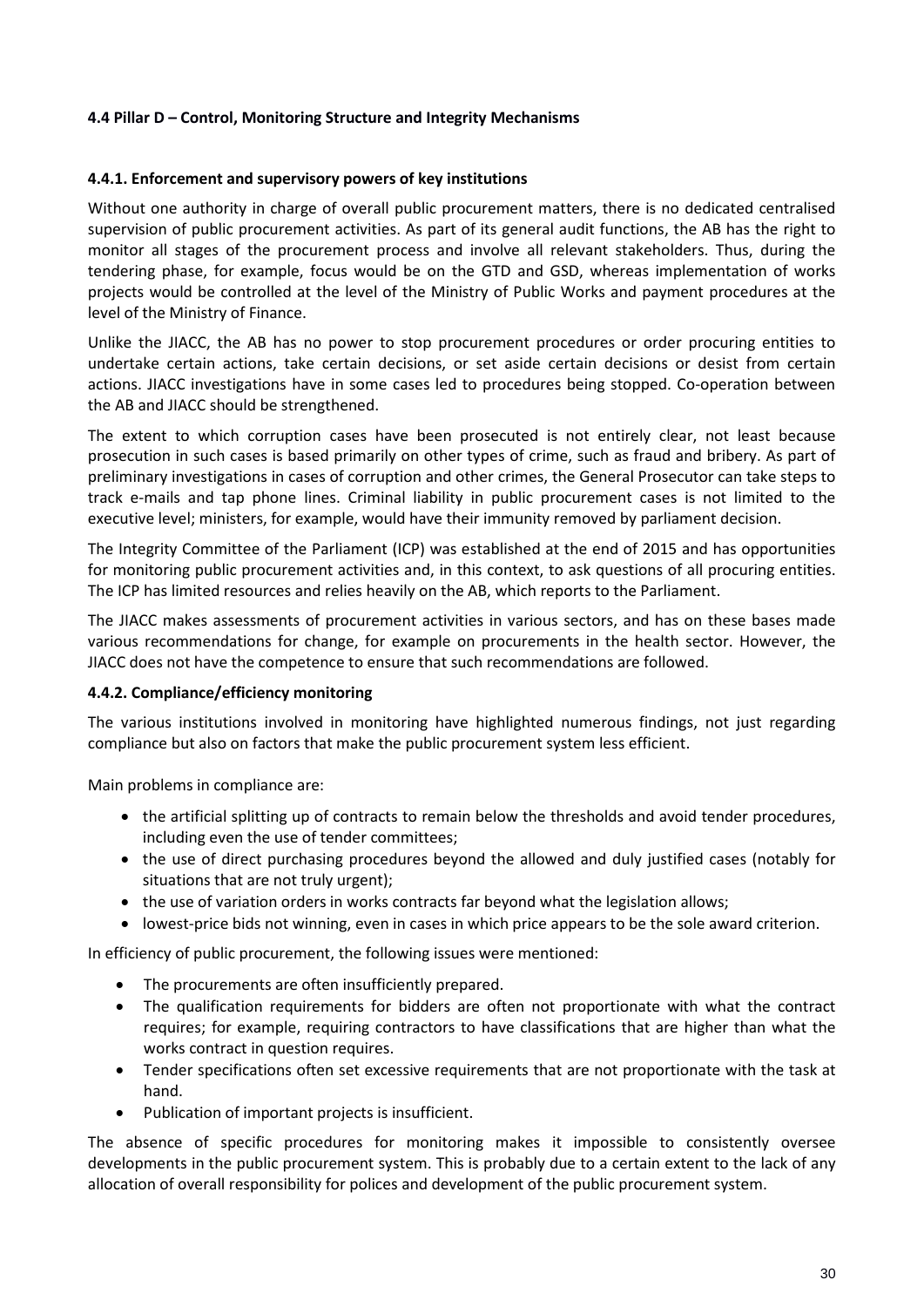## <span id="page-30-0"></span>**4.4.3. Complaints mechanisms and their degree of integrity**

It is possible to object to the procuring entity, albeit within very short time limits. It is claimed, however, that such objections are often ignored since there are no specific obligations for the contracting authorities to follow up on complaints. Private sector representatives think that strengthening the complaint system would improve the entire public procurement system, and they would also welcome better explanations for award decisions, with all reasons provided and clearly described in the decision.

In cases of rejection, the reasons should be similarly explained. Currently, award decisions are not properly justified and economic operators often do not know why they have not been awarded a contract even if they submitted the bid with the lowest price and included all required evidence of suitability.<sup>[29](#page-30-3)</sup> An actual complaints system does not exist as yet, but the need has been highlighted in Section 4.1 concerning the legislative review.

# <span id="page-30-1"></span>**4.4.4. Contract management practices**

Contract management has been mentioned as a problem mainly in relation to missing resources within the beneficiary, specifically the receiving committee. This results in, for example, shortcomings in the technical supervision of works projects and a general lack of sufficient ability to maintain the required technical dialogue with the contractor. However, replies to the survey addressed to the business sector indicated that contract performance is relatively actively monitored.

Otherwise, in addition to the excessive use of variation orders, a main problem is the frequent changes to the contracts in both quantitative and qualitative aspects. Such changes can be significant and effectively undermine the entire competitive process to the advantage of the private party. The problem is further complicated by the apparently not uncommon view that the procuring entity should be entitled to adjust tenders and contracts to suit its needs. Another issue in connection with contract management is that apparently the winner of the tender often leaves contract implementation to a less-qualified "subcontractor". In both cases the problem is a lack of proper contract management, and the risk of corruption is critically high.

International Federation of Consulting Engineers/*Fédération Internationale Des Ingénieurs-Conseils* (FIDIC) standard contracts are frequently used, and would normally provide a certain guarantee of integrity and efficiency; however, the various sanctions included in these contracts to ensure correct contract performance are apparently not used often. The consequence is that shortcomings in contract performance are not addressed, to the disadvantage of the public party. Another aspect of FIDIC contracts is their use for information technology (IT) supplies when the requirements for works projects seem excessive.

#### **4.4.5. Financial control mechanisms in connection with payment**

Control in connection with payment is important in the post-tender phase to ensure that payments are only approved and effectuated if contract performance is satisfactory (see Section 2.3). Information from the contracting entities, as well as from enterprises, does not indicate any problems regarding payments. Nonetheless, concerns were voiced about the lack of payments in instalments and the fact that payments were only made following full delivery.

#### <span id="page-30-2"></span>**Key findings for Pillar D**

In summary, the monitoring of compliance and efficiency suffers from the lack of a dedicated institution in charge of public procurement and a complaints system. Various institutions that are presently involved in monitoring have highlighted various issues. An effective complaints review procedure is missing from the system. The external audit tends to focus on compliance rather than on the performance of procurement operations, and a high number of procedural deficiencies have been identified.

<span id="page-30-3"></span>

<sup>&</sup>lt;sup>29</sup> Recently, on 27 September 2016 a Committee was established by the Minister of Public Works and Housing for handling complaints. however there are no articles in the relevant by-law to deal with the remedies. The Committee handles complaints submitted to GTD by bidders. It is applicable for tenders handled by GTD. Members of the committee are employees of Ministry of Public Works and Housing, GTD and the AB.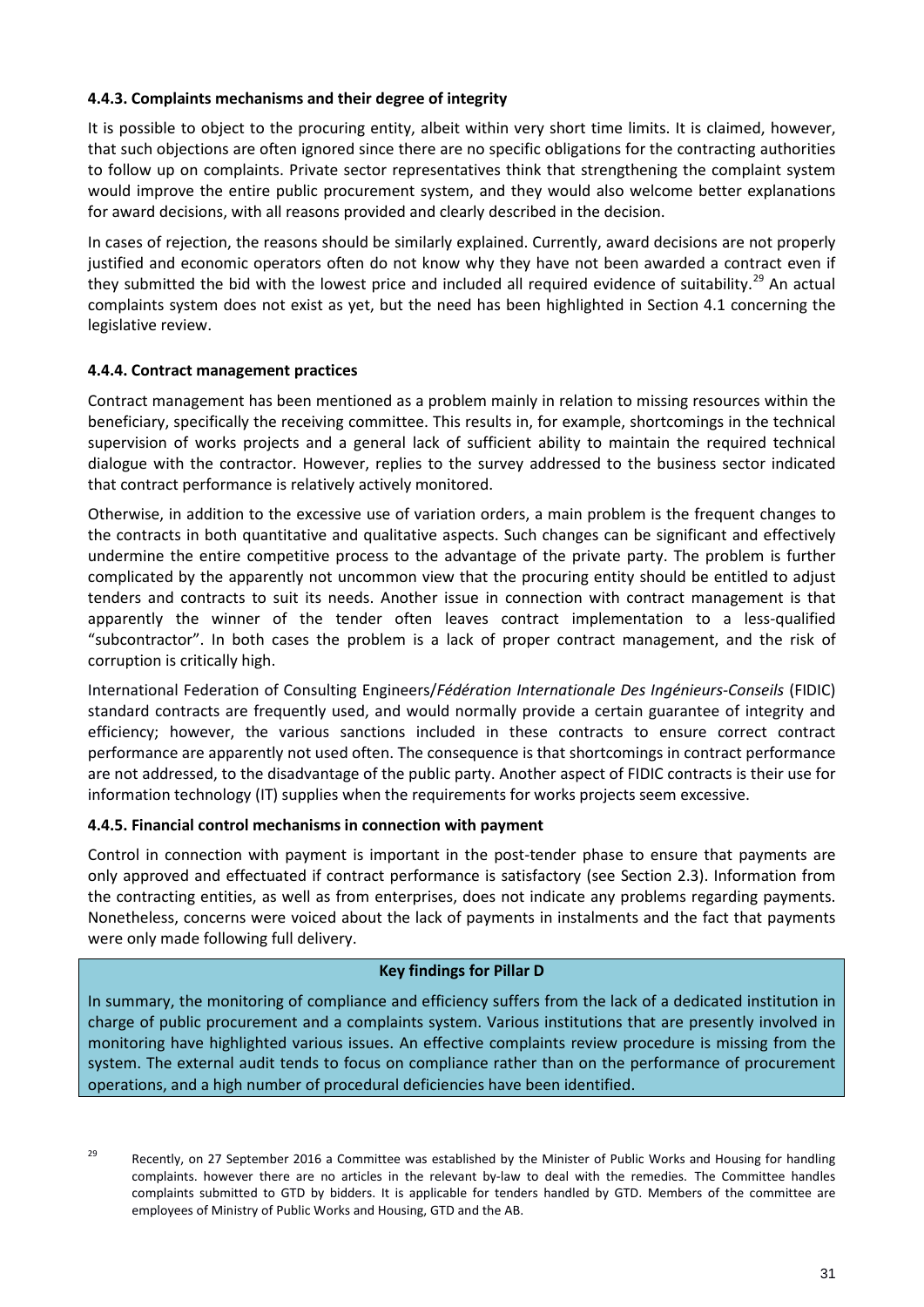# **5. THE STAKEHOLDER PERSPECTIVE – OBSERVATIONS AND CONCLUSIONS**

#### <span id="page-31-0"></span>**5.1 Perception of weaknesses within Pillars A to D**

The opinions and experiences of stakeholders were clarified through various interviews conducted by the review team in early 2016. In addition, two surveys addressed to procuring entities and bidders were developed and circulated with the assistance of the JIACC. The surveys are included in Annex II.

The surveys were designed to collect factual information on types and volumes of procurements, as well as opinions on institutional and legislative issues and, not least, the relative importance of integrity issues during the planning and implementation of procurements, and in management of awarded contracts. The surveys also allowed comments on issues not covered by the surveys.

The interviews and the replies to the surveys showed that most stakeholders are generally satisfied with the legislation and consider that the main problems and risks are in the area of low-value contracts for which the rules do not apply. Nevertheless, most stakeholders also pointed out that the legislation could be updated in line with international good practices and that unification of the fragmented legislation should take place. Furthermore, they confirmed that manuals and guidelines on how to apply the legislation are not available.

To some degree, this overall positive view is also shared by many enterprises active in public procurement. However, many enterprises also think that the legislation does not cover all necessary aspects. According to them, there should be more regulation – for example on the MEAT criteria – and less emphasis on lowestprice criteria.

At the same time, it was also stated that public procurement is often perceived as a corrupt activity and that the public procurement system would improve with the introduction of higher ethical standards and clear policies relating to conflicts of interest.

A number of critical observations and suggestions for improvements were made (in addition to those referred to in Section 4). One such point relates to the planning phase. This phase is important from the perspective of integrity since lack of planning creates room for discretionary decisions, and thus risks of corruption. In response to the surveys, some procuring entities mentioned the lack of adequate procedures and guidance for needs assessments, and budgeting for the planning and preparation of procurements. Some respondents also stated that planning in general was occasionally lacking and that it did not always take into consideration experiences from previous procurements.

Nonetheless, the same entities did not think that there was normally much deviation between what was procured and what had been planned, in cases in which planning actually took place. They also mostly rejected the suggestion that procurements were planned to suit the needs of specific enterprises.

Many enterprises had apparently experienced lack of sufficient planning resources and insufficient market research in procuring entities. It was also a relatively widely shared opinion that procurements are often planned primarily with regard to business interests and that the planned time frames are often revised.

Regarding the tender and post-tender phase, few problems were highlighted by the procuring entities, even though several mentioned that they frequently received questions concerning tender documents; information from the enterprises confirms this.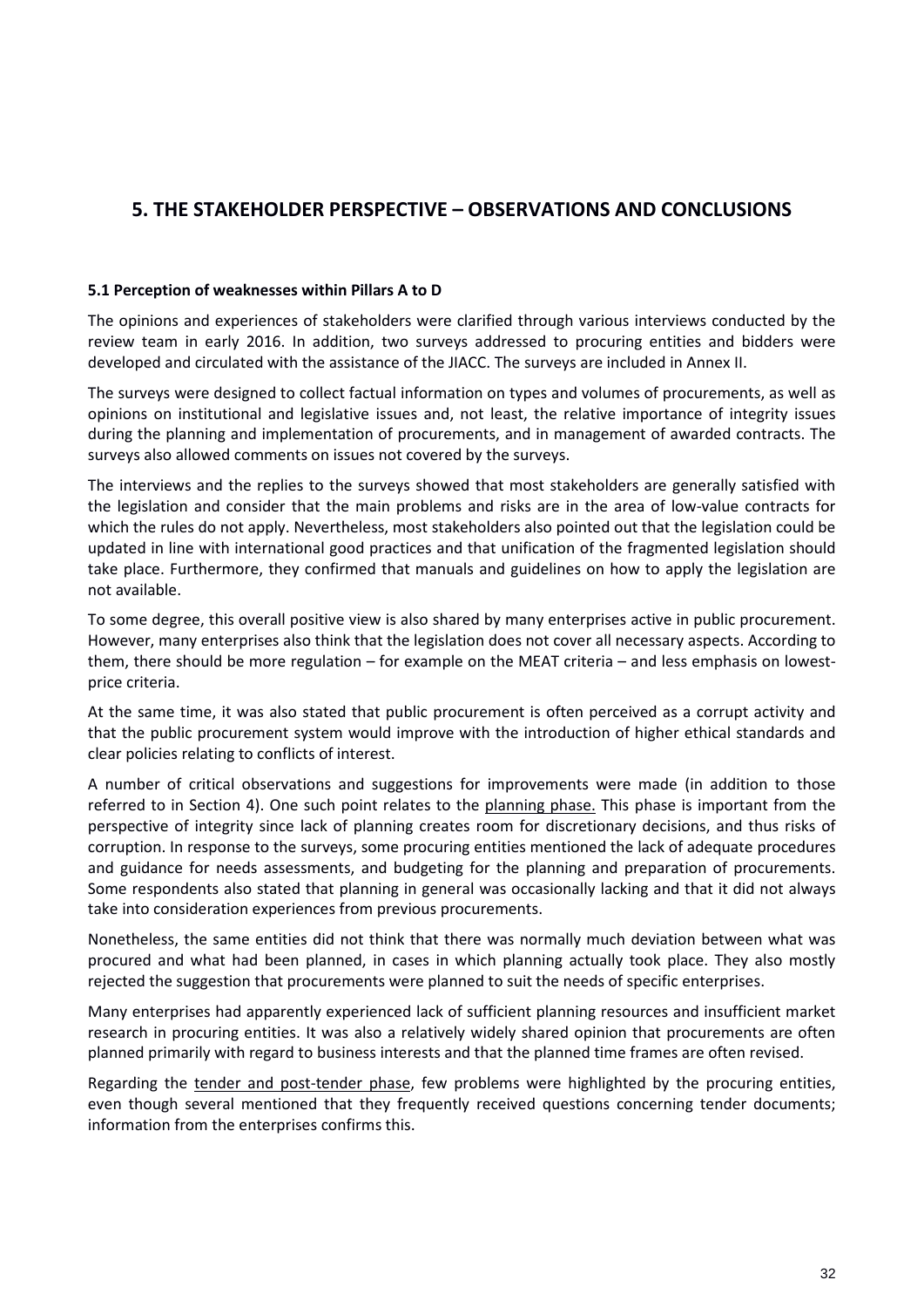Moreover, among enterprises, many are of the opinion that:

- Procuring entities do not take a standard approach to publishing tender notices and they are often too vague.
- Procedures for changing tender documents during the tender are not respected.
- Answers to requests for clarification are often not satisfactory, not least due to insufficient technical competence in evaluation committees.
- Time limits for bid submission are often too short.
- Qualification and award criteria are often applied differently on bidders.
- There is no access to records on the tender procedures and thus little possibility for objections/complaints.
- Contracts are often being extended, for example by means of a variation order rather than by making a new tender.

All these problems are in different ways either making public procurement less transparent or directly increasing corruption risks.

Regarding the **institutional framework,** it is clear that there is a need not only for the unification of legislation, but also institutional structures, to create a central authority with overall responsibility for the development of the public procurement system. Many stakeholders have also raised the issue of the lack of a separate complaints body in addition to the existing options for objecting to the procuring entity. In this respect, the point was made that complaint should be possible not just against award decisions but also concerning decisions and actions in earlier stages, especially on tender specifications.

Concerning **operational capacity and market functionality**, enterprises have also pointed out other weaknesses in prevailing practices, including too many cases of tender cancellation and re-tender, which discourages bidders because of the extra expenditure. Many enterprises also stressed that lowest price is being used too often and discourages enterprises with quality products. Questions have been raised as to the capacities of evaluation committees, and whereas most enterprises feel they have sufficient knowledge to participate in tenders, some point out the lack of manuals and training concerning public procurement.

# <span id="page-32-0"></span>**5.2 Characteristics of the perception in various stakeholder groups**

Business sector representatives pointed out a number of problems during the interviews and in survey responses, many of which create risks for corruption. However, there have been relatively few general statements to the effect that corruption is frequently occurring, and there have more specifically been very few concrete examples provided of types of corruption. This may be partly due to a perceived risk of litigation that appears to prevent at least civil organisations from raising issues of corruption in public procurement. Although it is not acceptable to make unjustified accusations in public debate, an exaggerated fear of litigation can have an overly restraining effect – as can an exaggerated concept of libel.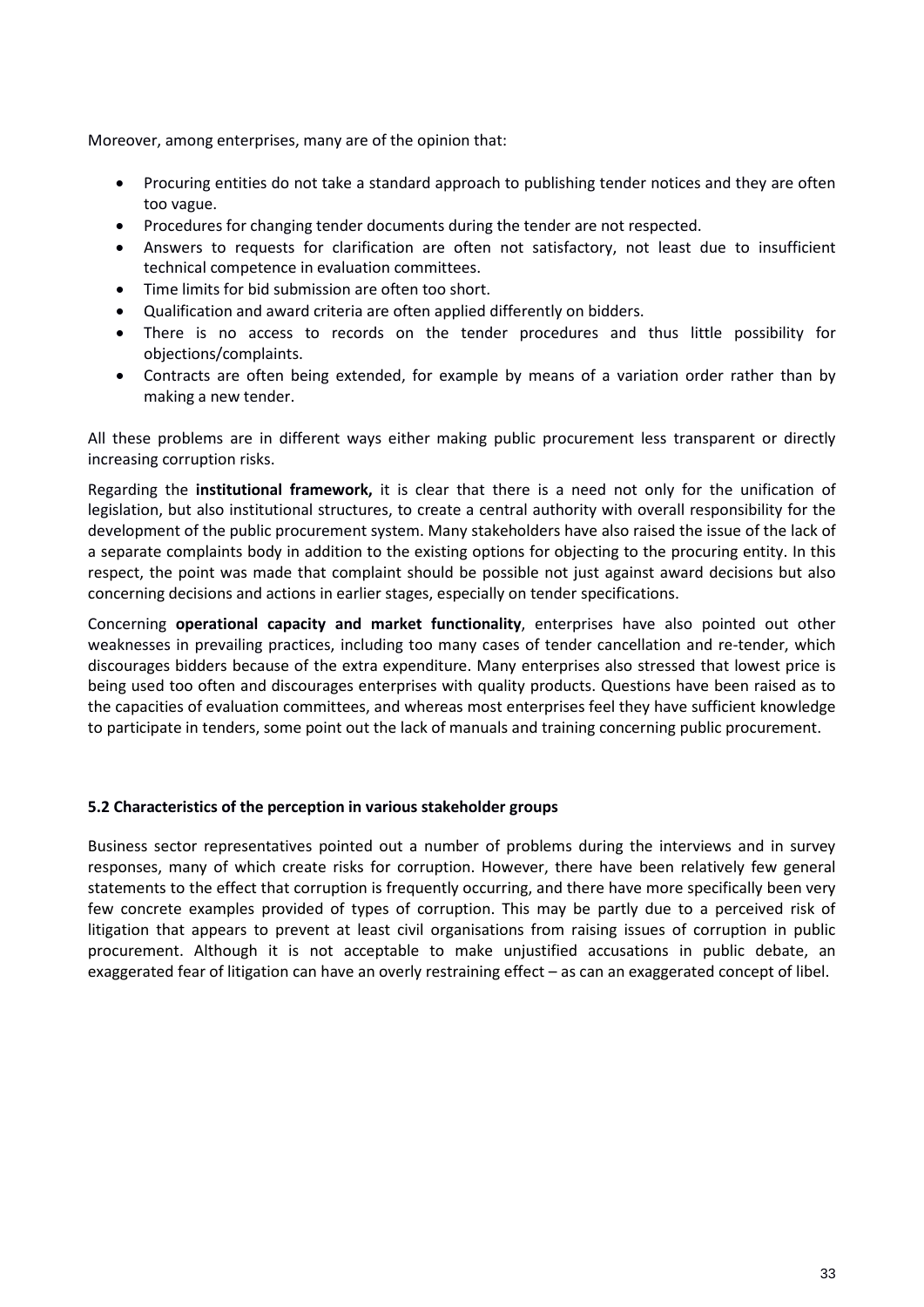# <span id="page-33-0"></span>**6. INTEGRITY RISK MAPPING – A VULNERABILITY ANALYSIS OF THE PUBLIC PROCUREMENT SYSTEM**

The purpose of risk mapping is to identify and analyse the most frequent integrity risks. This would ideally allow the riskiest phases of the procurement process to be identified, and appropriate measures to be designed to reduce the risks. Identification of the main risks would also enable a more focused approach to monitoring and investigation of the related activities. The other aspects of risk mapping are the concrete analysis of exactly where the impact of corruption would be most significant and where corruption is most likely to happen. Due to the lack of statistics and the limited scope of the Report (focusing only on the central Government level), this review is constrained in these respects (see Section 6.2).

## <span id="page-33-1"></span>**6.1 Summary of main risk factors within legislation and institutional set-up (Pillars A, B and D)**

A number of risks factors have been identified as being of key importance. This part of the Report provides only a summary of the main risk factors, thus some of the risks which exist in the system are not mentioned as they are not considered main risks.

## **A) No central policy-making institution and complaints system**

Without a central authority in charge of the public procurement system, the risk of corruption increases due to the mere fact that public procurement as a policy area will inevitably fall between two government jurisdictions. A central authority with overall responsibility is required to ensure consistency in legislative development as well as continuous and efficient monitoring of application of the legislation. Such central authorities exist in most countries; their powers and tasks vary, but legislative and monitoring tasks are typical. A central authority could also usefully manage a central e-platform for publication of tender and award notices. For the purpose of preventing corruption, such an authority would have obvious advantages in terms of monitoring and inter-government co-ordination.

The existing system for submitting complaints against decisions of contracting entities is limited in scope and does not effectively protect the interests of competitors who suspect corruption or other irregularities in the tenders they participate in. The normal approach is to establish a system for making complaints to an independent complaint body. Independence from the central authority is important to safeguard the interests of private enterprises. Establishing an entity specifically in charge of complaints (rather than leaving the matter to the normal courts) has the advantage of lower costs and, normally, quicker handling of complaints. In addition, it is possible through a formal complaint system to rectify a number of technical irregularities in the tender documentation during the tender stage, which currently is not an option.

# **B) Fragmented public procurement legislation**

A unified system of rules would facilitate application and monitoring, and thus minimise the risk of irregularities and eliminate purely coincidental differences within the existing rules (see Section 4.1 for further details). Such a unified system should also cover low-value procurements to avoid leaving large areas of procurement beyond central policy control. Unification of legislation has been discussed for some time, and interviews with various stakeholders revealed that there is a draft at the Cabinet level which was not available for the present review.

In the context unifying legislation, it was also mentioned that introducing e-procurement, including eauctions, would provide some required solutions. However, the use of electronic communication and eauctions would only be appropriate in relatively few cases. This review highlights a number of shortcomings in publication of bids and valuation of contracts, excessive use of direct purchasing, lack of time limits and qualification/award criteria, and a lack of explanation in award decisions. In all these cases the vagueness or even absence of rules significantly compromises integrity and hence raises corruption risks.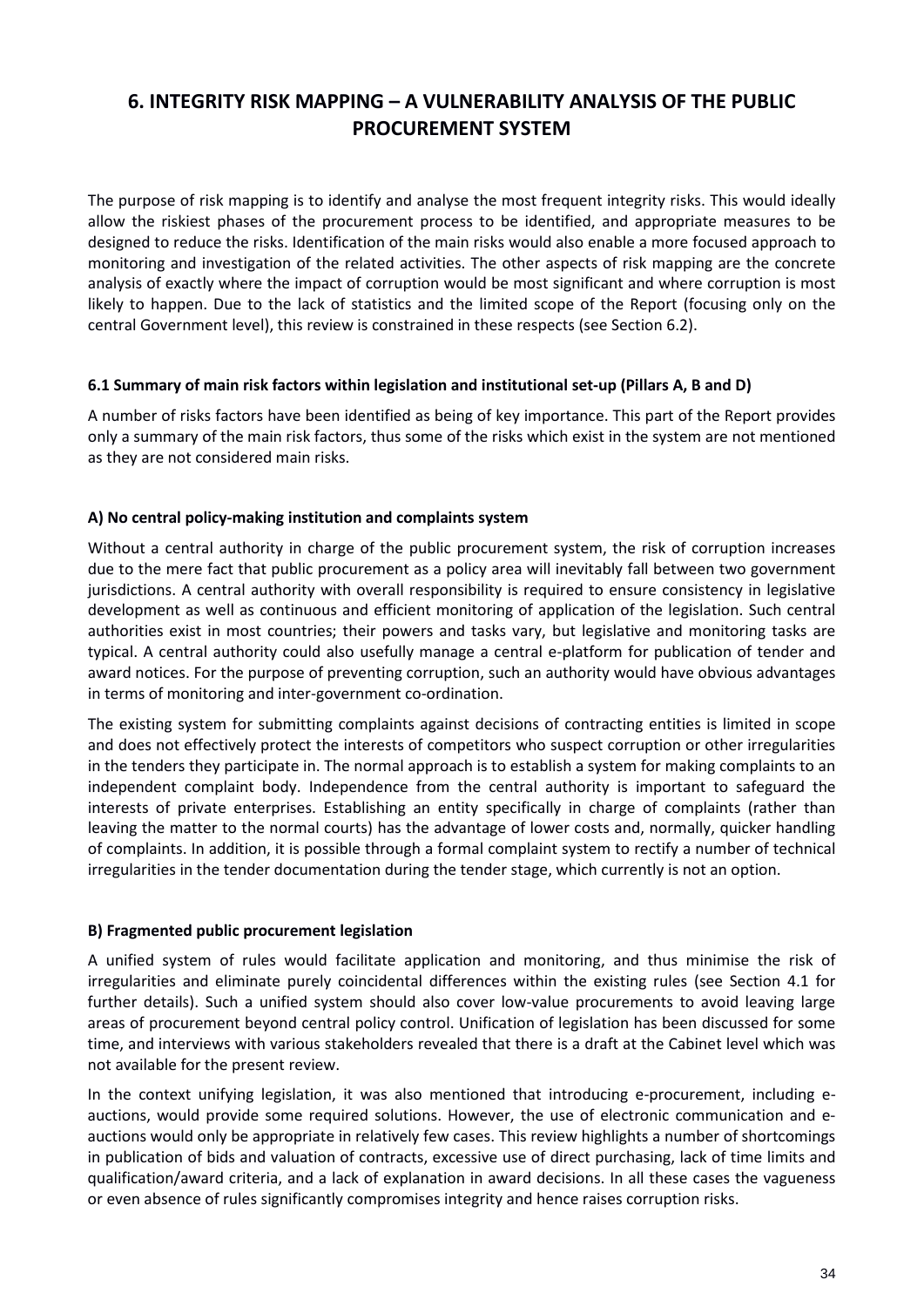#### **C) Capacity problems in relation to tender evaluation and contract supervision**

The capacity weaknesses identified for the various committees involved in tendering and contract management, and for developing tender specifications and performing tender evaluations, allow certain bidders a wide scope of undue advantages. These weaknesses negatively affect not only the competitive procedure but the post-tender contract management phase. Measures to reduce this risk should include various capacity-building activities, such as the issuing of manuals and guidelines for committees as well as specific regulatory requirements for tender specifications as part of future legislative unification of public procurement.

## **D) No specific requirements for the planning of procurements**

A number of fundamental weaknesses in the tender specifications and the tender documents as a whole can be traced back to the planning phase, which is essentially in the hands of the beneficiary institution. A lack of established routines for needs assessment and market analysis as part of the planning phase invites undue influence. Furthermore, insufficient clarification of needs and markets may, for example, lead to specifications that are unnecessarily narrow or otherwise inadequate, requiring future adjustments (not least to variation orders) and further possibilities for the contracted enterprise to take undue advantage. It is therefore important to establish requirements and procedures for procurement planning, co-ordinated with existing budget rules and other aspects of financial management. There is an abundance of international good practices regarding procurement planning on which planning requirements can be based.

## **E) Lack of monitoring and processing of statistical information**

The lack of statistics concerning public procurement activities is a risk factor in itself. Without such statistics, it is impossible to quantify the effects of corruption and identify particularly vulnerable sectors. Moreover, any monitoring of procurement activities only makes sense if there is existing statistical data to compare with. Building up a statistics database therefore presupposes regular reporting from procuring entities and the continuous capturing and processing of the results of monitoring.

A central policy-making institution is normally in charge of the collection, recording, processing and analysing of data on public procurement and delivery of statistical reports to the executive and legislative parts of the Government. As there is no central policy-making institution in charge of public procurement, there is a lack of statistical information.

# <span id="page-34-0"></span>**6.2 Estimated impact and likelihood of the operational and market risks defined in Pillar C**

<span id="page-34-1"></span>Due to the lack of statistics, it is not possible to estimate the impact of the identified risks. However, what seems clear is that most risks exist also in the regulated high-value areas. In fact, a distinction between areas covered or not covered by existing laws has little relevance for integrity risks. It should also be mentioned that the general preference for local products and locally established enterprises will, as intended, discourage foreign participation. This is a matter of chosen market policy, but the implicit risk of reduced competition is increased corruption. Regarding likelihood, no specific patterns of corruption have been identified. One problem in this respect is that allegedly, in the very few prosecuted cases, any charges of corruption have simply been "absorbed" under more serious charges such as fraud, etc. There is little doubt, however, that many of the identified risks are quite substantial and leave wide scope for corruption.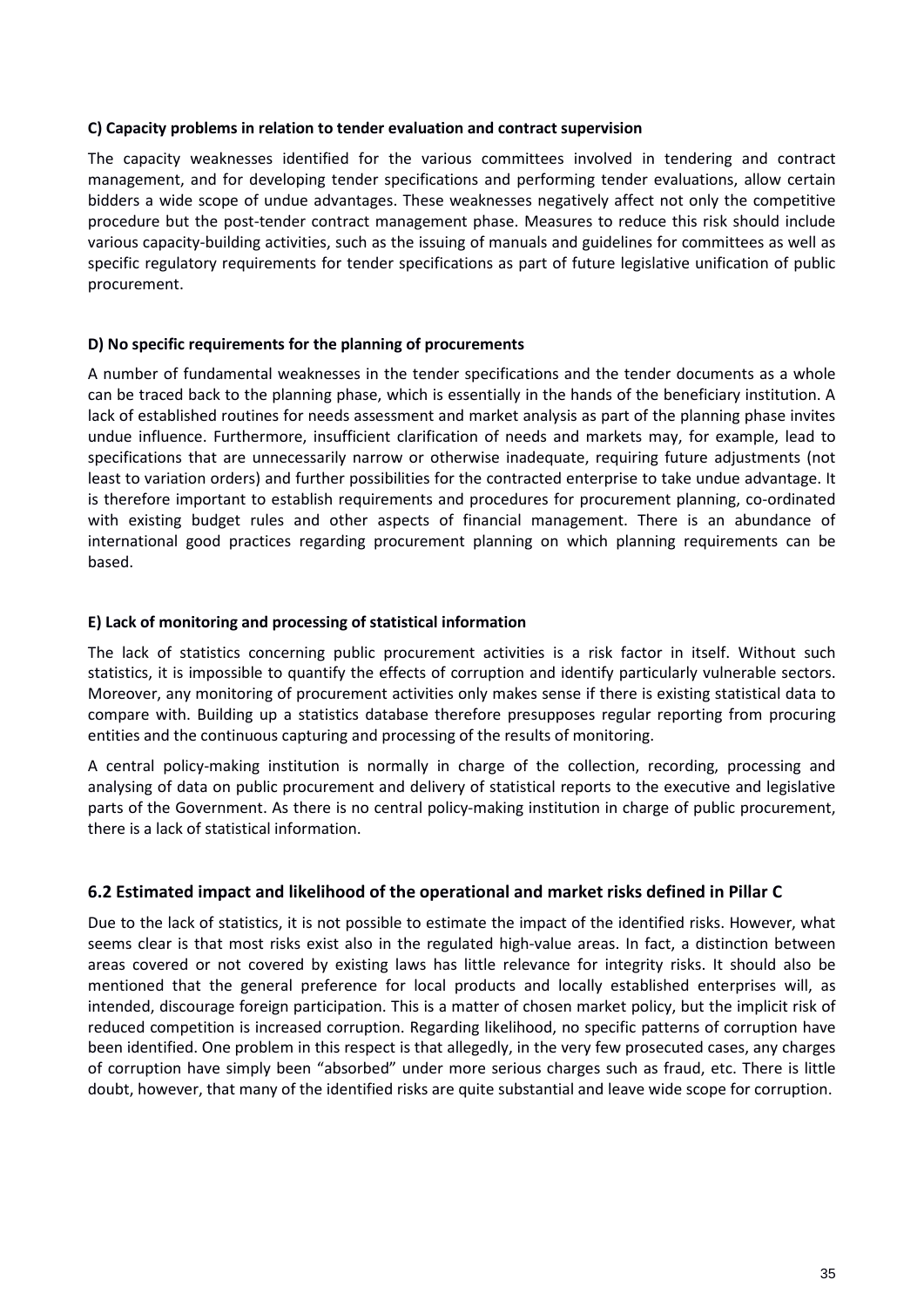# **6.3 Risk indicators according to Pillars A to D**

A number of recognised public procurement risk factors were identified for Jordan's public procurement system in the course of this review. Connected with the typical risk factors, a set of indicators has been developed. The "red flag" is often used to indicate the presence of an indicator, but does not automatically mean corruption. In one EU enquiry<sup>30</sup>, red flags are used to suggest a possible increased probability of corruption and to provide information on the chance of corruption being present. More red flags indicate a higher chance of corruption, but say nothing about the actual presence of corruption in an individual case.

Below is a sample list of indicators that could be useful in the Jordanian context as themes for monitoring activities. Obviously, the application of indicators presupposes continuous monitoring and reporting of basic information concerning procurement procedures, for example numbers of participating bidders, etc. It should also be noted that the indicators often involve certain patterns of behaviour; these indicators are aimed at identifying systematic corruption rather than individual, "free-standing" cases:

- abnormal number of contracts awarded by special and special-case methods (negotiated and direct contracting);
- unusual number of complaints filed by tenderers regarding tenders launched by a specific contracting authority;
- repetitive observations of mistakes in the procurement processes within a specific contracting authority;
- elements in the tender documents which consistently point at a preferred supplier;
- excessive number of tenders launched by a contracting entity within the same range of activity;
- few tenders received;
- large number of contracts signed with the same company;
- links between the company obtaining the contract and the purchaser or members of the tender committee (conflict of interest);
- substantial changes in project scope/price following award;
- many cases of poor contract performance with the same procuring entity, with cost overruns and time delays.

It is important that the monitoring and controlling bodies have effective systems in place for collecting data, and that they have the resources and capacity to make correct and relevant analyses of the information. Indicator data are only valuable as guidance tools when it is possible to make comparisons and determine deviations from the normal state of affairs.

In combination with developing an integrity risk indicator system in public procurement, it would seem logical over time to develop a performance measurement system using performance indicators. The purpose of such a system would be to determine quality and efficiency, thereby providing information on the status of the procurement system and the need for/guidance of reform of public procurement in the long term.

<span id="page-35-0"></span><sup>30</sup> PwC and Ecorys (2013), *[Identifying and Reducing Corruption in Public Procurement in the EU](https://ec.europa.eu/anti-fraud/sites/antifraud/files/docs/body/identifying_reducing_corruption_in_public_procurement_en.pdf)*, study prepared for the European Commission, PwC EU Services, Brussels.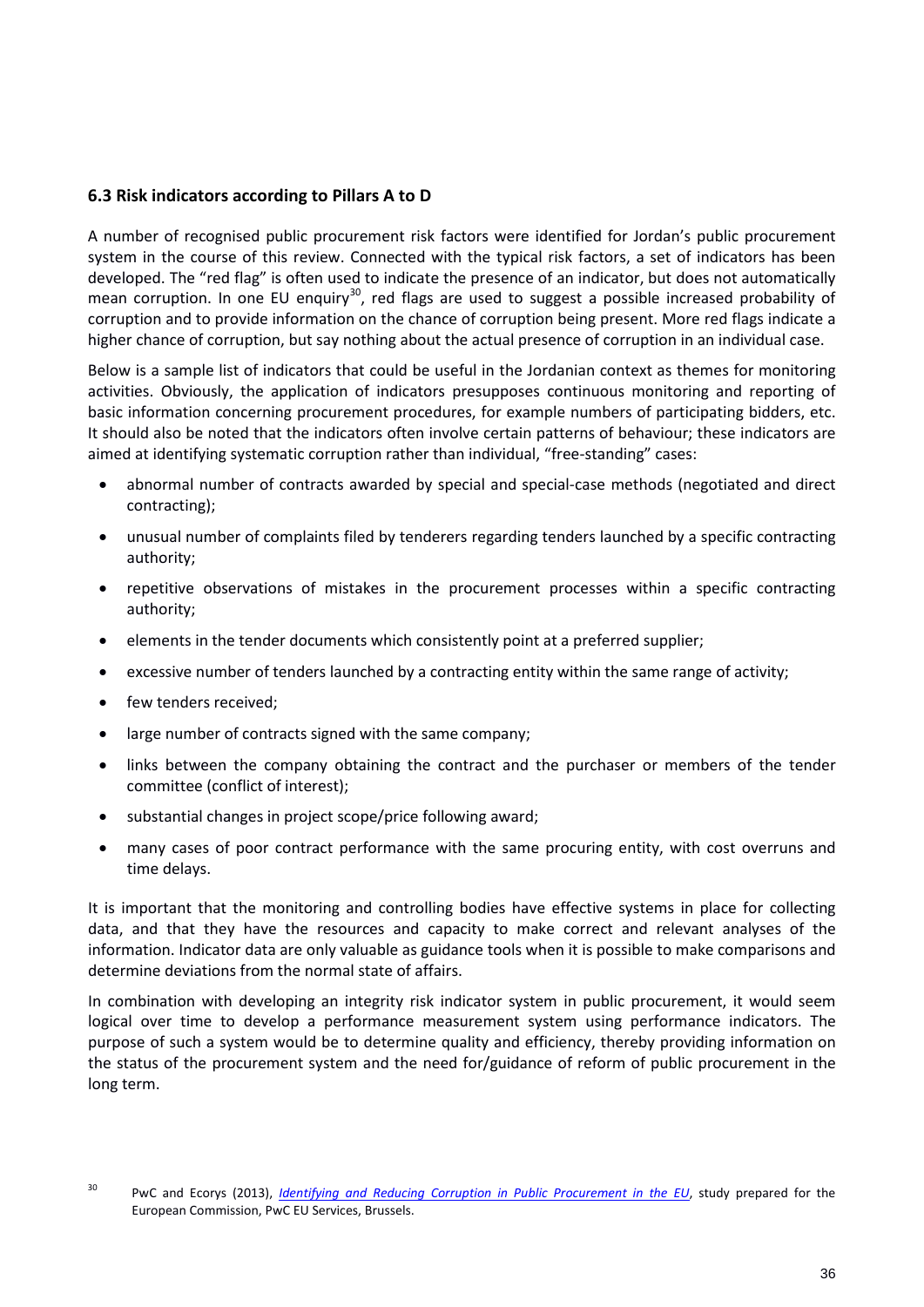# <span id="page-36-0"></span>**7. RECOMMENDATIONS FOR ENHANCING INTEGRITY IN THE PUBLIC PROCUREMENT SYSTEM OF JORDAN**

The main integrity risk areas within the Jordanian procurement system are mapped and discussed in this Report. A number of observable integrity risks stem from the lack of a coherent legal framework, insufficient operational capacity and professionalism, and deficiencies in the procurement process. Among these risk factors, there are some which have been singled out as main risks according to the vulnerability analysis in Chapter 6 and can be summarised as follows:

- There is no central policy-making institution and complaints system.
- The legislation is fragmented and not coherent.
- There are capacity problems in relation to tender evaluation and contract supervision (contract management).
- There are no specific requirements for procurement planning and the preparation of procurements.
- There is no monitoring system.
- There is no processing of statistical information on the public procurement system.

Enhancing integrity in public procurement requires a systematic and coherent approach. Any national strategy and action plan for mitigating integrity risks in public procurement needs to be discussed in the overall context of the public procurement system. Furthermore, corruption and fraud in public procurement cannot be isolated from the other parts of society. There is a need for joint mobilisation of all key stakeholders to reform the political, administrative and business culture and practices of a country. Legislative steps as well as development of institutions and building capacity in general are required to deal with the risks, which are in many respects interlinked. It is proposed that these risks be mediated by a set of actions essential for public procurement system development in Jordan (ideally through a comprehensive procurement development strategy).

To promote transparency and integrity in public procurement, this Report recommends the following set of actions for consideration by the Jordanian authorities:

- **1.** Establishing a central institution for policy-making functions in the area of public procurement (or entrusting an already existing institution with this function).
- **2.** Rationalising the current legislative and regulatory framework: developing and adopting a coherent, sound and modern public procurement law.
- **3.** Introducing clear policy and rules on the preparation of procurements, especially with the aim of minimising the issue of variation orders (modification of the contracts during their implementation phase).
- **4.** Strengthening the rules on conflict of interest and codes of conduct both in the public and private sectors.
- **5.** Supporting and investing in the professionalisation of the procurement function by developing a national training strategy in public procurement.
- **6.** Providing capacity building for the private and public sectors about public procurement.
- **7.** Introducing effective remedies (complaint mechanisms) for challenging procurement decisions to build bidder confidence in the integrity and fairness of the procurement system.

These recommendations are presented in more detail below.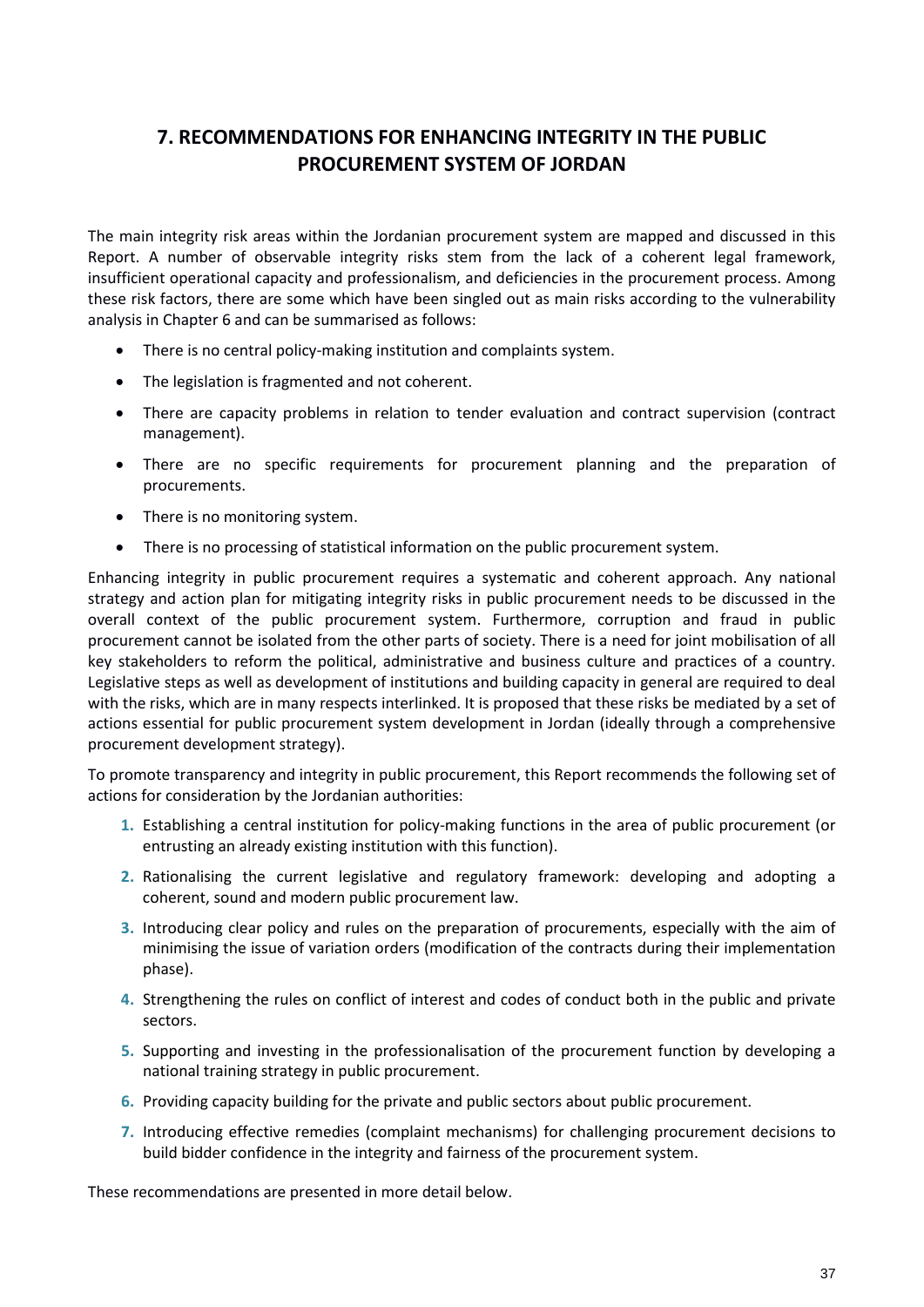#### **1. The establishment or designation of a central body in charge of public procurement policy issues.**

Public procurement is recognised as a strategic activity (rather than a simple administrative function) that plays a central role in preventing mismanagement, waste and potential corruption. To make a public procurement system work at all levels, a set of functions needs to be performed at the central level. These functions may include:

- the development, improvement and co-ordination of the entire public procurement system;
- collection, recording, processing and analysing data on public procurement and delivery of statistical reports;
- preparation and co-ordination of the development of draft proposals for public procurement laws and regulations, and participation in the development of related regulations;
- preparation and implementation of activities relating to training and capacity building (seminars, workshops, development of manuals) for persons participating in the public procurement system;
- oversight of the implementation of public procurement legislation;
- harmonisation and participation in the development of various standard documents for the procedures of public procurement;
- co-operation with the state bodies of Jordan with the goal of achieving uniform interpretation and correct application of the public procurement regulations;
- issuing opinions, instructions and provisions of legal assistance in connection with the application of national procurement legislation;
- development of e-procurement tools;
- international co-operation.

To perform these functions, an efficient institutional set-up is needed with clear division of tasks and responsibilities among the different institutions. It is recommended that a policy-making institution – which would lead and manage the public procurement system – be established (or one of the current institutions should be entrusted with this policy-making function). With the establishment of such a state body, the public procurement system would gain an institution responsible for the development of the system, and further improvements would be possible with less constraints and more efficiency.

Currently, the policy-making function is missing from the Jordanian system. Although this function is exercised to a certain extent by the three institutions in charge of central procurement, the role of the state body in charge of public procurement policy differs from the role of the central procurement bodies and also has a different set of activities. The three institutions in charge of central procurement cannot exercise this function because of their everyday workload and because this is not their function. Consequently, these three institutions can hardly maintain a proactive role in the development of the public procurement system.

# **2. Rationalisation of the legal and regulatory system: the three by-laws should be unified under one law in connection with various legislative reforms.**

Public procurement legislation should be clearly drafted, principle-based and value-for-money oriented. All legislation should be in line with national strategic goals and good international standards. The legal framework should avoid requirements which duplicate or conflict with other legislation or regulations. Unified legislation would ensure common rules in cases for which there is no reason to regulate the procurement of supplies, services and works differently. Common rules would facilitate application and monitoring, and thus minimise the risk of irregularities. Without unified public procurement legislation, it is difficult to create a transparent and efficient public procurement system.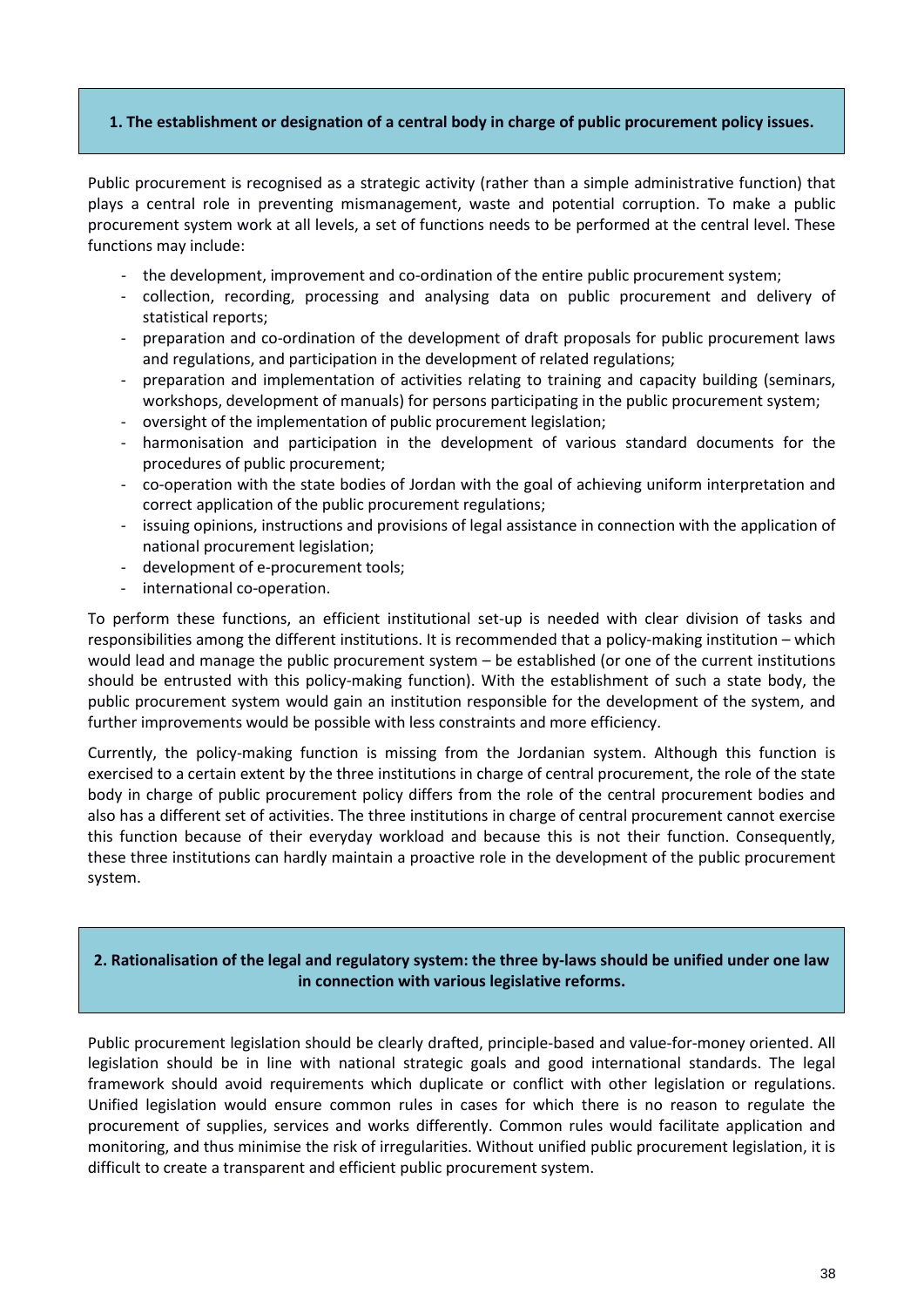Public procurement systems are recognised as the main pillars of the strategic management of public funds to promote overall value for money, as well as to help prevent corruption. Thus, unified legislation, based on good international practices and principles, is needed to ensure a proper level of competition. The unified legislation should include more clear-cut rules concerning, for example, the choice of procedures and bid evaluation. Introducing more detailed rules on publication of procurements, in combination with the establishment of an official "bulletin" (preferably an electronic portal), as well as limitations on modifying the conditions of the tender notices and the contracts is also of critical importance. Regarding variation orders, it is specifically recommended that they be allowed only within a specific financial limit, which should be prescribed by legislation and cannot be transgressed even by the government. Representatives of the private sector would therefore be bound by the provisions of the contract, and would have to increase the quality of their bids as well as contract execution.

## **3. Introduction of a clear policy concerning preparation of procurements, especially for minimising the use of variation orders.**

The excessive use of variation orders shows that measures need to be taken to improve planning and preparation of the procurement procedures. Variation orders represent the "grey area" of public procurement in a number of countries; they and similar procedures cause, directly or indirectly, a number of problems in procurement systems, from the planning phase to the point of contract execution.

The wide use of variation orders in Jordan creates uncertainties in the public procurement market. Currently it is possible to change the main aspects of contract execution through variation orders, even when a new tendering procedure should be published. Wide application of variation orders and low regulation in the legislation undermine competition among private sector representatives during the tendering stage. As public contracts are often extended or new quantities or even new items are added to an existing contract (rather than a new tender being put out), bidders submit bids with unjustifiably low prices, knowing that through variation orders they will have the opportunity to rectify any problems in the contract execution phase. Without a clear policy on variation orders, it is difficult to improve the quality of contract execution and contract management.

Limiting possibilities for variation orders would put increased pressure on contracting authorities to prepare better-quality tender documentation and specifications. If variation orders can be used without limitation, the quality of the tender documentation and technical specifications will remain poor, with increased risk for undue influence.

Consequently, the possibility to change contracts should be regulated in detail by the legislation, and the possibility to amend contracts should be limited to justified and exceptional situations. Legislative steps must be followed up with precise requirements for preparation of procurements. This preparatory phase should follow international good practices, frequently described as consisting of three stages:

- needs assessment, which includes consultations with the user groups and a critical questioning of the needs to avoid defining them too narrowly and unnecessarily limiting competition;
- market analysis, which confronts the agreed-to needs with what is available on the market in terms of prices and qualities;
- determination of tender specifications, tender criteria and procurement procedure.

These stages are not strictly separated, since there often may be reason to review the needs assessment in the light of what the market offers in alternative solutions. What is important is to have the two stages spelled out in specific procedures and reporting requirements. Ideally, a procurement of any reasonable size should be based on a dossier of documentation proving that the procurement has been appropriately prepared. The effect of solid procurement preparation and planning goes beyond the specific problem of variation orders: a well-prepared and planned procurement generally reduces the scope for undue influence. For this reason, planning/preparation procedures are a main element to put in place for the purpose of preventing corruption.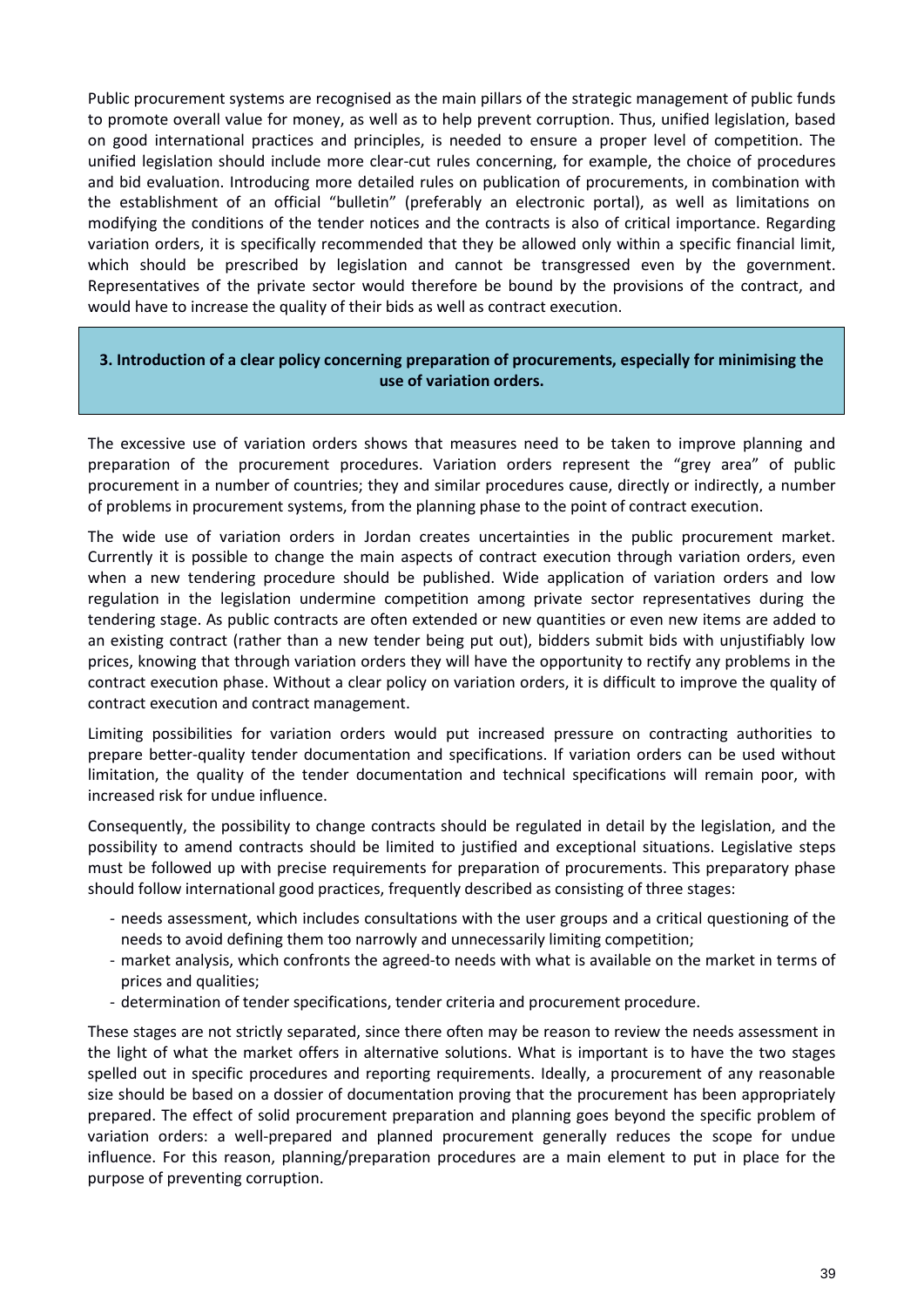#### **4. Introduction of a clear policy for dealing with integrity standards and conflicts of interest.**

A code of conduct and code of ethics for all employees involved in public procurement procedures should be introduced. Conflicts of interest are a threat to the integrity of the public procurement process and pertain to potentially vulnerable positions, activities or projects. These risks can be addressed through mechanisms that foster a culture of integrity in the public service, such as integrity training, financial disclosure and management of conflicts of interest. For instance, the JIACC could draw up a "risk map" that identifies the positions of officials who are vulnerable, activities in procurement for which risks arose in the past, and particular projects at risk due to their value or complexity.

Integrity standards are a core element of professionalism, as they influence the daily behaviour of procurement officials and contribute to creating a culture of integrity. To prevent individual private interests to influence public decision making, officials should be aware of the circumstances and relationships that lead to conflict-of-interest situations. These situations may involve the reception of gifts, benefits and hospitality; the existence of other financial and economic interests; personal and family relationships; and affiliations with organisations or the promise of future employment. Communicating integrity standards is essential to raise awareness and build the capacity for officials to handle ethical dilemmas and promote integrity. This is of equal importance for managers, high-level officials, and external employees and contractors involved in procurement.

There are two sides in public procurement, the public and the private. Close co-operation between the government and the private sector, particularly in contract management, is thus needed to maintain high standards of integrity. The government should set clear integrity standards for the private sector and ensure they are followed. Potential suppliers should also be encouraged to take voluntary steps to reinforce integrity in their relationship with the government. Beneficial tools include codes of conduct, integrity training programmes for employees, corporate procedures to report fraud and corruption, internal controls, and certification and audits by an independent third party.

## **5. Professionalisation of the function of public purchaser and creation of a database of all members of technical, tendering, receiving and special committees.**

The development of a professional and experienced staff in public procurement is of essential value for the strengthening of a public procurement system. As there are a number of members within the technical, tendering, receiving and special committees, these members should be identified. Creating a database of all of the members of these committees would allow the monitoring institutions to maintain better records and to identify government employees with experience in specific fields in public procurement.

Recognising officials who work in the area of public procurement as a profession is critical to enhancing resistance to mismanagement, waste and corruption. Governments should invest in public procurement accordingly and provide adequate incentives to attract highly qualified officials. They should also update the knowledge and skills of officials on a regular basis to reflect regulatory, management and technological evolution. Public officials should be aware of integrity standards and be able to identify potential conflicts between their private interests and public duties that could influence public decision making.

Adequate public employment conditions and incentives – in terms of remuneration, bonuses, career prospects and personal development – help attract and retain highly skilled professionals. Mobility within the administration should also be encouraged to the greatest extent possible, supported by adequate training.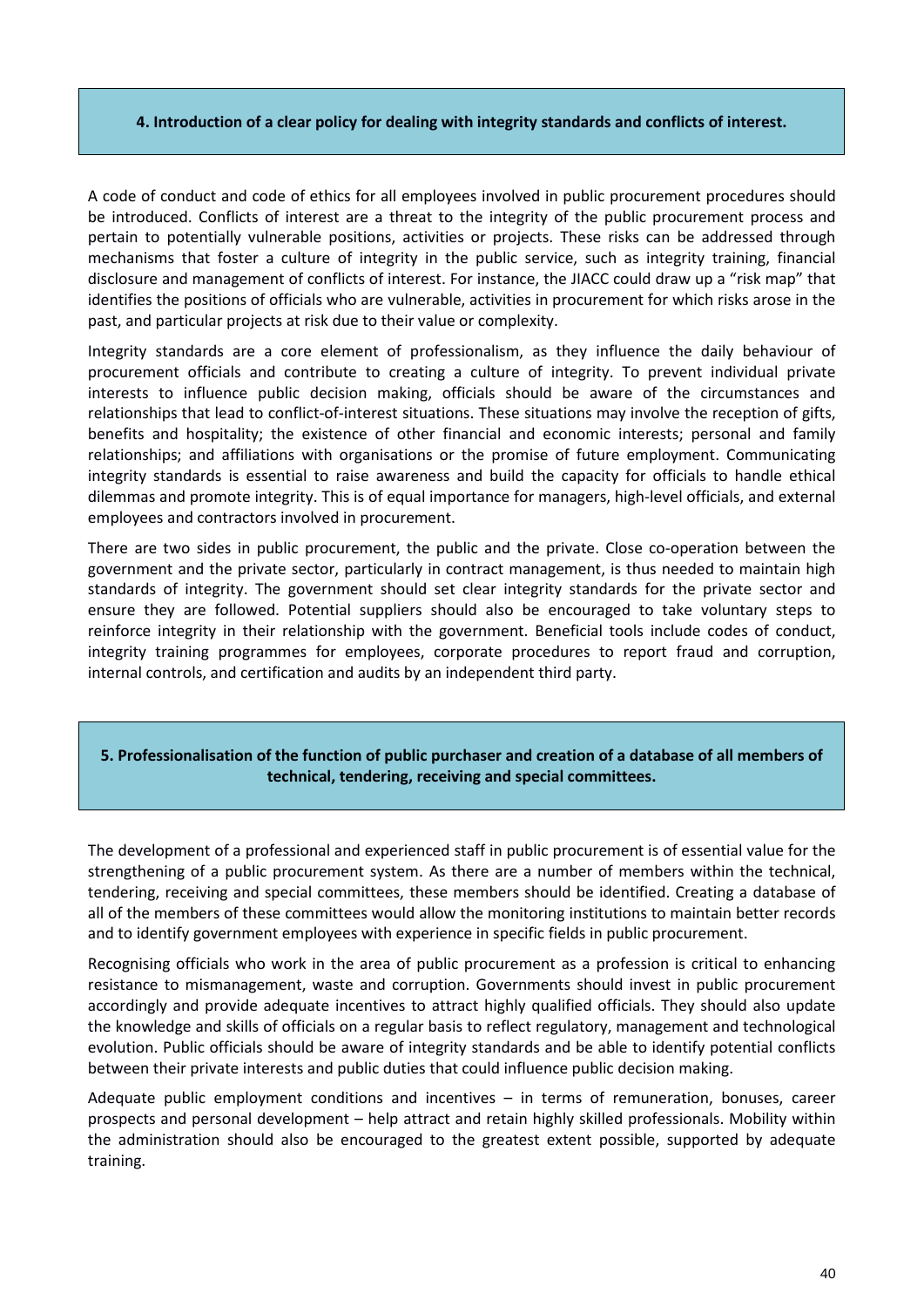#### **6. Capacity building in the public and private sectors.**

How well a public procurement system works in practice depends largely on the quantity and quality of training in public procurement given to relevant officials and contractors, as well as to others involved – technical experts, auditors and judges. Only trained, experienced public procurement officials behave according to the integrity standards. Recognising the procurement profession within the government through a system of certification for suitably qualified officials and increasing salaries (within the limits imposed by civil service laws) helps reduce the temptation for officials, once trained, to leave the public service or to become involved in corrupt activities.

Training of procurement staff also helps officials recognise possible mistakes in performing administrative tasks and gives them the opportunity to improve their practices accordingly. Formal and on-the-job training programmes should be available for entry-level as well as more experienced procurement officials, to ensure that procurement officials who are members of different committees meet high professional knowledge, skills and integrity standards. Capacities should also be sufficient that procurement officials are able to fulfil their various tasks. Without trained and experienced public procurement officers, it is impossible to increase the quality of a public procurement system.

## **7. Increased integrity in relations between the public sector and the business sector (potential bidders) by ensuring easy access to legal protection (remedies).**

Remedies are legal actions available to economic operators who participate in public procurement procedures, which allow them to request the enforcement of public procurement regulations when contracting authorities, either intentionally or unintentionally, fail to comply with the legal framework for public procurement. These mechanisms encourage economic operators to monitor contract award procedures and require that procurement rules be followed so that their chances of being awarded a contract are not unlawfully diminished. Thus, these mechanisms both enhance the lawfulness of procedures and encourage competition.

One of the main aims of legal protection is to allow for irregularities that occur in contract award procedures to be challenged and corrected as soon as they occur. This should increase the lawfulness and transparency of contract award procedures, build confidence among businesses and facilitate the opening of local public contract markets to foreign competition. Without possibilities for legal protection, any mistakes in the tendering documentation are usually left uncorrected. This usually creates problems at the contract execution stage, provoking the use of variation orders, delays in the execution of contracts and increases in public expenditures as well as other consequences.

It is therefore recommended that an entity in charge of handling complaints independent from the central public procurement policy maker be established; this is the approach used in many countries. There are many structural solutions, but what matters is that bidders can submit complaints concerning alleged failures during a procurement process and they are given certain procedural rights, especially the right to be heard during the complaints procedure.

\* \* \*

In summary, the seven components above (recommendations 1-7) constitute a strategy for dealing with what the review has identified as the main corruption risks in the Jordanian public procurement system. Nearly any institutional or legislative shortcoming can be exploited for corruptive purposes; this is why the foregoing seven-component approach covers such a wide range of measures.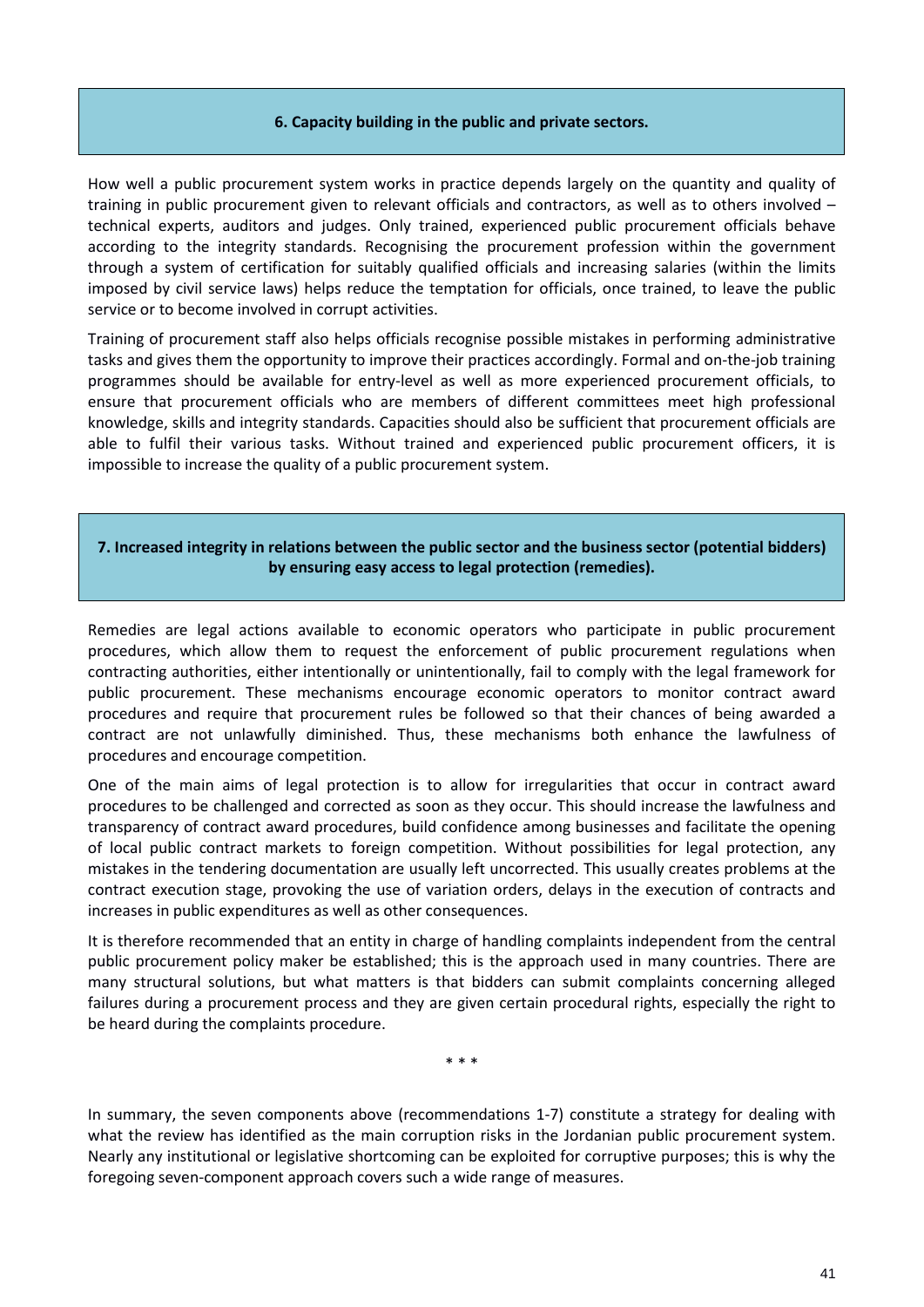A supplementary effect of implementing this strategy, in addition to mitigating corruption risks, would be a general improvement in the efficiency and integrity of the Jordanian public procurement system as a whole.

To ensure the efficient and effective management of the identified risks, and implementation of the recommendations, we also advise that a follow-up committee be established (or the mandate of the project group established for this review should be extended for this purpose).

The development of an action plan for implementing the above-mentioned recommendations would be an important next step. The Action Plan should identify concrete actions for implementing the recommendations, with indications of time limits, responsible institutions and types of resources required.

The follow-up committee should also monitor implementation of the Action Plan and report on progress to the Prime Minister.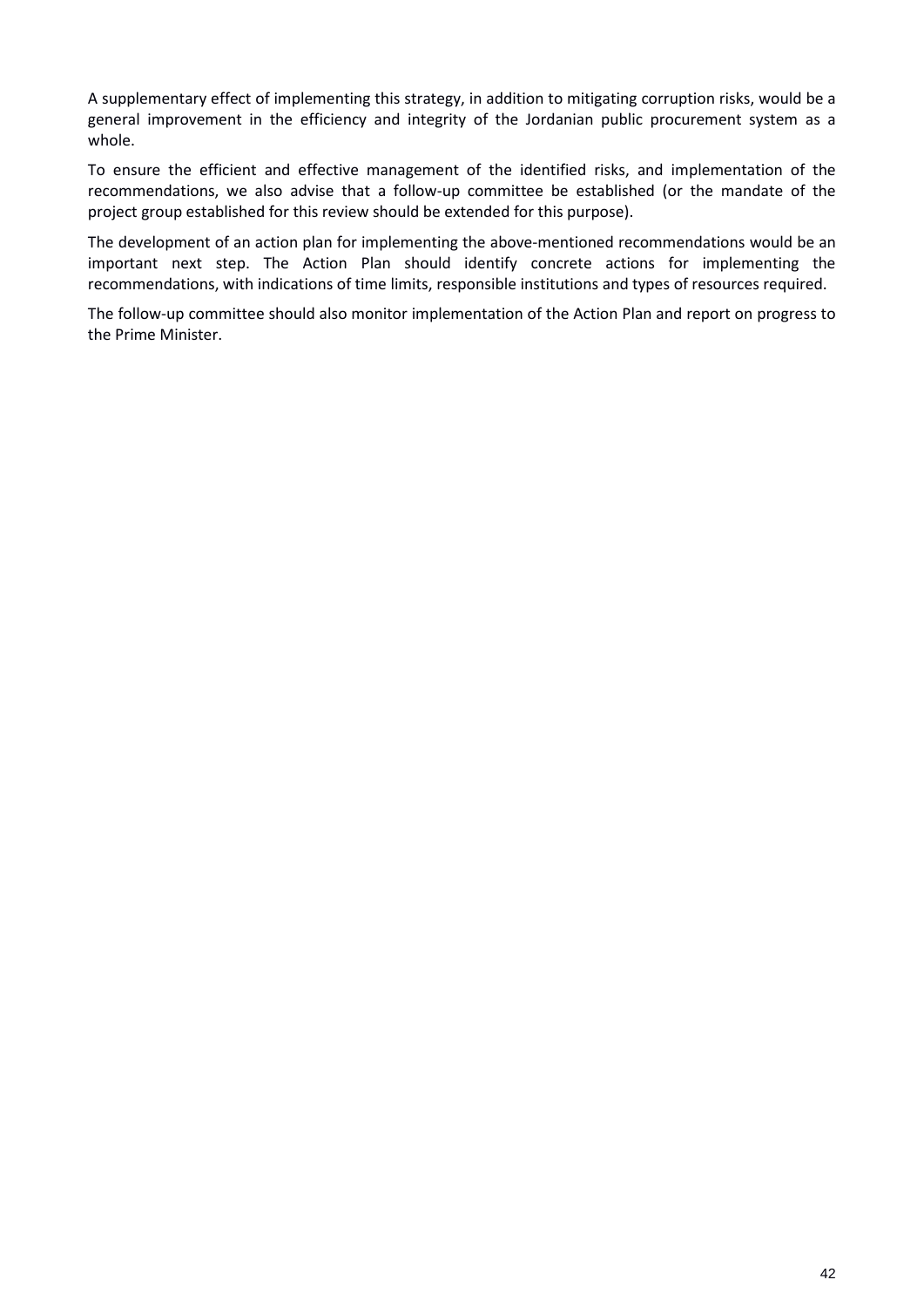#### **Annex I.**

# **A. List of the institutions interviewed during the fact-finding mission**

- Jordan Integrity and Anti-Corruption Commission
- General Supplies Department
- Government Tenders Department
- Joint Procurement Department
- Jordan Standards and Metrology Organisation
- Financial Committee of the Parliament
- Audit Bureau
- Information and Communication Association
- Jordanian Food & Drug Administration
- Jordanian Construction Contractors Association
- Jordanian Engineers Association
- Rasheed Jordanian Coalition for Integrity and Transparency: Partners Jordan: Jordanian Transparency Centre
- Various representatives of the private sector at the meeting organised by JIACC:
	- Eng. Said Abujaber, Chairman AE Business Council
	- Ms Jihad Abu Jamous, Infrastructure & Environment Director Arabic Jardaneh Group Engineering and Pharmaceutical
	- Eng. Ebtisam Abu Eisheh, Mananger Tendering Department Construction Company
	- Mr. Hassan Abukuppeh, Director Bid Management IT Company
	- Mr. Kamal Abu Sofeh, Abu Soufeh Company Constructions
	- Mr. Ahmad Hussainat, Babel Company for Constructions
	- Eng. Nizar Gharaybeh, Sabeel Engineering and Consultancy Company
	- Eng. Nashat Abu Arjeh, Abu Arjeh Establishment for constructions
	- Eng. Fuad Tahat, Al Sabeel Engineering Company

# **B. List of institutions which replied to the questionnaires**

- Ministry of Public Works and Housing, Government Tenders Department (GTD)
- Ministry of Municipal Affairs
- Ministry of Energy and Mineral Resources
- Ministry of Environment
- Ministry of Communications and Information Technology
- Ministry of Health, Joint Procurement Department (JPD)
- Ministry of Finance, General Supplies Department (GSD)
- **Jordan Engineers Association**
- **Jordan Constructors and Contractors Association**
- **Arabtech Jardaneh Engineers & Architects**
- Babel Company for Constructions
- **Sabeel Engineering and Consultation Company**
- Dar Alomran Infrastructure & Environment Company
- **EXECONSOL** Consultants Groups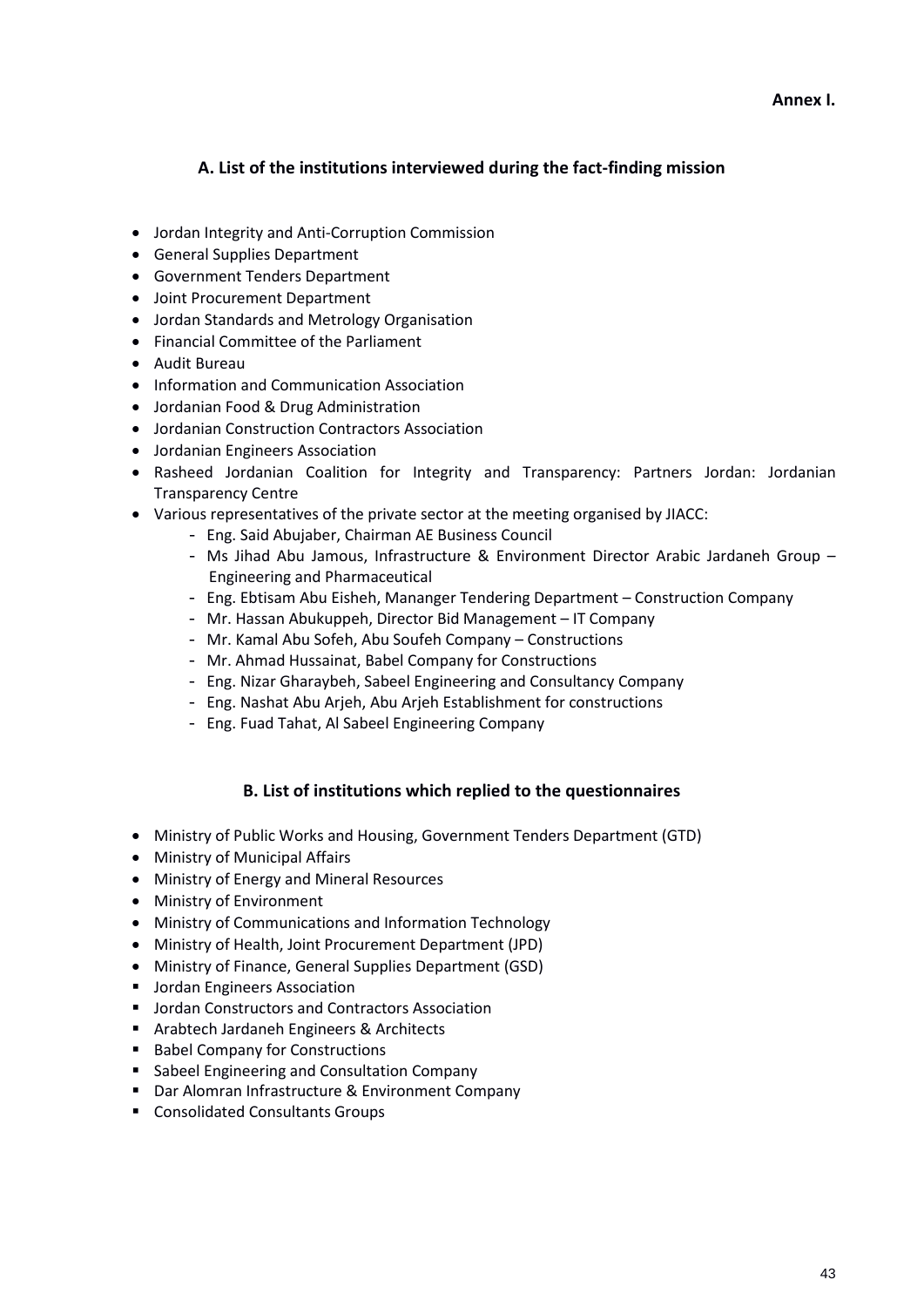**Annex II.**

# **A. SURVEY FOR THE STATE EMPLOYEES WORKING IN PUBLIC PROCUREMENT REGARDING THE PUBLIC PROCUREMENT SYSTEM IN JORDAN**

# **1. Basic statistical information about the institution/public company**

| 1.1. To which part of the state administration does   Central government |                     |  |
|--------------------------------------------------------------------------|---------------------|--|
| your institution belong?                                                 | Regional government |  |
|                                                                          | Public company      |  |

| 1.2. How many public procurement procedures<br>does your institution manage per year? | $1 - 10$     |  |
|---------------------------------------------------------------------------------------|--------------|--|
|                                                                                       | 11-30        |  |
|                                                                                       | 31-50        |  |
|                                                                                       | 51-100       |  |
|                                                                                       | 100 and more |  |

|                                                                                                       | Below 1.000 JOD              |  |
|-------------------------------------------------------------------------------------------------------|------------------------------|--|
|                                                                                                       | Between 1.000 - 5.000 JOD    |  |
| 1.3. What is the total value of public procurement<br>procedures in your institution per year, taking | Between 5.0000 - 10.000 JOD  |  |
| into consideration the different values of the<br>thresholds?                                         | Between 10.000 - 250.000 JOD |  |
|                                                                                                       | Above 250,000 JOD            |  |
|                                                                                                       | TOTAL:                       |  |

| 1.4. How many different public procurement<br>procedures of works, supplies and services Services<br>does your institution have per year? | Type of procurement | Number of procedures |
|-------------------------------------------------------------------------------------------------------------------------------------------|---------------------|----------------------|
|                                                                                                                                           | Works               |                      |
|                                                                                                                                           |                     |                      |
|                                                                                                                                           | <b>Supplies</b>     |                      |
|                                                                                                                                           | TOTAL:              |                      |

|                                                                               | $1 - 3$    |  |
|-------------------------------------------------------------------------------|------------|--|
|                                                                               | $3 - 8$    |  |
| 1.5. How many years of experience on average do                               | $8 - 13$   |  |
| the public procurement experts<br>being<br>employed in your institution have? | $13 - 20$  |  |
|                                                                               | Above 21   |  |
|                                                                               | Don't know |  |

|                                                                                                                                                                                                      | Economic              | %   |
|------------------------------------------------------------------------------------------------------------------------------------------------------------------------------------------------------|-----------------------|-----|
| 1.6. According to your experience, what kind of<br>professional qualifications should employees<br>have that relate to the tendering of public<br>procurement procedures? And in what<br>percentage? | Legal                 | %   |
|                                                                                                                                                                                                      | Technical (engineers) | %   |
|                                                                                                                                                                                                      | Social                | %   |
|                                                                                                                                                                                                      | Don't know            |     |
|                                                                                                                                                                                                      | <b>Total</b>          | 100 |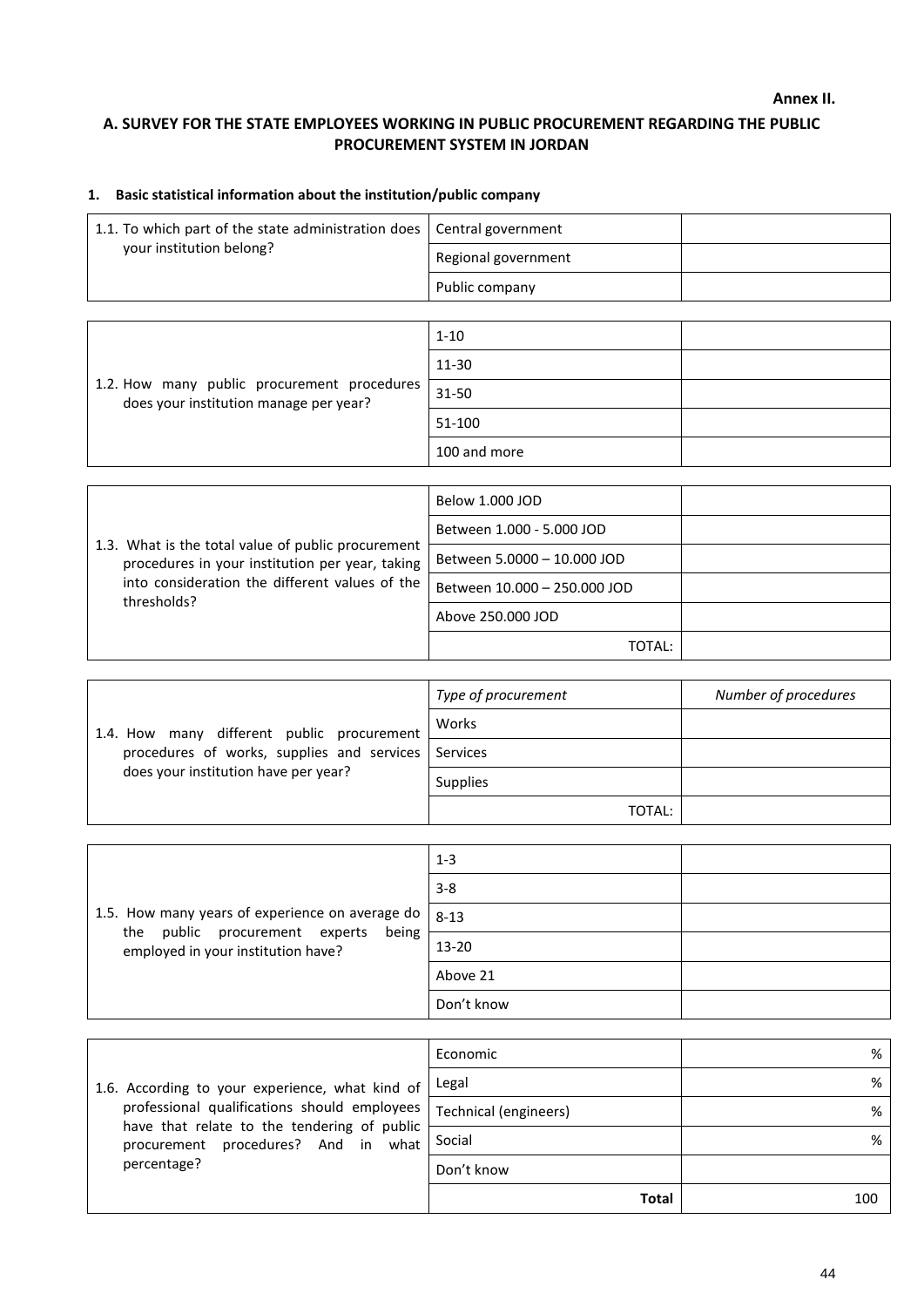| Questions related to the national legislation and internal regulations of the contracting authorities in Jordan<br>2.                                                                                               |   |
|---------------------------------------------------------------------------------------------------------------------------------------------------------------------------------------------------------------------|---|
| using<br>$\alpha$<br>scale<br>of grades from<br>Please<br>answer<br>$\mathbf{1}$<br>to<br>$\boldsymbol{4}$ .<br>1<br>$\overline{2}$<br>3<br>Where $1$ = not at all, $4$ = always, Mark the grade with the letter X. | 4 |
| 2.1 According to your experience, is the legislation in Jordan sufficiently                                                                                                                                         |   |
| clear and understandable?                                                                                                                                                                                           |   |
| 2.2 Does the legislation in Jordan sufficiently cover all aspects of public                                                                                                                                         |   |
| procurement that are necessary for the contracting authorities?                                                                                                                                                     |   |
| 2.3 According to your experience, is the legislation in Jordan sufficient and                                                                                                                                       |   |
| understandable for the private sector?                                                                                                                                                                              |   |
| 2.4 According to your experience, do the internal regulations of the                                                                                                                                                |   |
| contracting authorities sufficiently cover all aspects of public                                                                                                                                                    |   |
| procurement that are necessary for the contracting authorities?                                                                                                                                                     |   |
| According to your experience, is the internal regulation on public<br>2.5<br>procurement within your organisation in line with the existing national                                                                |   |
| legislation and principles of public procurement?                                                                                                                                                                   |   |
| 2.6 Are all steps of the public procurement procedure covered in your                                                                                                                                               |   |
| internal regulations, such as: planning, preparation of technical                                                                                                                                                   |   |
| specifications, tendering procedures, evaluations and awards, post-                                                                                                                                                 |   |
| tendering procedures?                                                                                                                                                                                               |   |
| Do the internal regulations dealing with public procurement have<br>2.7                                                                                                                                             |   |
| detailed provisions on conflicts of interests in public procurement?                                                                                                                                                |   |
| According to your experience, do the internal regulations for different<br>2.8                                                                                                                                      |   |
| contracting authorities differ in their basic content?                                                                                                                                                              |   |
| Based on your experience, what are the major weaknesses of the present national law and the internal<br>2.9                                                                                                         |   |
| regulations<br>the<br>authorities<br>of<br>contracting<br>that<br>regulate<br>public<br>procedures?<br>procurement                                                                                                  |   |
|                                                                                                                                                                                                                     |   |
|                                                                                                                                                                                                                     |   |
|                                                                                                                                                                                                                     |   |
|                                                                                                                                                                                                                     |   |
| 2.10 Please indicate any suggestions you may have to enhance the national public procurement legislation?                                                                                                           |   |
|                                                                                                                                                                                                                     |   |
|                                                                                                                                                                                                                     |   |
|                                                                                                                                                                                                                     |   |
|                                                                                                                                                                                                                     |   |

#### **3 Questions related to the internal organisation of the contracting authorities**

| Please answer using a scale of grades from 1 to 4.                                |   |   |   |  |
|-----------------------------------------------------------------------------------|---|---|---|--|
|                                                                                   |   |   |   |  |
| Where $1$ = not at all, $4$ = always, or $1$ =disagree completely, $4$ =agree     | 1 | 2 | 3 |  |
| completely. Mark the grade with the letter X.                                     |   |   |   |  |
| 3.1 How well is the staff of your institution prepared $-$ in terms of            |   |   |   |  |
| knowledge, experience – for tendering works, services and supplies,               |   |   |   |  |
| according to the public procurement regulations in Jordan?                        |   |   |   |  |
| $(1 - not at all, 4 - always)$                                                    |   |   |   |  |
|                                                                                   |   |   |   |  |
| Do you have a functioning department solely in charge of public<br>3.2            |   |   |   |  |
| procurement?                                                                      |   |   |   |  |
| $(1 - not at all, 4 - always)$                                                    |   |   |   |  |
| In the last 5 years, has your organisation made any changes in<br>3.3             |   |   |   |  |
| distribution of tasks that deals with public procurement issues?                  |   |   |   |  |
| $(1 - not at all, 4 - always)$                                                    |   |   |   |  |
| If you have questions regarding public procurement procedures or<br>$3.4^{\circ}$ |   |   |   |  |
| regulations, is there a dedicated unit/person in your organisation to             |   |   |   |  |
| whom you can turn for advice?                                                     |   |   |   |  |
| (1 = not at all, 4 = always)                                                      |   |   |   |  |
| 3.5<br>Is your institution's business environment $-$ office, IT and Internet,    |   |   |   |  |
| number of employees working in public procurement - capable of                    |   |   |   |  |
| operating according to the public procurement regulations of Jordan?              |   |   |   |  |
| (1– not at all, 4 – always)                                                       |   |   |   |  |
|                                                                                   |   |   |   |  |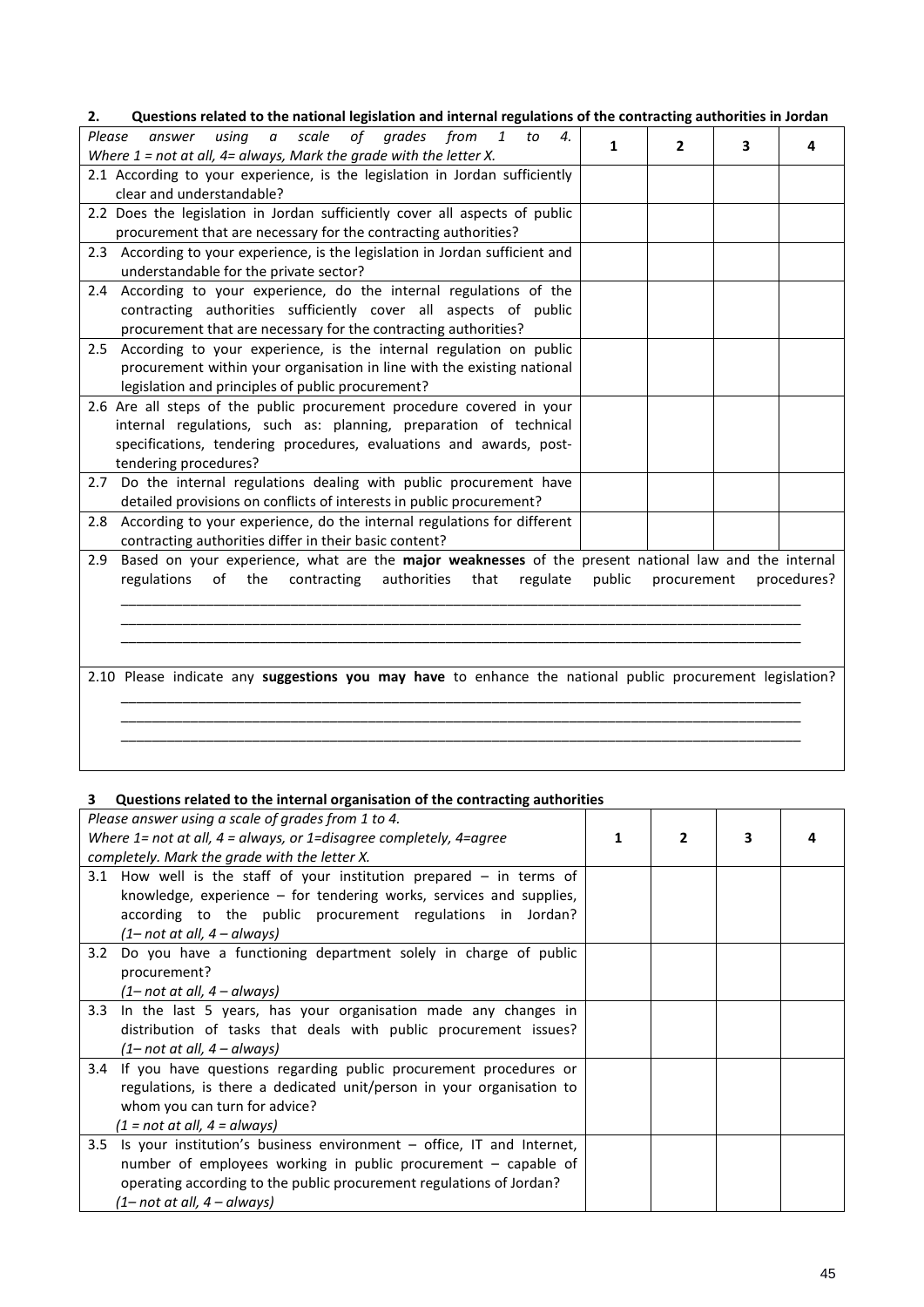| 3.6 | Do your internal public procurement regulations prescribe a clear policy<br>dealing with the conflicts of interests of employees in public<br>procurement - for example code of ethics?<br>(1– not at all, 4 – always) |  |  |
|-----|------------------------------------------------------------------------------------------------------------------------------------------------------------------------------------------------------------------------|--|--|
| 3.7 | Has your institution adopted a Code of Ethics that deals with everyday<br>business activities?<br>(1– not at all, 4 – always)                                                                                          |  |  |
| 3.8 | How well do you think your institution is prepared, in general, for<br>operating according to the public procurement regulations in Jordan?<br>$(1 - not at all, 4 - always)$                                          |  |  |
| 3.9 | Please indicate any suggestions you may have for making your institution better prepared for operating<br>according to the public procurement regulations?                                                             |  |  |

## **4 Accessibility and availability of public procurement related information**

| 4.1 | According to your experience, where can stakeholders and private sector firms find information about the<br>procurement system, legislation, regulations? (Websites, magazines, newspapers, official gazettes, informal<br>ways) |            |           |
|-----|----------------------------------------------------------------------------------------------------------------------------------------------------------------------------------------------------------------------------------|------------|-----------|
| 4.2 | Is there any institution to which you can turn in case you need<br>information or need any assistance about public procurement rules in<br>Jordan, in general?                                                                   | <b>YES</b> | <b>NO</b> |
| 4.3 | If YES, please specify the method of communication:                                                                                                                                                                              |            |           |
| 4.4 | According to your internal regulations on public procurement, are there prescribed methods for communicating<br>with representatives of the private sector? If yes, please describe them:                                        |            |           |
| 4.5 | Do your internal regulations or practices require that bidders be informed about their right to complain as well as<br>on time limits for complaints?                                                                            |            |           |
| 4.6 | How many complaints from the private sector have you received in the last 3 years (in any form)?                                                                                                                                 |            |           |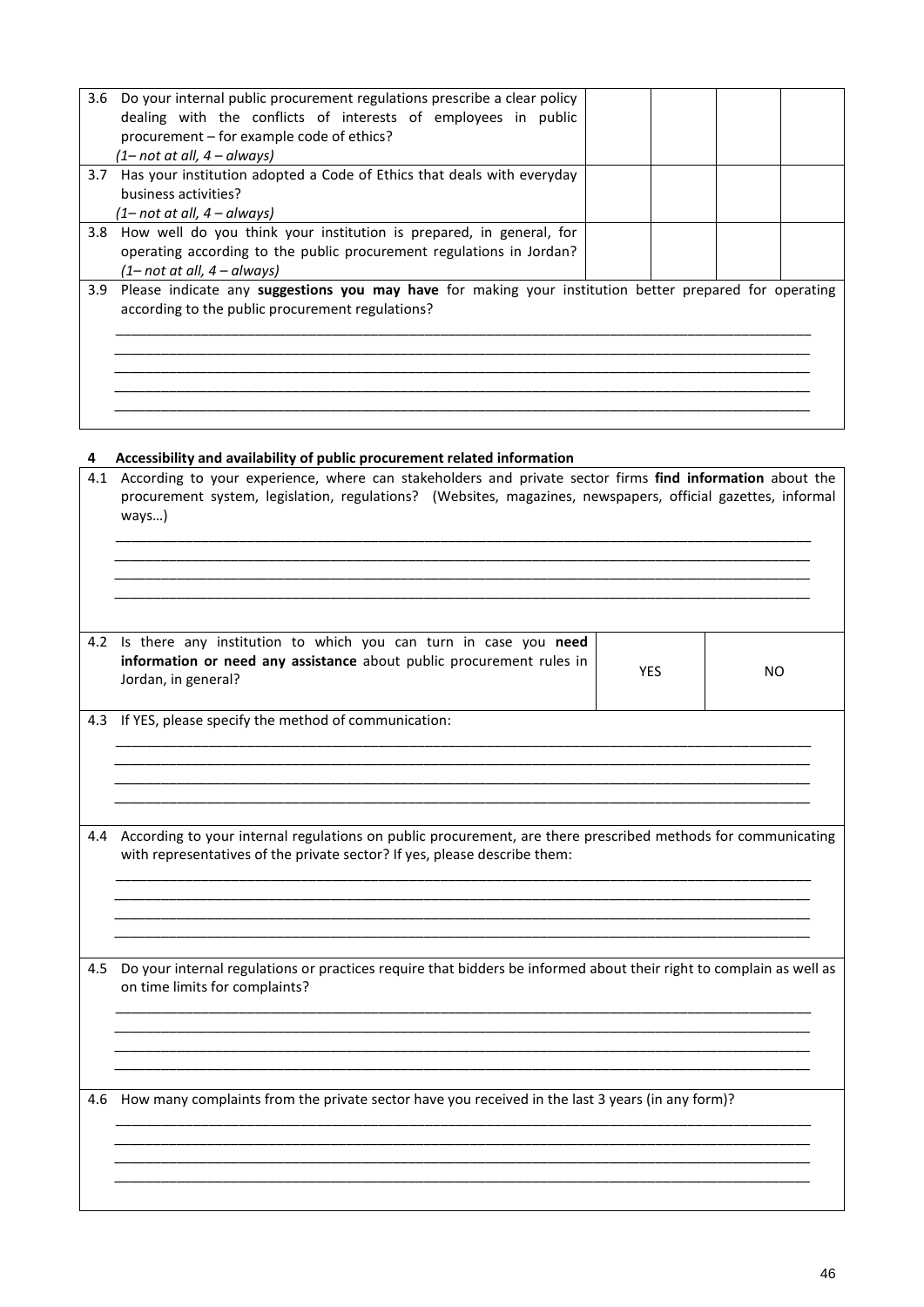4.7 Do you have any suggestions for improving the flow of information in the area of public procurement?

\_\_\_\_\_\_\_\_\_\_\_\_\_\_\_\_\_\_\_\_\_\_\_\_\_\_\_\_\_\_\_\_\_\_\_\_\_\_\_\_\_\_\_\_\_\_\_\_\_\_\_\_\_\_\_\_\_\_\_\_\_\_\_\_\_\_\_\_\_\_\_\_\_\_\_\_\_\_\_\_\_\_\_\_\_\_\_\_\_\_

*\_\_\_\_\_\_\_\_\_\_\_\_\_\_\_\_\_\_\_\_\_\_\_\_\_\_\_\_\_\_\_\_\_\_\_\_\_\_\_\_\_\_\_\_\_\_\_\_\_\_\_\_\_\_\_\_\_\_\_\_\_\_\_\_\_\_\_\_\_\_\_\_\_\_\_\_\_\_\_\_\_\_\_\_\_\_\_\_\_\_*

### **5. General perception of the public procurement system**

| Please answer using a scale of grades from 1 to 4.                              |  |   |  |
|---------------------------------------------------------------------------------|--|---|--|
| Where $1$ = not at all, $4$ = always, or $1$ =disagree completely, $4$ =agree   |  | з |  |
| completely. Mark the grade with the letter X.                                   |  |   |  |
| 4.1 Public procurement procedures in Jordan are transparent and promote         |  |   |  |
| fair and equal treatment.                                                       |  |   |  |
| (1: disagree completely, 4: agree completely)                                   |  |   |  |
| 4.2 Financial resources allocated for public procurement are used in            |  |   |  |
| accordance with intended purposes.                                              |  |   |  |
| (1: disagree completely, 4: agree completely)                                   |  |   |  |
| The behaviour and professionalism of procurement officials or<br>4.3            |  |   |  |
| employees who deal with public procurement are in line with the public          |  |   |  |
| interest purposes of their organisation and they do not pursue private          |  |   |  |
| interest purposes.                                                              |  |   |  |
| (1: disagree completely, 4: agree completely)                                   |  |   |  |
| The persons taking decisions are $-$ in general $-$ fully accountable.<br>4.4   |  |   |  |
| (1: disagree completely, 4: agree completely)                                   |  |   |  |
| Public procurement is perceived as a corrupt activity by the private<br>4.5     |  |   |  |
| sector and the general public as well.                                          |  |   |  |
| (1: disagree completely, 4: agree completely)                                   |  |   |  |
| If you apply at the tender and you suspect to any kind of corruption you<br>4.6 |  |   |  |
| will file a complaint with indication of contact details to the ACC?            |  |   |  |
| (1: disagree completely, 4: agree completely)                                   |  |   |  |

#### **6. Internal financial rules, internal controls, audit**

|                                                                                                                                                                                                                                                                                                                                                                           | <b>YES</b> | NO. |
|---------------------------------------------------------------------------------------------------------------------------------------------------------------------------------------------------------------------------------------------------------------------------------------------------------------------------------------------------------------------------|------------|-----|
| 6.1 Are there any written internal control mechanisms within your institution that<br>specify the workflows, tasks and responsibilities of those who are involved in<br>the public procurement procedures?                                                                                                                                                                |            |     |
| If YES, do they describe the entire public procurement lifecycle (needs<br>6.2<br>identification, budget planning, procurement planning, drafting technical<br>specifications, preparing tender dossiers, conducting procurement<br>procedures, tender evaluations, contract awards, contract implementation) -<br>audits, and decision making points within these steps. |            |     |
| 6.3. Has your institution been audited in the previous years by the Audit Bureau,<br>and did your institution respect and implement its recommendations?                                                                                                                                                                                                                  |            |     |
| Is the Audit Bureau frequently participating in tender committee meetings?<br>6.4                                                                                                                                                                                                                                                                                         |            |     |
| 6.5.<br>Within your institution, is there a separation of duties and authorizations, in particular:                                                                                                                                                                                                                                                                       |            |     |
| 6.5.1. Are strategic planning, budget and performance, accounting and reporting,<br>and internal control functions clearly separated?                                                                                                                                                                                                                                     |            |     |
| 6.5.2. Are the stages of the procurement process (procurement plans, the approval<br>of key procurement milestones, the recommendations of awards and the<br>payment) clearly separated?                                                                                                                                                                                  |            |     |
| 6.5.3. Are the administrative and technical duties in the public procurement<br>procedure clearly separated between different employees?                                                                                                                                                                                                                                  |            |     |
| 6.5.4. Are the financial duties (such as invoicing, payments and approval of<br>payments) clearly separated?                                                                                                                                                                                                                                                              |            |     |
| 6.5.5. Does your institution have a database of signed contracts and payments?                                                                                                                                                                                                                                                                                            |            |     |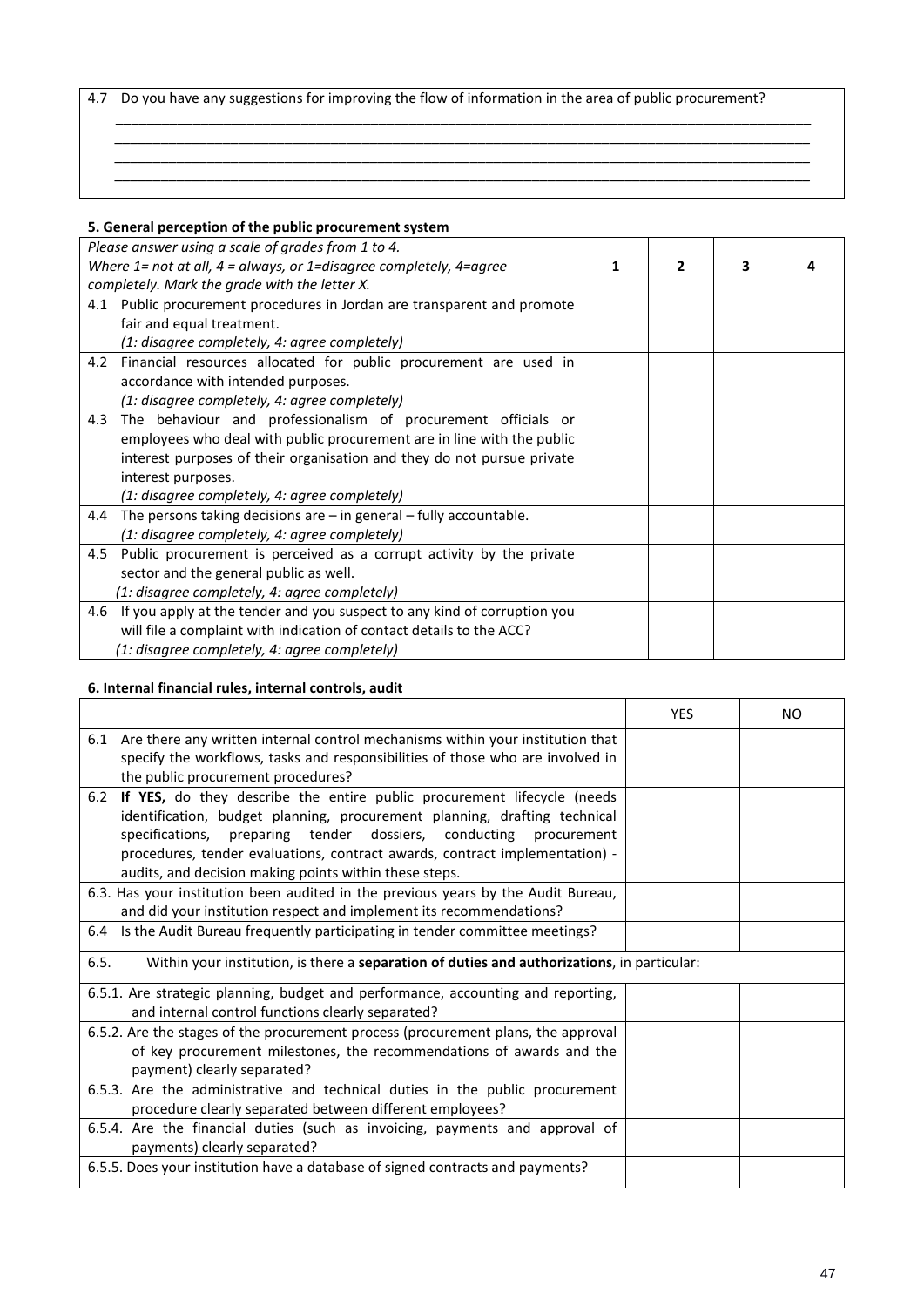# **7. Questions related to the public procurement lifecycle**

| THE PLANNING / PREPARATORY PHASE                                                                                              |   |                |   |   |
|-------------------------------------------------------------------------------------------------------------------------------|---|----------------|---|---|
| using a scale of grades from<br>Please<br>$\mathbf{1}$<br>to<br>4.<br>answer                                                  |   |                |   |   |
| Where $1=$ not at all, $4=$ always, or 1=disagree completely, 4=agree<br>completely. Mark the grade with the letter X.        | 1 | $\overline{2}$ | 3 | 4 |
| 7.1. There is a lack of adequate procedures for the preparation of needs                                                      |   |                |   |   |
| assessments, planning and budgeting of public procurement.                                                                    |   |                |   |   |
| (1: disagree completely, 4: agree completely)                                                                                 |   |                |   |   |
| 7.2. The requirements for procurement items are adequately defined.                                                           |   |                |   |   |
| (1: not at all, 4: always)                                                                                                    |   |                |   |   |
| 7.3. The requirements for procurement items objectively defined.<br>(1: not at all, 4: always)                                |   |                |   |   |
| 7.4. The type of procurement procedure in question is not chosen for                                                          |   |                |   |   |
| unexplained reasons.                                                                                                          |   |                |   |   |
| (1: disagree completely, 4: agree completely)                                                                                 |   |                |   |   |
| 7.5. Does your institution make procurement plans?                                                                            |   |                |   |   |
| (1: not at all, 4: always)                                                                                                    |   |                |   |   |
| 7.6. According to your experience, are procurement plans for the following                                                    |   |                |   |   |
| year usually prepared by December of the current year?                                                                        |   |                |   |   |
| (1: not at all, 4: always)<br>7.7. According to your experience, are the values of specific procurement                       |   |                |   |   |
| items estimated based on market research?                                                                                     |   |                |   |   |
| (1: not at all, 4: always)                                                                                                    |   |                |   |   |
| 7.8. According to your experience, are planned procurements frequently                                                        |   |                |   |   |
| changed without proper justification?                                                                                         |   |                |   |   |
| (1: not at all, 4: always)                                                                                                    |   |                |   |   |
| 7.9. According to your experience, do the procurement of works, services                                                      |   |                |   |   |
| and supplies often deviate from what was initially planned?                                                                   |   |                |   |   |
| (1: not at all, 4: always)                                                                                                    |   |                |   |   |
| 7.10. Is the established timeframe for the planned procurement procedure<br>sufficient and consistently applied?              |   |                |   |   |
| (1: not at all, 4: always)                                                                                                    |   |                |   |   |
| 7.11. Does it sometimes happen that procurement is planned mainly in the                                                      |   |                |   |   |
| interest of business and with little or no value to the end users?                                                            |   |                |   |   |
| (1: not at all, 4: always)                                                                                                    |   |                |   |   |
| 7.12. Are lessons learned from contract performance monitoring in previous                                                    |   |                |   |   |
| years being used in current procurement planning?                                                                             |   |                |   |   |
| (1: not at all, 4: always)                                                                                                    |   |                |   |   |
| 7.13. The procurement is sometimes economically unjustified<br>or<br>environmentally damaging.                                |   |                |   |   |
| (1: disagree completely, 4: agree completely)                                                                                 |   |                |   |   |
| 7.14. Is the need for supplies, works or services sometimes overestimated to                                                  |   |                |   |   |
| favour a particular provider?                                                                                                 |   |                |   |   |
| (1: not at all, 4: always)                                                                                                    |   |                |   |   |
| 7.15. Old political favours or kickbacks are sometimes paid by including a                                                    |   |                |   |   |
| contract in the procurement plan which is not unjustified (for a                                                              |   |                |   |   |
| contract with a "certain" pre-arranged company).                                                                              |   |                |   |   |
| (1: disagree completely, 4: agree completely)<br>7.16. According to your experience, does your institution have the necessary |   |                |   |   |
| knowledge for planning major infrastructure projects?                                                                         |   |                |   |   |
| (1: not at all, 4: always)                                                                                                    |   |                |   |   |
| 7.17. Decision makers decide on procurement plans on the basis of personal                                                    |   |                |   |   |
| interests without or outside of the prescribed procedures.                                                                    |   |                |   |   |
| (1: disagree completely, 4: agree completely)                                                                                 |   |                |   |   |
|                                                                                                                               |   |                |   |   |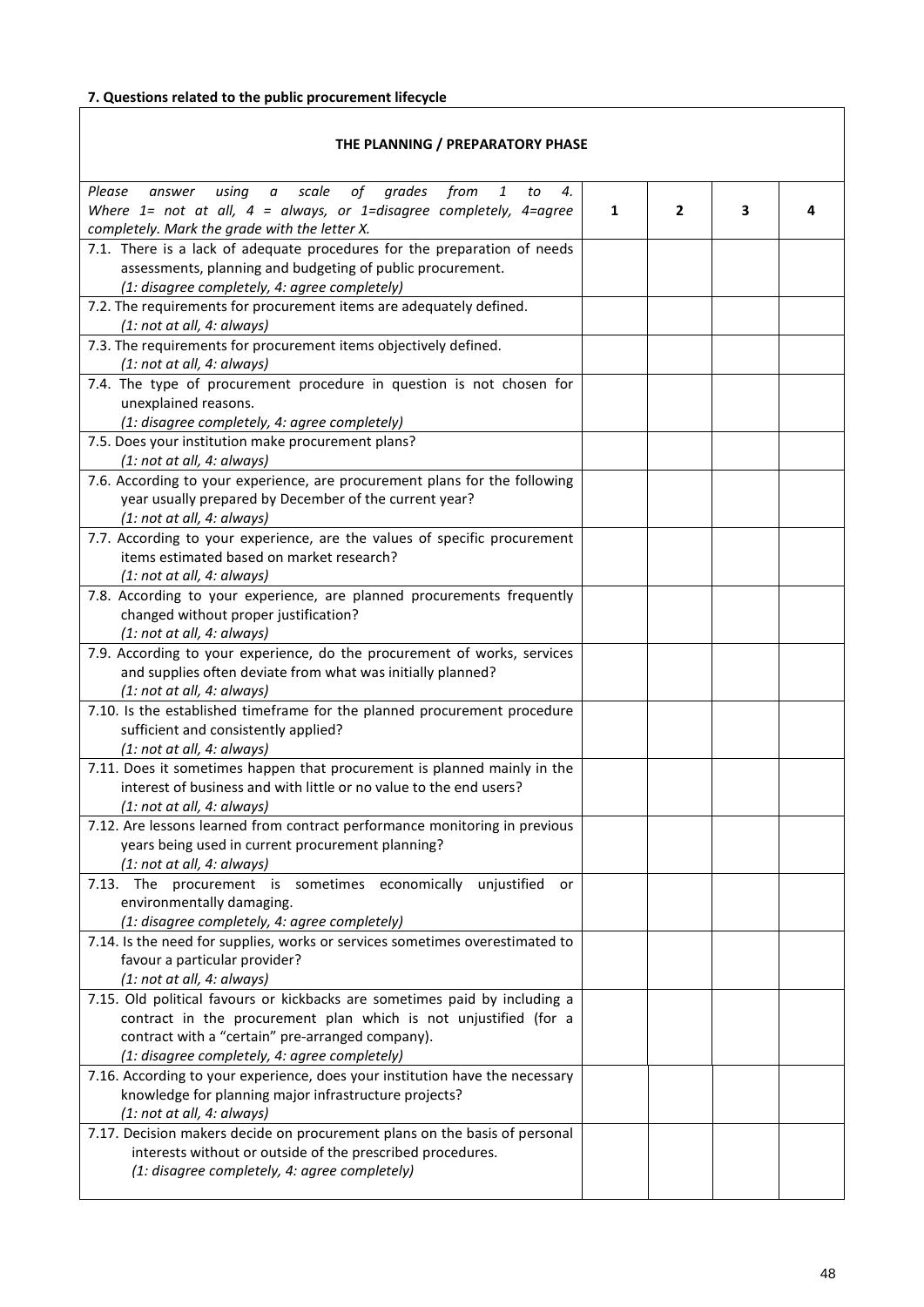| 7.18. In the planning phase contracts are artificially divided to bring the<br>procurement value below threshold value.                  |   |              |   |   |
|------------------------------------------------------------------------------------------------------------------------------------------|---|--------------|---|---|
| (1: disagree completely, 4: agree completely)                                                                                            |   |              |   |   |
| 7.19. According to your experience, are procedures for making changes in a                                                               |   |              |   |   |
| procurement plan the same as for the adoption of the procurement                                                                         |   |              |   |   |
| plan?                                                                                                                                    |   |              |   |   |
| (1: not at all, 4: always)                                                                                                               |   |              |   |   |
| 7.20. Do you have any suggestions for improving the flow of information in the area of public procurement?                               |   |              |   |   |
|                                                                                                                                          |   |              |   |   |
|                                                                                                                                          |   |              |   |   |
|                                                                                                                                          |   |              |   |   |
|                                                                                                                                          |   |              |   |   |
| 7.21. Do you have any suggestions regarding improvements in the planning and preparatory phase in the area of                            |   |              |   |   |
| public procurement?                                                                                                                      |   |              |   |   |
|                                                                                                                                          |   |              |   |   |
|                                                                                                                                          |   |              |   |   |
|                                                                                                                                          |   |              |   |   |
|                                                                                                                                          |   |              |   |   |
| <b>TENDERING PHASE</b>                                                                                                                   |   |              |   |   |
|                                                                                                                                          |   |              |   |   |
| of<br>Please<br>scale<br>grades<br>from<br>$\mathbf{1}$<br>using<br>$\it a$<br>to<br>4.<br>answer                                        | 1 | $\mathbf{2}$ | з | Δ |
| Where $1=$ not at all, $4=$ always, or 1=disagree completely, 4=agree                                                                    |   |              |   |   |
| completely. Mark the grade with the letter X.                                                                                            |   |              |   |   |
|                                                                                                                                          |   |              |   |   |
| 7.23. Are the technical specifications prepared by private consulting                                                                    |   |              |   |   |
| companies of high quality?<br>(1: not at all, 4: always)                                                                                 |   |              |   |   |
| 7.24. Are any kind of manuals and trainings related to public procurement                                                                |   |              |   |   |
| available for you and your colleagues?                                                                                                   |   |              |   |   |
| (1: not at all, 4: always)                                                                                                               |   |              |   |   |
| 7.25. Are brand names of the specific products often used in the technical                                                               |   |              |   |   |
| specifications?                                                                                                                          |   |              |   |   |
| (1: not at all, 4: always)                                                                                                               |   |              |   |   |
| 7.26. Are criteria concerning the qualifications of the bidder always                                                                    |   |              |   |   |
| established in the tender documents?                                                                                                     |   |              |   |   |
| (1: not at all, 4: always)                                                                                                               |   |              |   |   |
| 7.27. Are criteria for the award of the contract always established in the                                                               |   |              |   |   |
| tender documents?                                                                                                                        |   |              |   |   |
| (1: not at all, 4: always)                                                                                                               |   |              |   |   |
| 7.28. Are criteria for qualification and award always of relevance for the<br>procurement in question?                                   |   |              |   |   |
| (1: not at all, 4: always)                                                                                                               |   |              |   |   |
| 7.29. Are criteria for the award of the contract sometimes changed during                                                                |   |              |   |   |
| the tender procedure?                                                                                                                    |   |              |   |   |
| (1: not at all, 4: always)                                                                                                               |   |              |   |   |
| 7.30. The criteria for evaluating bidder qualification and for award of bids are                                                         |   |              |   |   |
| often applied differently on bidders.                                                                                                    |   |              |   |   |
| (1: not at all, 4: always)                                                                                                               |   |              |   |   |
| 7.31. Are the technical specifications sometimes biased?                                                                                 |   |              |   |   |
| (1: not at all, 4: always)                                                                                                               |   |              |   |   |
| 7.32. According to your experience, does your institution use a standard                                                                 |   |              |   |   |
| methodology for publishing tender notices?                                                                                               |   |              |   |   |
| (1: not at all, 4: always)                                                                                                               |   |              |   |   |
| 7.33. According to your experience, does your institution use a different<br>methodology for publishing tender notices compared to other |   |              |   |   |
| contracting authorities?                                                                                                                 |   |              |   |   |
| (1: not at all, 4: always)                                                                                                               |   |              |   |   |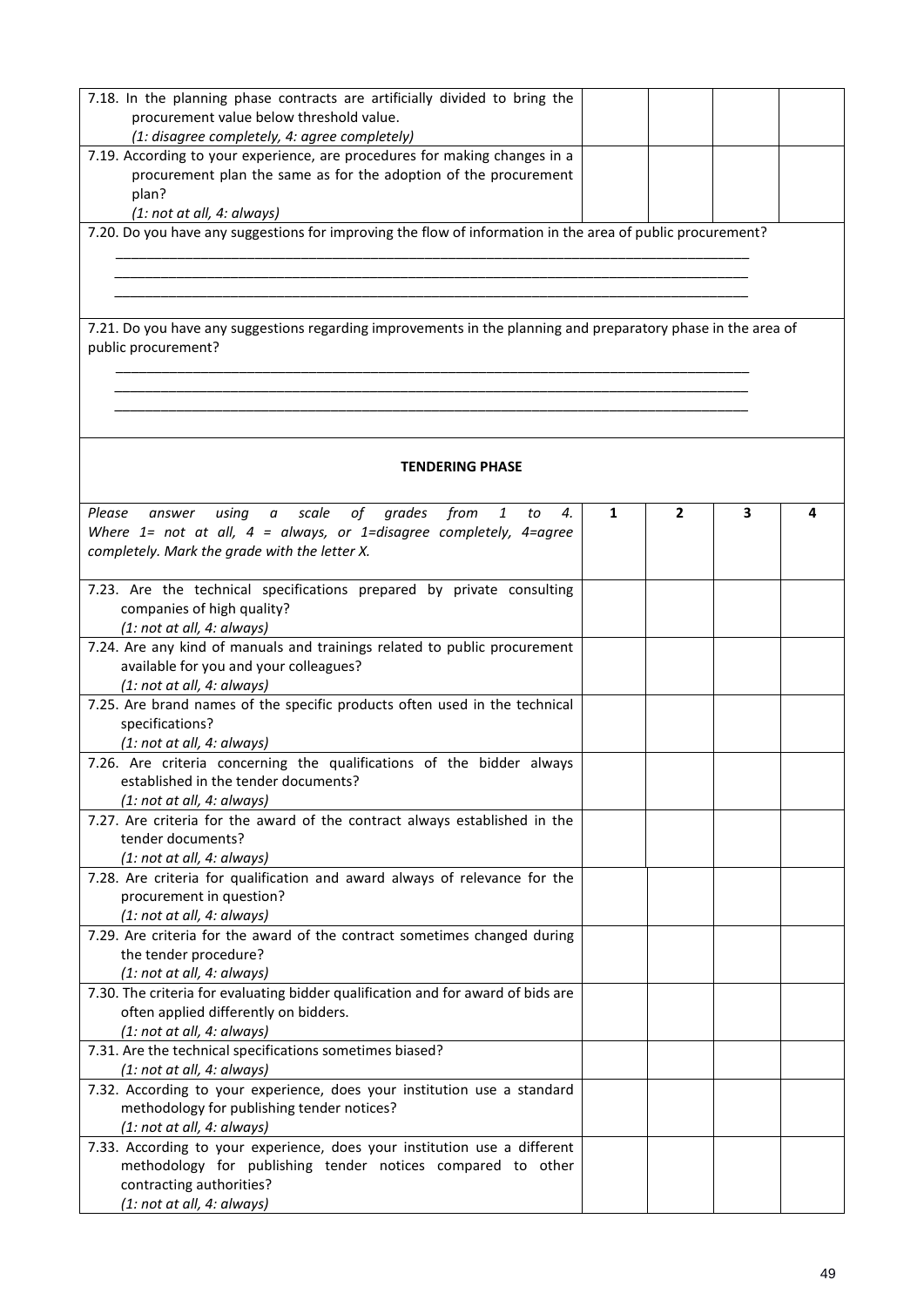| 7.34. The information included in tender notices is often not sufficient for                                            |  |  |
|-------------------------------------------------------------------------------------------------------------------------|--|--|
| allowing enterprises to determine whether the tender is of interest to                                                  |  |  |
| them.                                                                                                                   |  |  |
| (1: disagree completely, 4: agree completely)                                                                           |  |  |
| 7.35. Time limits for bid submission are often very short and do not take                                               |  |  |
| account of the complexity of the tender.                                                                                |  |  |
| (1: disagree completely, 4: agree completely)                                                                           |  |  |
| 7.36. There is often uncontrolled and undue access to submitted bids before                                             |  |  |
| the bids opening procedure.                                                                                             |  |  |
| (1: disagree completely, 4: agree completely)                                                                           |  |  |
| 7.37. Bids or bidders are often rejected for undue or unclear reasons.                                                  |  |  |
| (1: disagree completely, 4: agree completely)                                                                           |  |  |
| 7.38. The classification system for works contractors is often used to benefit                                          |  |  |
| certain contractors.                                                                                                    |  |  |
| (1: disagree completely, 4: agree completely)                                                                           |  |  |
| 7.39. Variation orders are being used almost routinely as a "follow-up" on                                              |  |  |
| works tenders.                                                                                                          |  |  |
| (1: disagree completely, 4: agree completely)                                                                           |  |  |
| 7.40. Are the official communication channels between your company and                                                  |  |  |
|                                                                                                                         |  |  |
| bidders during the tendering stage clearly prescribed?                                                                  |  |  |
| (1: not at all, 4: always)                                                                                              |  |  |
| 7.41. Do bidders incur high costs for bid preparation?                                                                  |  |  |
| (1: not at all, 4: always)                                                                                              |  |  |
| 7.42. A level of favouritism or discrimination of tenderers is present due to                                           |  |  |
| biased preparation of tender specifications by consulting companies.                                                    |  |  |
| (1: disagree completely, 4: agree completely)                                                                           |  |  |
| 7.43. During tendering procedures do you frequently receive questions                                                   |  |  |
| related to the tender materials?                                                                                        |  |  |
| (1: not at all, 4: always)                                                                                              |  |  |
| 7.44. According to your experience, do you think that you and your                                                      |  |  |
| colleagues have sufficient knowledge for tendering infrastructure                                                       |  |  |
| works projects?                                                                                                         |  |  |
| (1: not at all, 4: always)                                                                                              |  |  |
| 7.45. Are the procedures for changing technical specifications/tender                                                   |  |  |
| documents during the tendering stage specified and usually respected?                                                   |  |  |
| (1: not at all, 4: always)                                                                                              |  |  |
| 7.46. There is inconsistent access to information for bidders during the                                                |  |  |
| tender procedure.                                                                                                       |  |  |
| (1: disagree completely, 4: agree completely)                                                                           |  |  |
| 7.47. A lack of competition or in some cases collusive bidding results in                                               |  |  |
| inadequate prices.                                                                                                      |  |  |
| (1: disagree completely, 4: agree completely)                                                                           |  |  |
| 7.48. There are conflict of interest situations that lead to bias and corruption                                        |  |  |
| in the evaluation and in the approval process.                                                                          |  |  |
| (1: not at all, 4: always)                                                                                              |  |  |
| 7.49. There is lack of access to records on the procurement procedures for                                              |  |  |
| the awards that makes it difficult to complain about award decisions.                                                   |  |  |
| (1: disagree completely, 4: agree completely)                                                                           |  |  |
| 7.50. There is a lack of sufficient technical competency in evaluation                                                  |  |  |
| committees.                                                                                                             |  |  |
|                                                                                                                         |  |  |
| (1: disagree completely, 4: agree completely)<br>7.51. The decisions and recommendations of the technical committee and |  |  |
|                                                                                                                         |  |  |
| tender committee do not include any justification.                                                                      |  |  |
| (1: disagree completely, 4: agree completely)                                                                           |  |  |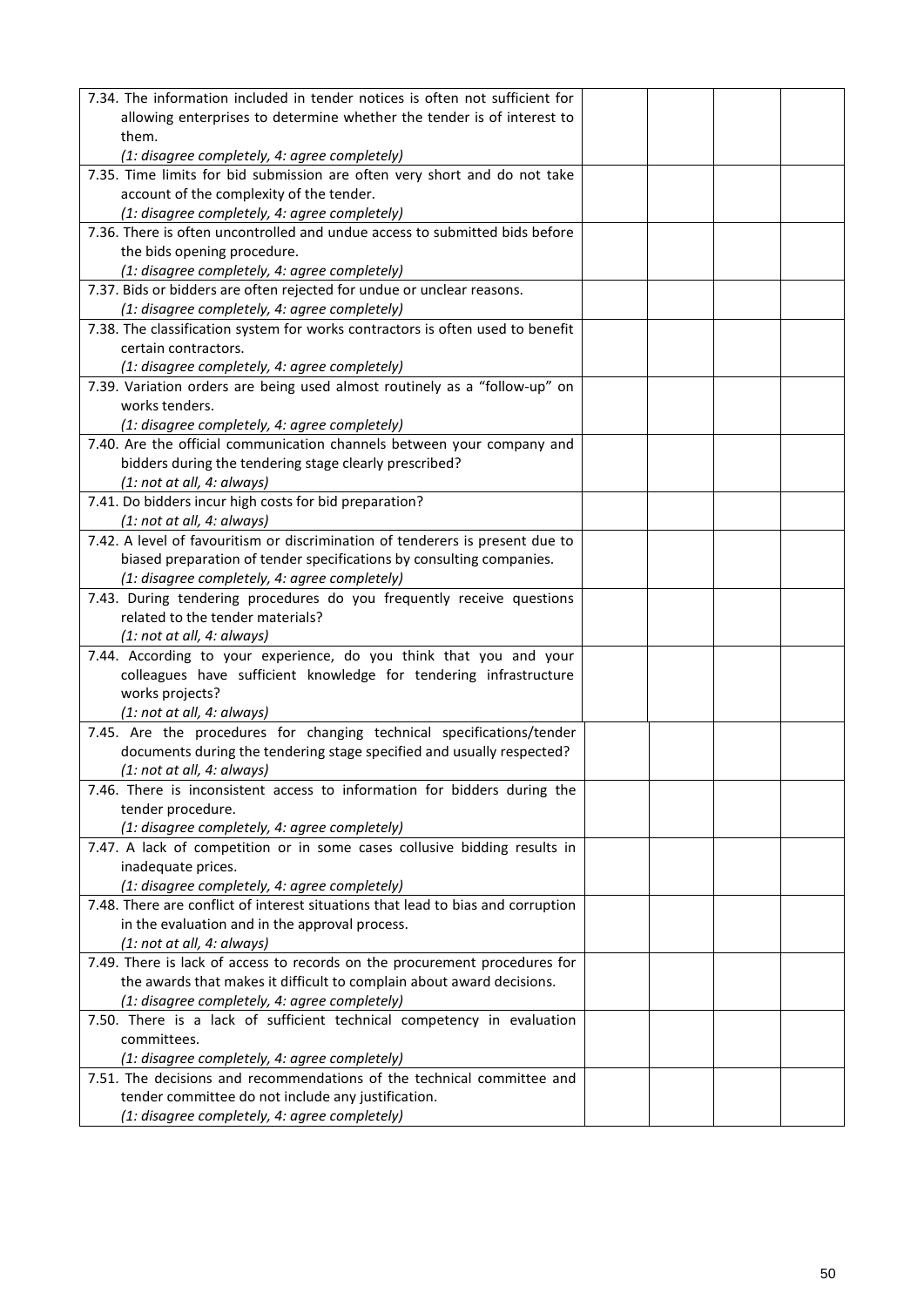| IN THE POST-TENDERING PHASE                                                   |  |  |  |
|-------------------------------------------------------------------------------|--|--|--|
| 7.52. Contracts are being changed in the period between award and             |  |  |  |
| signature for the benefit of the private party.                               |  |  |  |
| (1: disagree completely, 4: agree completely)                                 |  |  |  |
| 7.53. Contracts are being changed after signature and during the              |  |  |  |
| contracting period for the benefit of the private party.                      |  |  |  |
| (1: disagree completely, 4: agree completely)                                 |  |  |  |
| 7.54. Contract duration is being extended in cases where retendering could    |  |  |  |
| have taken place, for example by using variation order.                       |  |  |  |
| (1: disagree completely, 4: agree completely)                                 |  |  |  |
| 7.55. The contracts do not include precise performance specifications to      |  |  |  |
| allow for control of the quality of what is to be delivered.                  |  |  |  |
| (1: disagree completely, 4: agree completely)                                 |  |  |  |
| 7.56. The contracts do not include any right for the public party to monitor  |  |  |  |
| performance                                                                   |  |  |  |
| (1: disagree completely, 4: agree completely)                                 |  |  |  |
| 7.57. The contracts do not include sanctions to be applied in cases of        |  |  |  |
| performance failure                                                           |  |  |  |
| (1: disagree completely, 4: agree completely)                                 |  |  |  |
| 7.58. The public party is not effectively applying the control of performance |  |  |  |
| prescribed in the contract                                                    |  |  |  |
| (1: disagree completely, 4: agree completely)                                 |  |  |  |
| 7.59. Payment to the private party is often authorised even in cases of       |  |  |  |
| performance failure or before verification of correct delivery has            |  |  |  |
| taken place.                                                                  |  |  |  |
| (1: disagree completely, 4: agree completely)                                 |  |  |  |

## **8. Questions on the national statistical information related to public procurement for the Anti-Corruption Commission and the Government Tenders Department.**

| 8.1. How many years of experience on average do<br>public procurement experts who are employed in $\vert$ 8-13<br>your institution have? | $1 - 3$    |  |
|------------------------------------------------------------------------------------------------------------------------------------------|------------|--|
|                                                                                                                                          | $3 - 8$    |  |
|                                                                                                                                          |            |  |
|                                                                                                                                          | $13 - 20$  |  |
|                                                                                                                                          | Don't know |  |

| 8.2. What kind of professional qualifications<br>should employees who are involved in the<br>tendering of public procurement procedures<br>have? And in what percentage? | Economic              | %     |
|--------------------------------------------------------------------------------------------------------------------------------------------------------------------------|-----------------------|-------|
|                                                                                                                                                                          | Legal                 | %     |
|                                                                                                                                                                          | Technical (engineers) | %     |
|                                                                                                                                                                          | Social                | %     |
|                                                                                                                                                                          | Don't know            |       |
|                                                                                                                                                                          | Total                 | 100 % |

| 8.3. What are the total number of public<br>procurement procedures published in Jordan? | Works           |  |
|-----------------------------------------------------------------------------------------|-----------------|--|
|                                                                                         | <b>Supplies</b> |  |
|                                                                                         | Services        |  |
|                                                                                         | <b>PPP</b>      |  |
|                                                                                         | Concession      |  |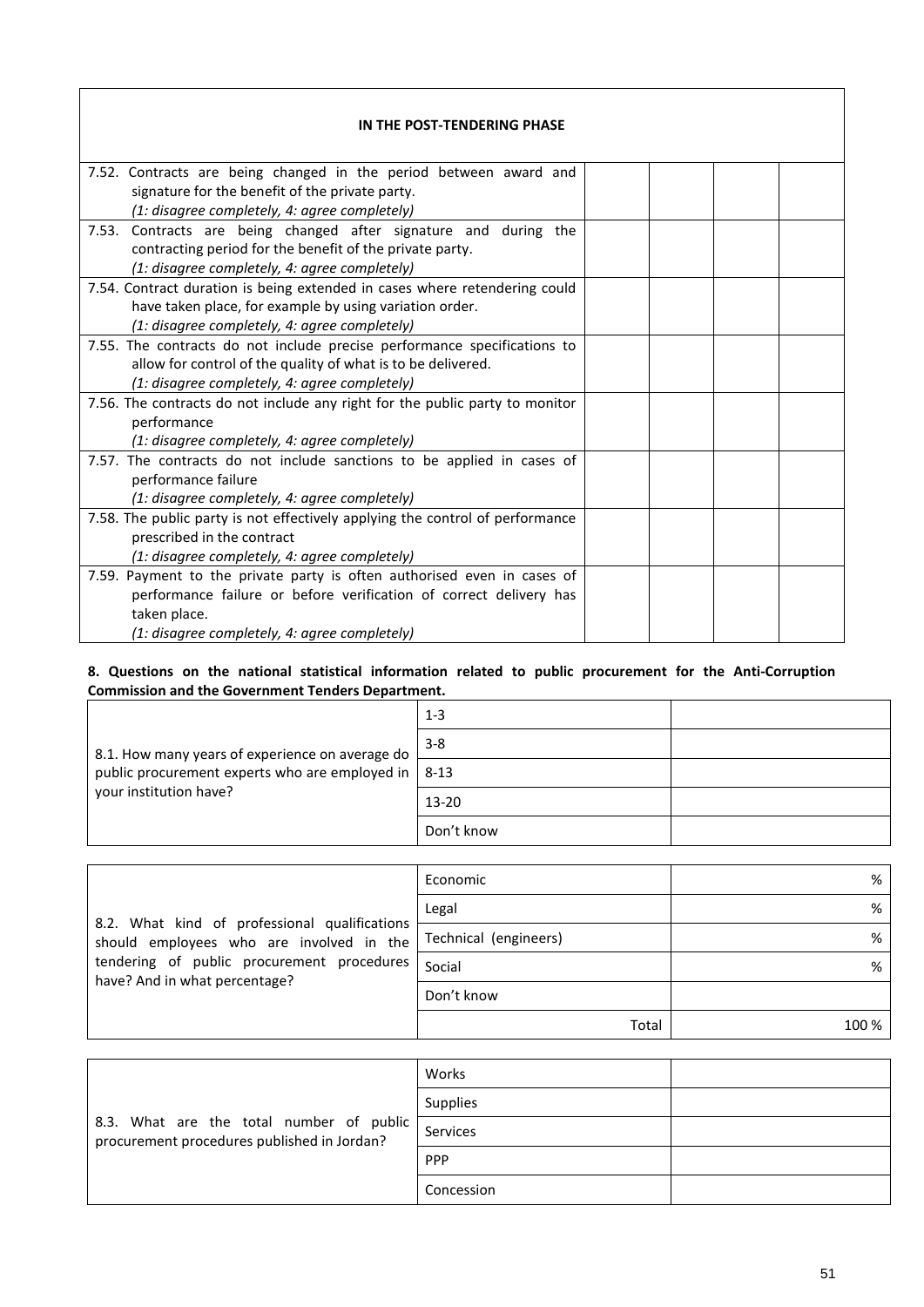| 8.4. What is the value of public procurement<br>procedures published in Jordan? | Works      |  |
|---------------------------------------------------------------------------------|------------|--|
|                                                                                 | Supplies   |  |
|                                                                                 | Services   |  |
|                                                                                 | PPP        |  |
|                                                                                 | Concession |  |

| 8.5. What is the value of public procurement<br>into<br>consideration<br>procedures taking<br>the<br>different thresholds? | Below 1.000,00 JOD                 |  |
|----------------------------------------------------------------------------------------------------------------------------|------------------------------------|--|
|                                                                                                                            | Between 1.000,00 - 5.000,00 JOD    |  |
|                                                                                                                            | Between 5.0000 - 10.000,00 JOD     |  |
|                                                                                                                            | Between 10.000,00 - 250.000,00 JOD |  |
|                                                                                                                            | Above 250.000,00 JOD               |  |
|                                                                                                                            | TOTAL:                             |  |

|                                                                                               | Open tendering procedure                                |
|-----------------------------------------------------------------------------------------------|---------------------------------------------------------|
| 8.6. What is the total number of different types<br>of public procurement procedures that are | Restricted tendering procedure                          |
| published in Jordan?                                                                          | dealing<br>(single)<br>Direct<br>source<br>procurement) |

| 8.7. How many different public procurement<br>entities exist in Jordan? | Number of contracting authorities<br>within the state administration: |  |
|-------------------------------------------------------------------------|-----------------------------------------------------------------------|--|
|                                                                         | Number of contracting authorities in<br>the utility sector:           |  |
|                                                                         | Number of contracting authorities in<br>regional/local authorities:   |  |
|                                                                         | public<br>independent<br>Number<br>of<br>entities:                    |  |
|                                                                         | <b>TOTAL:</b>                                                         |  |

Please indicate if you have any other comments not covered by the question above:

## **B. SURVEY FOR THE PRIVATE COMPANIES INVOLVED IN PUBLIC PROCUREMENT REGARDING THE PUBLIC PROCUREMENT SYSTEM IN JORDAN**

\_\_\_\_\_\_\_\_\_\_\_\_\_\_\_\_\_\_\_\_\_\_\_\_\_\_\_\_\_\_\_\_\_\_\_\_\_\_\_\_\_\_\_\_\_\_\_\_\_\_\_\_\_\_\_\_\_\_\_\_\_\_\_\_\_\_\_\_\_\_\_\_\_\_\_\_\_\_\_\_\_\_\_\_\_\_\_\_\_\_\_\_\_\_\_\_ \_\_\_\_\_\_\_\_\_\_\_\_\_\_\_\_\_\_\_\_\_\_\_\_\_\_\_\_\_\_\_\_\_\_\_\_\_\_\_\_\_\_\_\_\_\_\_\_\_\_\_\_\_\_\_\_\_\_\_\_\_\_\_\_\_\_\_\_\_\_\_\_\_\_\_\_\_\_\_\_\_\_\_\_\_\_\_\_\_\_\_\_\_\_\_\_

#### **1. Basic statistical information about the procurement activities**

| 1.1. How many bids for public procurement<br>procedures does your organisation submit   31-50<br>per year? | $1 - 10$     |  |
|------------------------------------------------------------------------------------------------------------|--------------|--|
|                                                                                                            | 11-30        |  |
|                                                                                                            |              |  |
|                                                                                                            | 51-100       |  |
|                                                                                                            | 100 and more |  |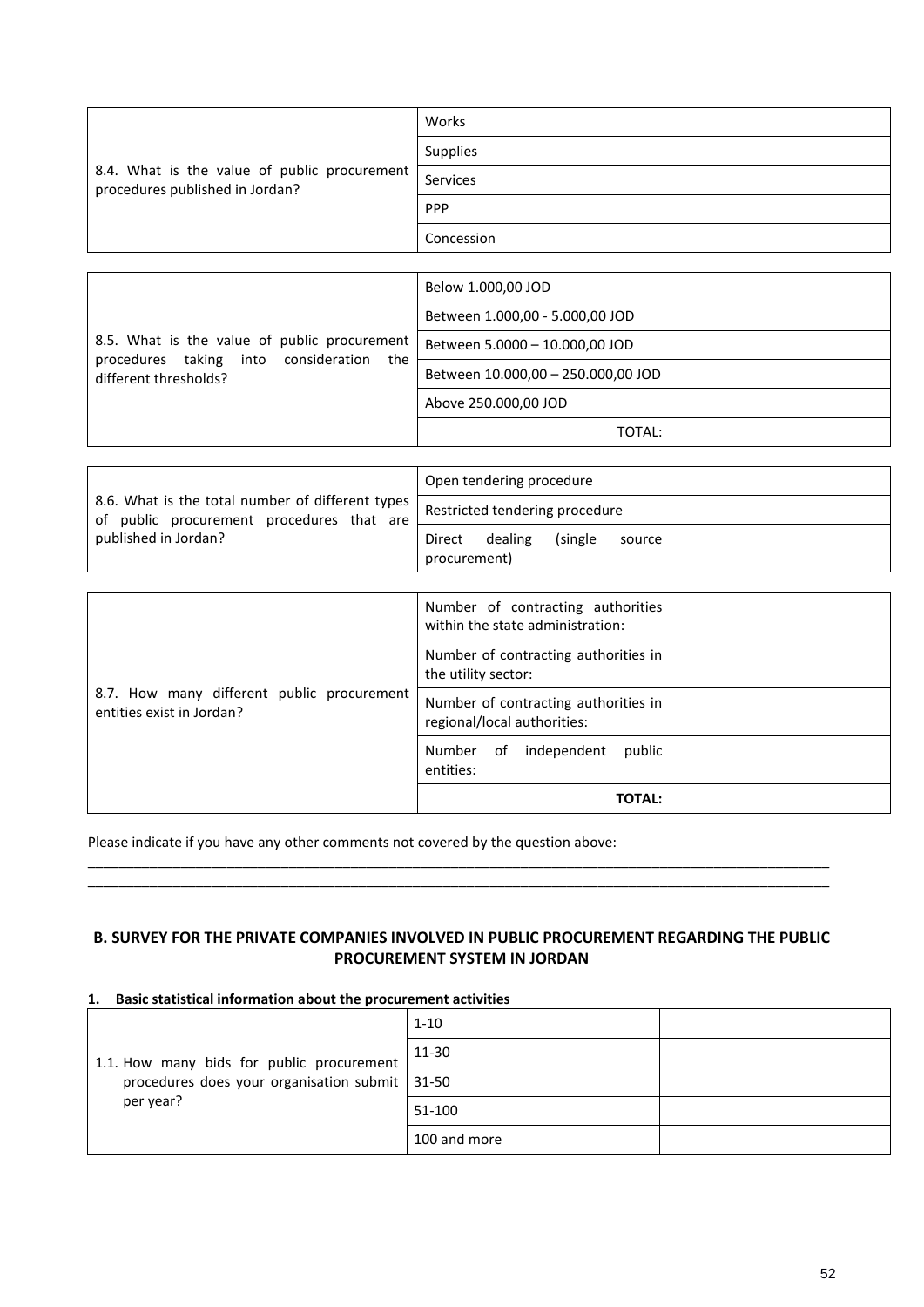|                                                                                            | Value of threshold                 | Number of bids |
|--------------------------------------------------------------------------------------------|------------------------------------|----------------|
|                                                                                            | Below 1.000,00 JOD                 |                |
| 1.2 What is the number of bids that you submit<br>according to the different values of the | Between 1.000,00 - 5.000,00 JOD    |                |
|                                                                                            | Between 5.0000 - 10.000,00 JOD     |                |
| thresholds?                                                                                | Between 10.000,00 - 250.000,00 JOD |                |
|                                                                                            | Above 250.000,00 JOD               |                |
|                                                                                            | <b>TOTAL:</b>                      |                |

|                                             | Type of procurement | Number of bids |
|---------------------------------------------|---------------------|----------------|
| 1.3 How many bids in procurement procedures | Works               |                |
| of works, supplies and services does your   | Services            |                |
| company submit per year?                    | <b>Supplies</b>     |                |
|                                             | <b>TOTAL:</b>       |                |

|                                                                     | $1 - 3$    |  |
|---------------------------------------------------------------------|------------|--|
|                                                                     | $3 - 8$    |  |
| 1.4 How many years of experience on average                         | $8 - 13$   |  |
| do the employees who prepare the bids in<br>your organisation have? | $13 - 20$  |  |
|                                                                     | Above 20   |  |
|                                                                     | Don't know |  |

|                                                                               | Economic              | %     |
|-------------------------------------------------------------------------------|-----------------------|-------|
| 1.5 According to your experience, what kind of                                | Legal                 | %     |
| professional qualifications should                                            | Technical (engineers) | %     |
| employees who are involved in the<br>public<br>of<br>procurement<br>tendering | Social                | %     |
| procedures have? And in what percentage?                                      | Don't know            |       |
|                                                                               | <b>TOTAL:</b>         | 100 % |

# **2 Questions related to the national legislation and internal regulations of the contracting authorities in Jordan**

| Please<br>using a scale of grades from 1<br>to<br>4.<br>answer<br>Where $1$ = not at all, $4$ = always, Mark the grade with the letter X. | 2 | 3 |  |
|-------------------------------------------------------------------------------------------------------------------------------------------|---|---|--|
| 2.1 According to your experience, is the legislation in Jordan sufficiently                                                               |   |   |  |
| clear and understandable for the contracting authorities?                                                                                 |   |   |  |
| 2.2 Does the legislation in Jordan sufficiently cover all aspects of public                                                               |   |   |  |
| procurement that are necessary for the contracting authorities?                                                                           |   |   |  |
| 2.3 According to your experience, do the internal regulations of the                                                                      |   |   |  |
| contracting authorities sufficiently cover all aspects of public                                                                          |   |   |  |
| procurement procedures that are necessary for the private sector?                                                                         |   |   |  |
| 2.4 According to your experience, do the internal regulations in different                                                                |   |   |  |
| contracting authorities that deal with public procurement have                                                                            |   |   |  |
| detailed provisions that deal with conflicts of interests?                                                                                |   |   |  |
| 2.5 According to your experience, do the internal regulations for different                                                               |   |   |  |
| contracting authorities differ in their basic content?                                                                                    |   |   |  |
| According to your experience, is public procurement perceived as a<br>2.6                                                                 |   |   |  |
| corrupted activity by the private sector and general public as well?                                                                      |   |   |  |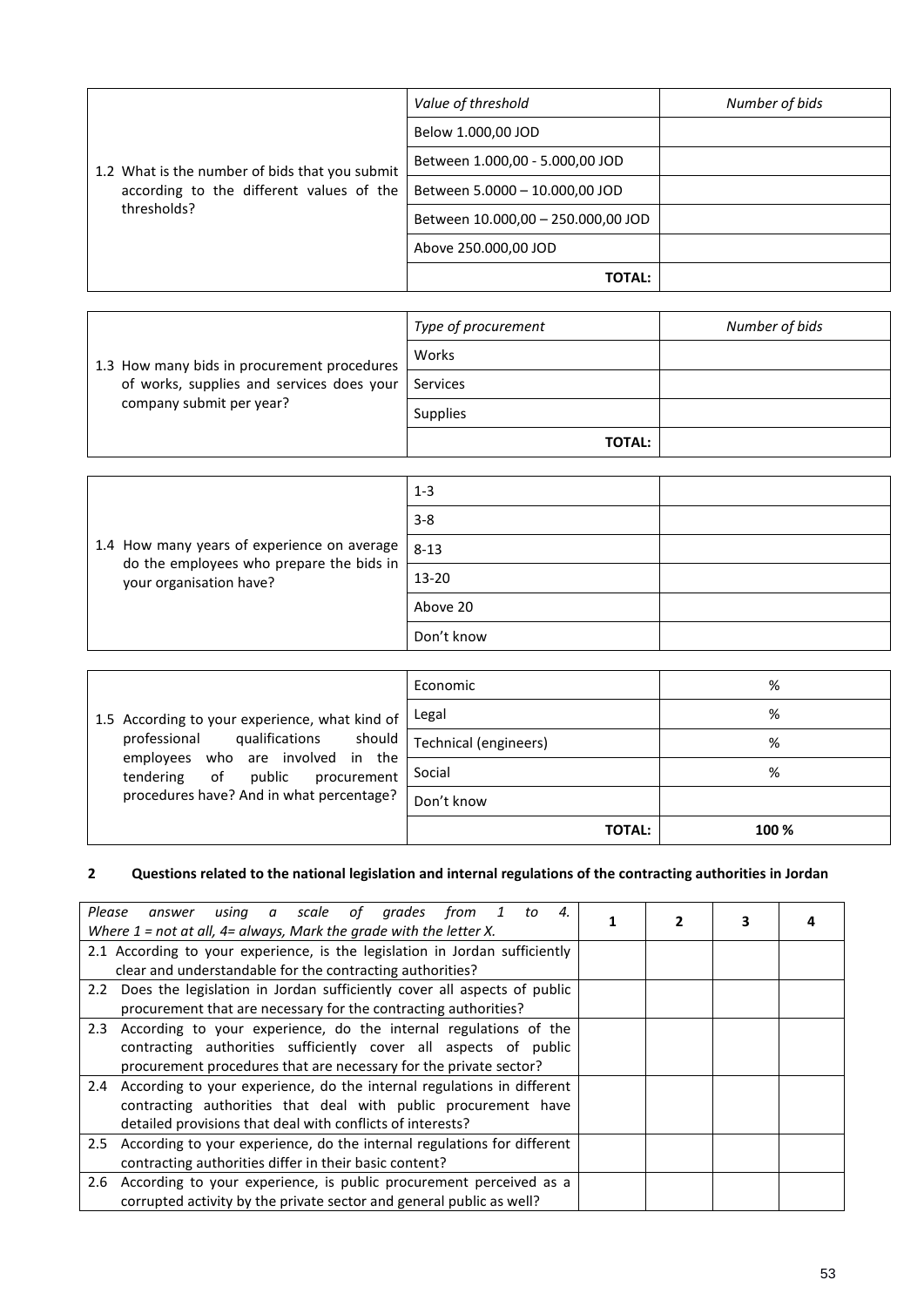| 2.7 |     |     |  | According to your experience, would the introduction of higher ethical<br>standards and clear policies for conflicts of interests help improve the<br>public procurement system in Jordan? |  |  |  |              |
|-----|-----|-----|--|--------------------------------------------------------------------------------------------------------------------------------------------------------------------------------------------|--|--|--|--------------|
| 2.8 | Do. | vou |  | have any suggestions for enhancing the national public procurement                                                                                                                         |  |  |  | legislation? |

#### **3 Questions related to your internal organisation**

| Please answer using a scale of grades from 1 to 4.                                                            |   |              |   |  |
|---------------------------------------------------------------------------------------------------------------|---|--------------|---|--|
| Where $1$ = not at all, $4$ = always, or $1$ =disagree completely, $4$ =agree                                 | 1 | $\mathbf{2}$ | 3 |  |
| completely. Mark the grade with the letter X.                                                                 |   |              |   |  |
| 3.1 How well is your company's staff prepared - knowledge, experience -                                       |   |              |   |  |
| for bid preparation, according to the public procurement regulations in                                       |   |              |   |  |
| Jordan?                                                                                                       |   |              |   |  |
| $(1 - not at all, 4 - always)$                                                                                |   |              |   |  |
| 3.2 Do you have a specific department solely in charge for bid preparation?                                   |   |              |   |  |
| $(1 - not at all, 4 - always)$                                                                                |   |              |   |  |
| 3.3 In the last 5 years, has your organisation made any changes in its internal                               |   |              |   |  |
| deal<br>with<br>public<br>structure<br>to<br>procurement<br>issues?                                           |   |              |   |  |
| $(1 - not at all, 4 - always)$                                                                                |   |              |   |  |
| 3.4 If you have questions regarding public procurement procedures or                                          |   |              |   |  |
| regulations, is there someone from the state institutions to whom you                                         |   |              |   |  |
| can officially turn for help?                                                                                 |   |              |   |  |
| $(1 = not at all, 4 = always)$                                                                                |   |              |   |  |
| 3.5 If you have questions regarding public procurement procedures or                                          |   |              |   |  |
| regulations, is there someone from the private sector or private                                              |   |              |   |  |
| associations (Chamber of Commerce or equivalent) to whom you can                                              |   |              |   |  |
| officially turn for help?<br>$(1 - not at all, 4 - always)$                                                   |   |              |   |  |
| 3.6 Do you have, prescribed by your internal regulations, a clear policy for                                  |   |              |   |  |
| dealing with the conflicts of interests of your employees in public                                           |   |              |   |  |
| procurement?                                                                                                  |   |              |   |  |
| $(1 - not at all, 4 - always)$                                                                                |   |              |   |  |
| 3.7 Was the level of training on public procurement received in the last 3                                    |   |              |   |  |
| years sufficient?                                                                                             |   |              |   |  |
| $(1 - not at all, 4 - always)$                                                                                |   |              |   |  |
| 3.8 How do you think that your organisation is prepared, in general, for                                      |   |              |   |  |
| operating according to public procurement regulations in Jordan?                                              |   |              |   |  |
| $(1 - not at all, 4 - always)$                                                                                |   |              |   |  |
| 3.9 Please indicate any suggestions you may have for improving or making the private sector more prepared for |   |              |   |  |
| operating according to the public procurement regulations?                                                    |   |              |   |  |
|                                                                                                               |   |              |   |  |
|                                                                                                               |   |              |   |  |
|                                                                                                               |   |              |   |  |
|                                                                                                               |   |              |   |  |

#### **4 Accessibility and availability of public procurement related information**

*\_\_\_\_\_\_\_\_\_\_\_\_\_\_\_\_\_\_\_\_\_\_\_\_\_\_\_\_\_\_\_\_\_\_\_\_\_\_\_\_\_\_\_\_\_\_\_\_\_\_\_\_\_\_\_\_\_\_\_\_\_\_\_\_\_\_\_\_\_\_\_\_\_\_\_\_\_\_\_\_\_\_\_\_\_\_\_\_\_\_*

4.1 According to your experience, where can stakeholders and private sector firms **find information** about the procurement system, legislation, regulations? (Websites, magazines, newspapers, official gazettes, informal ways…)

\_\_\_\_\_\_\_\_\_\_\_\_\_\_\_\_\_\_\_\_\_\_\_\_\_\_\_\_\_\_\_\_\_\_\_\_\_\_\_\_\_\_\_\_\_\_\_\_\_\_\_\_\_\_\_\_\_\_\_\_\_\_\_\_\_\_\_\_\_\_\_\_\_\_\_\_\_\_\_\_\_\_\_\_\_\_\_\_\_\_ *\_\_\_\_\_\_\_\_\_\_\_\_\_\_\_\_\_\_\_\_\_\_\_\_\_\_\_\_\_\_\_\_\_\_\_\_\_\_\_\_\_\_\_\_\_\_\_\_\_\_\_\_\_\_\_\_\_\_\_\_\_\_\_\_\_\_\_\_\_\_\_\_\_\_\_\_\_\_\_\_\_\_\_\_\_\_\_\_\_\_*

*\_\_\_\_\_\_\_\_\_\_\_\_\_\_\_\_\_\_\_\_\_\_\_\_\_\_\_\_\_\_\_\_\_\_\_\_\_\_\_\_\_\_\_\_\_\_\_\_\_\_\_\_\_\_\_\_\_\_\_\_\_\_\_\_\_\_\_\_\_\_\_\_\_\_\_\_\_\_\_\_\_\_\_\_\_\_\_\_\_\_*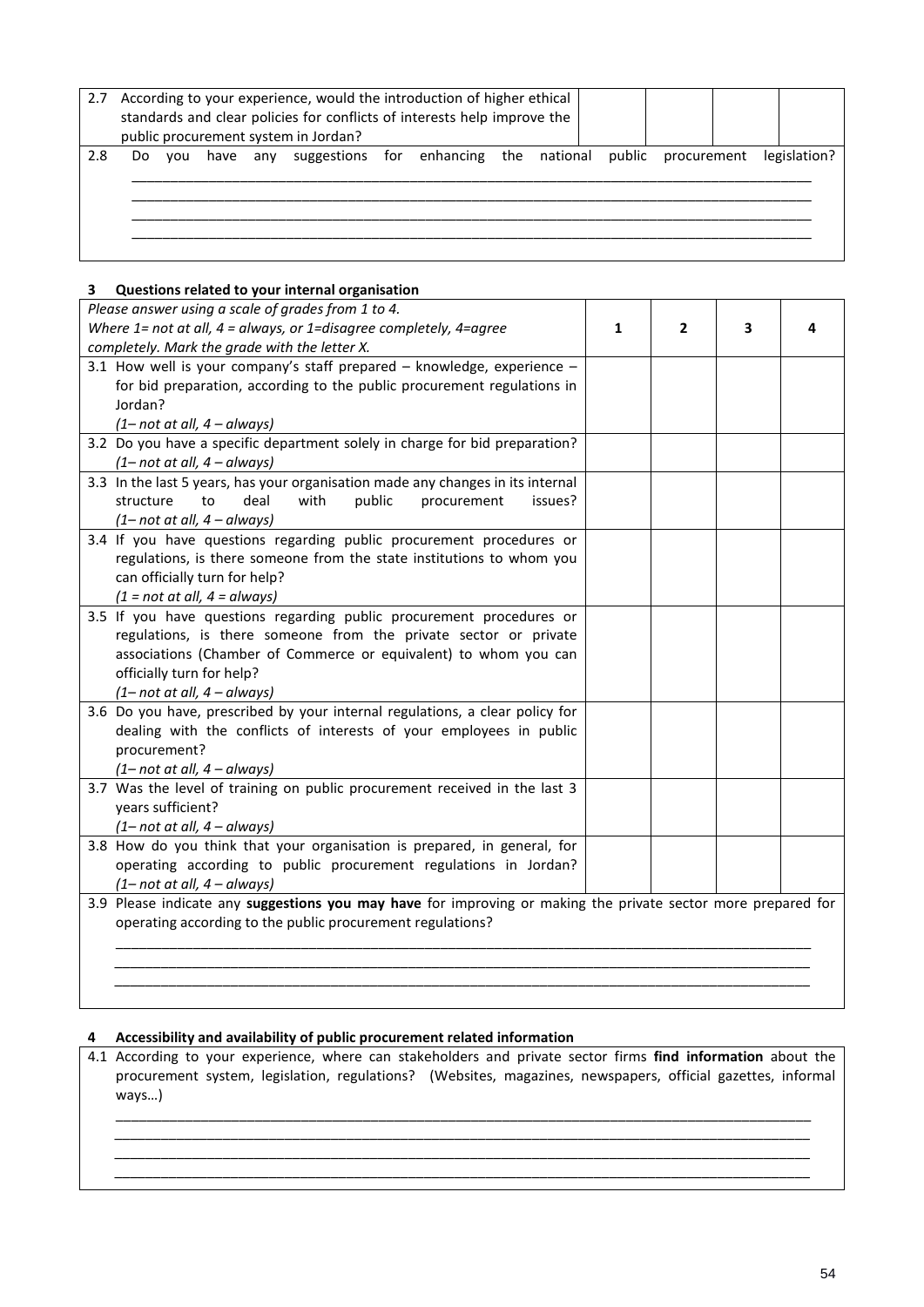| 4.2 Is there any institution to which you can turn in case you need<br>information or need any assistance about public procurement rules in<br>Jordan, in general?                                                                                                                                            | <b>YES</b> | NO |
|---------------------------------------------------------------------------------------------------------------------------------------------------------------------------------------------------------------------------------------------------------------------------------------------------------------|------------|----|
| 4.3 According to your experience, how do you communicate with the contracting authorities when clarifications are<br>needed for the technical specifications or tender documents?                                                                                                                             |            |    |
| 4.4 In cases in which representatives of the private sector are not satisfied that the procurement procedure was done<br>according to the internal regulations of the contracting authorities, and you claim that you have been<br>discriminated against, is there a possibility to ask for legal protection? |            |    |
| 4.5 How many complaints (objections) that deal with irregularities in public procurement in the last 3 years (in any<br>form) have you submitted to the public side?                                                                                                                                          |            |    |
| 4.6 Please make any suggestions you may have suggestions for improving the flow of information in the area of<br>public procurement?                                                                                                                                                                          |            |    |

# **5. Questions related to the public procurement lifecycle**

| THE PLANNING / PREPARATORY PHASE                                                                                                                                                                                                               |   |              |   |  |  |
|------------------------------------------------------------------------------------------------------------------------------------------------------------------------------------------------------------------------------------------------|---|--------------|---|--|--|
| using a scale of grades<br>Please<br>from<br>$\mathbf{4}$ .<br>1<br>to<br>answer<br>Where $1=$ not at all, $4=$ always, or 1=disagree completely, 4=agree                                                                                      | 1 | $\mathbf{2}$ | 3 |  |  |
| completely. Mark the grade with the letter X.<br>5.1 Is there a lack of adequate procedures for the preparation of needs<br>assessments, planning and budgeting of public procurement?<br>(1: not at all, 4: always)                           |   |              |   |  |  |
| Are the requirements for procurement items adequately defined in the<br>5.2<br>tender documentations?<br>(1: not at all, 4: always)                                                                                                            |   |              |   |  |  |
| Are the requirements for procurement items objectively defined in the<br>5.3<br>tender documentations?<br>(1: not at all, 4: always)                                                                                                           |   |              |   |  |  |
| The procurement procedure appropriate for the contract in question is<br>5.4<br>not chosen for unexplained reasons.<br>(1: disagree completely, 4: agree completely)                                                                           |   |              |   |  |  |
| According to your experience, do the employees involved in the<br>5.5<br>preparation of procurement plans of the contracting authorities have<br>sufficient knowledge and experience necessary for the planning?<br>(1: not at all, 4: always) |   |              |   |  |  |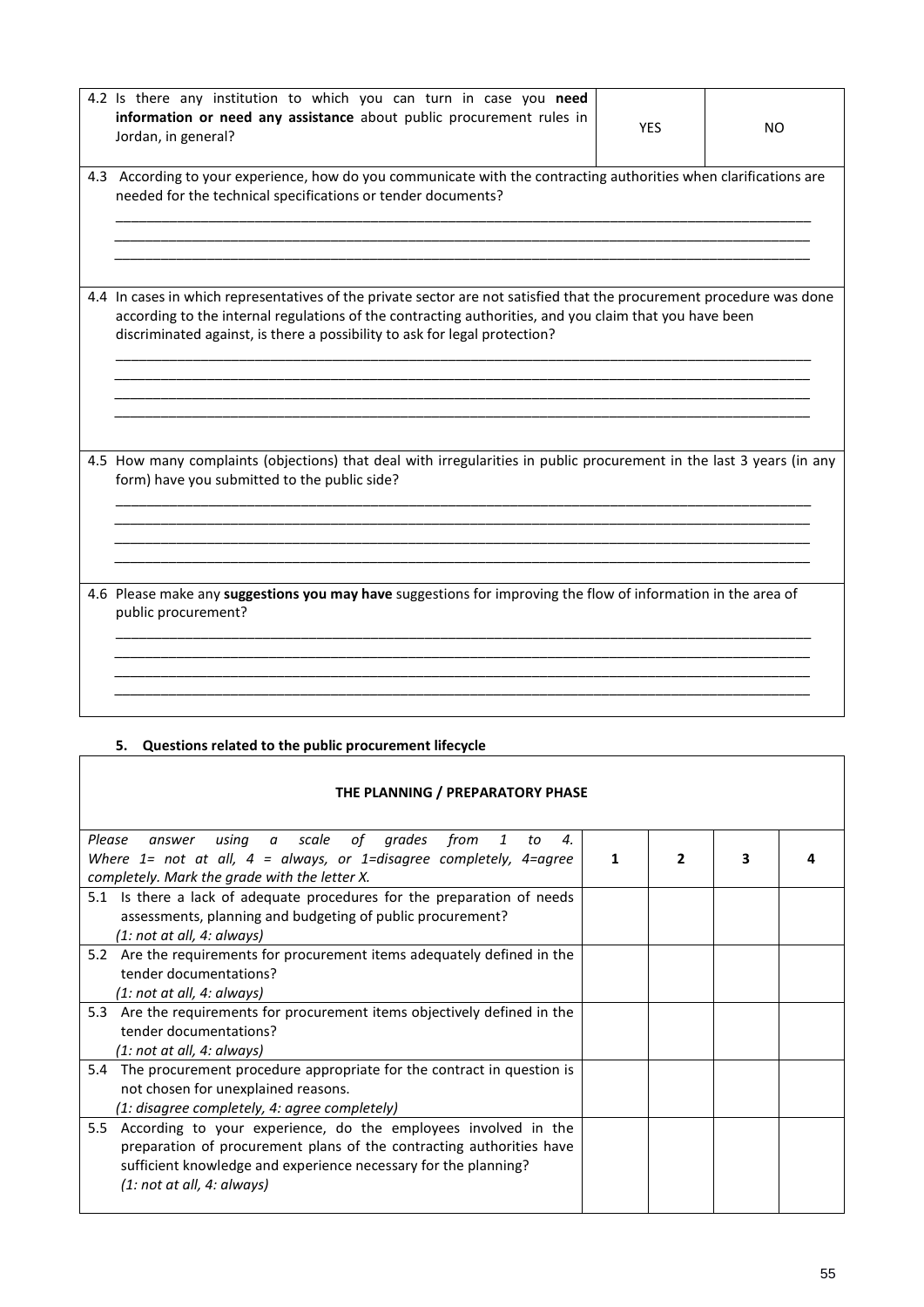|     | 5.6 According to your experience, are the values of specific procurement<br>items within the procurement plans estimated on the basis of market |  |  |
|-----|-------------------------------------------------------------------------------------------------------------------------------------------------|--|--|
|     | research?<br>(1: not at all, 4: always)                                                                                                         |  |  |
|     | 5.7 According to your experience, are procurement plans usually changed                                                                         |  |  |
|     | without proper justification?                                                                                                                   |  |  |
|     | (1: not at all, 4: always)                                                                                                                      |  |  |
| 5.8 | According to your experience, do the procurement of works, services<br>and supplies often deviate from what was initially planned in the        |  |  |
|     | procurement plan?                                                                                                                               |  |  |
|     | (1: not at all, 4: always)                                                                                                                      |  |  |
| 5.9 | Is the timeframe for the planned procurement procedure sufficient and                                                                           |  |  |
|     | consistently applied?                                                                                                                           |  |  |
|     | (1: not at all, 4: always)<br>5.10 Does it sometimes happen that a procurement is planned mainly in the                                         |  |  |
|     | interest of business and with little or no value to the end users?                                                                              |  |  |
|     | (1: not at all, 4: always)                                                                                                                      |  |  |
|     | 5.11 According to your experience, is the procurement sometimes                                                                                 |  |  |
|     | economically unjustified or environmentally damaging?                                                                                           |  |  |
|     | (1: not at all, 4: always)<br>5.12 Is the need for supplies, works or services sometimes overestimated to                                       |  |  |
|     | favour a particular provider?                                                                                                                   |  |  |
|     | (1: not at all, 4: always)                                                                                                                      |  |  |
|     | 5.13 Old political favours or kickbacks are sometimes paid by including a                                                                       |  |  |
|     | "tagged" contract in a procurement plan (for a contract with a "certain"                                                                        |  |  |
|     | pre-arranged company)?<br>(1: not at all, 4: always)                                                                                            |  |  |
|     | 5.14 According to your experience, does your company have the necessary                                                                         |  |  |
|     | knowledge for executing infrastructure projects?                                                                                                |  |  |
|     | (1: not at all, 4: always)                                                                                                                      |  |  |
|     | 5.15 According to your experience, are decision makers deciding on                                                                              |  |  |
|     | procurement plans on the basis of personal interests without or<br>outside of the prescribed procedures?                                        |  |  |
|     | (1: not at all, 4: always)                                                                                                                      |  |  |
|     | 5.16 According to your experience, does it happen that the value of                                                                             |  |  |
|     | contracts is artificially divided to achieve a below threshold value in                                                                         |  |  |
|     | the planning phase of the contracting authorities?                                                                                              |  |  |
|     | (1: not at all, 4: always)<br>5.17 According to your experience what are the biggest mistakes in the planning phase of public procurement in    |  |  |
|     | Jordan?                                                                                                                                         |  |  |
|     |                                                                                                                                                 |  |  |
|     |                                                                                                                                                 |  |  |
|     |                                                                                                                                                 |  |  |
|     | 5.18 Do you have any suggestions for improving the planning and preparatory phase in the area of public                                         |  |  |
|     | procurement?                                                                                                                                    |  |  |
|     |                                                                                                                                                 |  |  |
|     |                                                                                                                                                 |  |  |
|     |                                                                                                                                                 |  |  |
|     | THE TENDERING PHASE                                                                                                                             |  |  |
|     |                                                                                                                                                 |  |  |
|     | 5.19 According to your experience, does your company have sufficient                                                                            |  |  |
|     | knowledge to prepare bids and to execute public contracts?                                                                                      |  |  |
|     | (1: not at all, 4: always)<br>5.20 Are the technical specifications that are prepared by private consulting                                     |  |  |
|     | companies of high quality?                                                                                                                      |  |  |
|     | (1: not at all, 4: always)                                                                                                                      |  |  |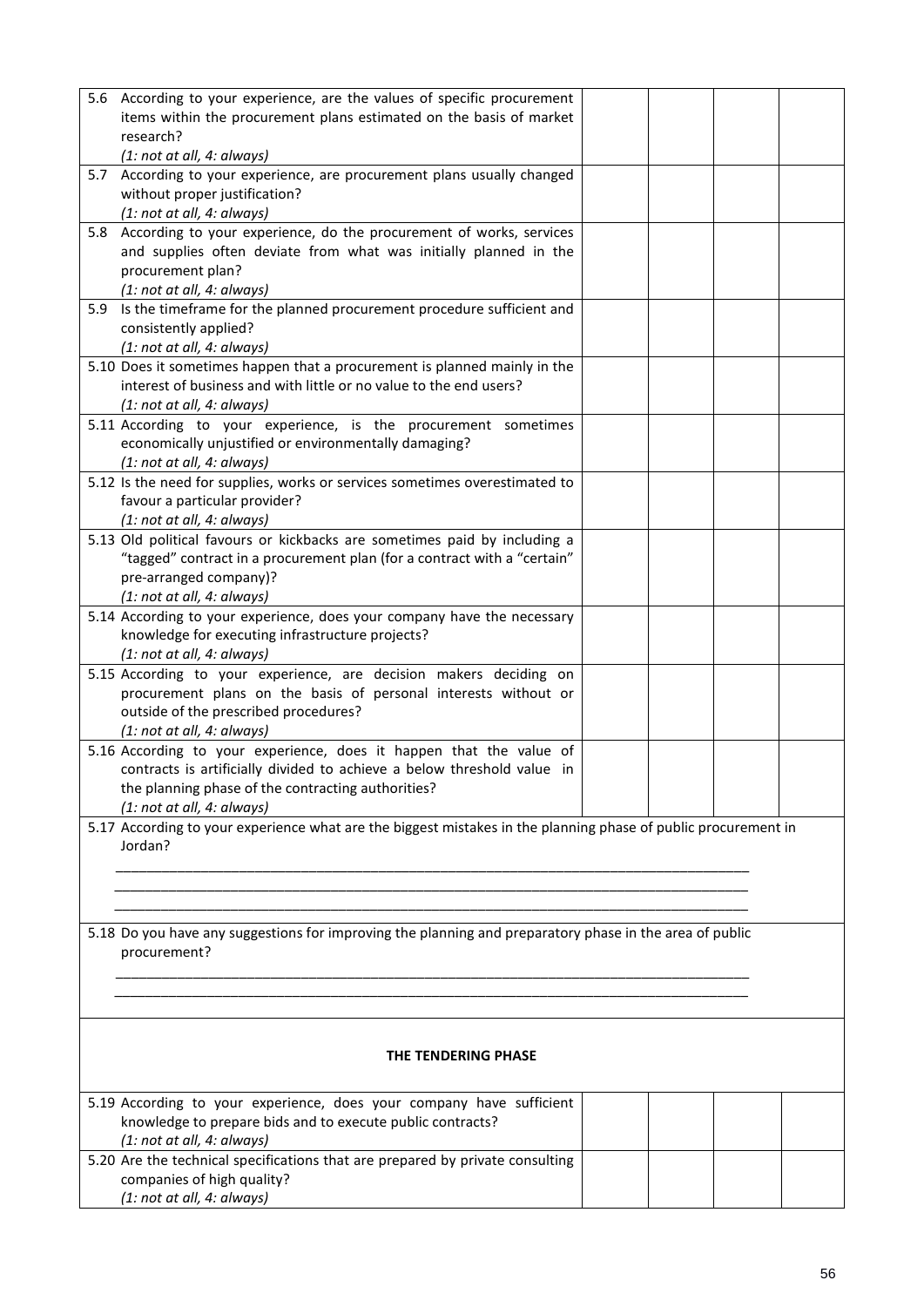| 5.21 Are any kinds of manuals and training related to public procurement       |  |  |
|--------------------------------------------------------------------------------|--|--|
| available to you and your colleagues?                                          |  |  |
| (1: not at all, 4: always)                                                     |  |  |
| 5.22 Are the brand names of the specific products used often in the            |  |  |
| technical specifications?                                                      |  |  |
| (1: not at all, 4: always)                                                     |  |  |
| 5.23 Are criteria for the award of the contract and for selection of qualified |  |  |
| bidders always established in the tender documents?                            |  |  |
|                                                                                |  |  |
| (1: not at all, 4: always)                                                     |  |  |
| 5.24 Are criteria for qualification and award always of relevance for the      |  |  |
| procurement in question?                                                       |  |  |
| (1: not at all, 4: always)                                                     |  |  |
| 5.25 Are criteria for the award of the contract sometimes changed during       |  |  |
| the tender procedure?                                                          |  |  |
| (1: not at all, 4: always)                                                     |  |  |
| 5.26 Are criteria for evaluating bidder qualification and for award of bids    |  |  |
| often applied differently on bidders                                           |  |  |
|                                                                                |  |  |
| (1: not at all, 4: always)                                                     |  |  |
| 5.27 Are the technical specifications sometimes biased?                        |  |  |
| (1: not at all, 4: always)                                                     |  |  |
| 5.28 Are the communication channels between your company and                   |  |  |
| representatives of the public sector during the tendering stage clearly        |  |  |
| prescribed?                                                                    |  |  |
| (1: not at all, 4: always)                                                     |  |  |
| 5.29 Do the representatives of the private sector have high expenditure        |  |  |
|                                                                                |  |  |
| requirements for bids preparation?                                             |  |  |
| (1: not at all, 4: always)                                                     |  |  |
| 5.30 Favouritism or discrimination of bids often happens as a result of        |  |  |
| biased preparation of the tender specifications by the consulting              |  |  |
| companies?                                                                     |  |  |
| (1: disagree completely, 4: agree completely)                                  |  |  |
| 5.31 According to your experience, does the contracting authorities use a      |  |  |
| standard methodology for publishing tender notices?                            |  |  |
| (1: not at all, 4: always)                                                     |  |  |
| 5.32 According to your experience, does different contracting authorities      |  |  |
|                                                                                |  |  |
| use a different methodology for publishing tender notices?                     |  |  |
| (1: not at all, 4: always)                                                     |  |  |
| 5.33 According to your experience, does your company usually have more         |  |  |
| than 3 demands for clarifications for the tender specifications by the         |  |  |
| private sector per tender procedure?                                           |  |  |
| (1: not at all, 4: always)                                                     |  |  |
| 5.34 According to your experience, is it clear from the tender documentation   |  |  |
| to whom you may ask the questions related to the specific tender               |  |  |
| documentation and in what timeframe you will receive the answer?               |  |  |
|                                                                                |  |  |
| (1: not at all, 4: always)                                                     |  |  |
| 5.35 Are you satisfied with the quality of the answers provided to your        |  |  |
| questions by the contracting authorities during the tendering                  |  |  |
| procedure?                                                                     |  |  |
| (1: not at all, 4: always)                                                     |  |  |
| 5.36 If you have bought tender documentation, have you also received,          |  |  |
| during the tendering stage, clarifications for the documentation made          |  |  |
| by the contracting authorities, according to the questions raised from         |  |  |
| other private companies?                                                       |  |  |
| (1: not at all, 4: always)                                                     |  |  |
| 5.37 Are the procedures for changing the technical specifications/tender       |  |  |
|                                                                                |  |  |
| documentation during the tendering stage specified and usually                 |  |  |
| respected?                                                                     |  |  |
| (1: not at all, 4: always)                                                     |  |  |